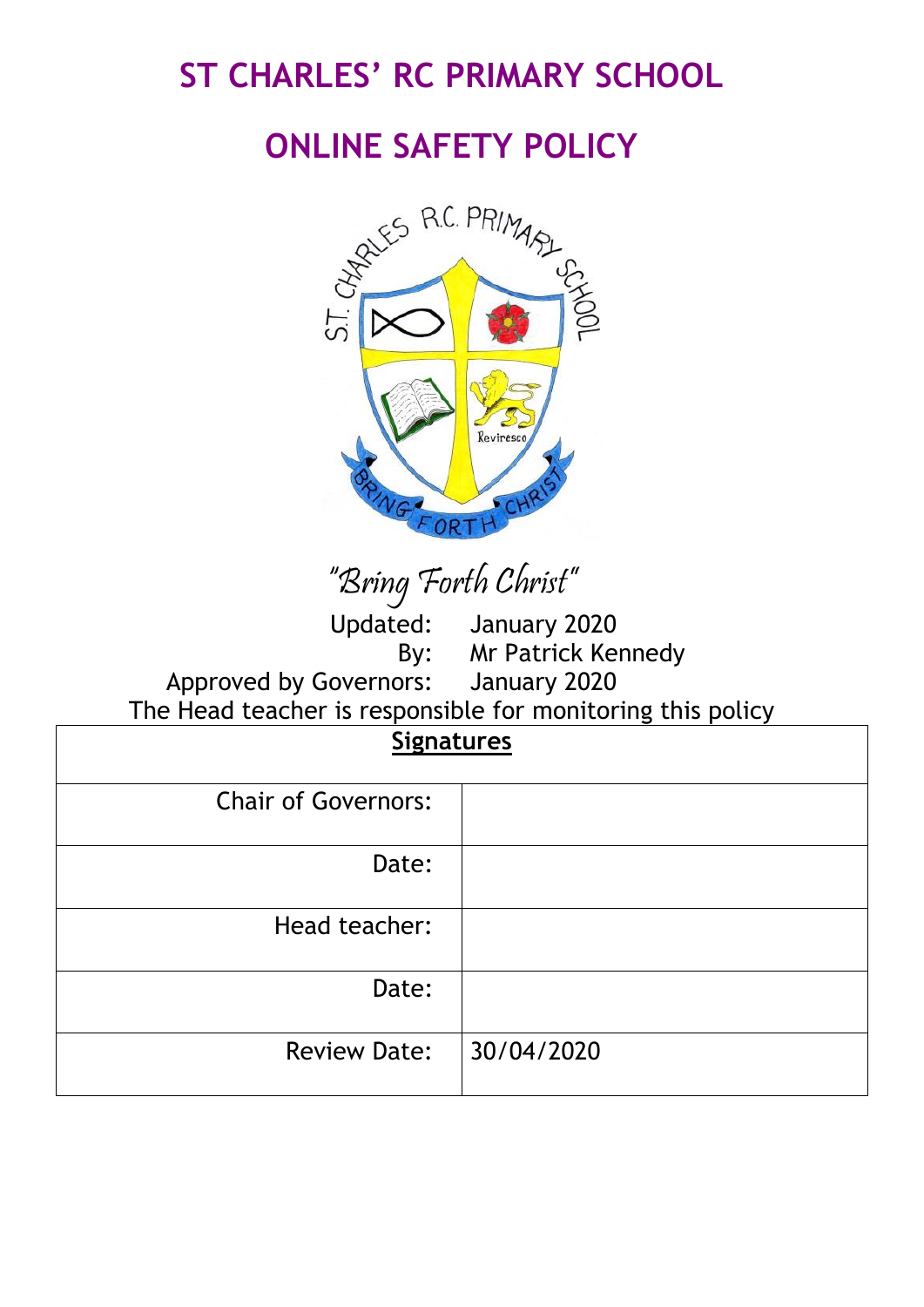### Review of this Policy

This Online Safety policy has been reviewed by the Acting Head teacher and shared with the:

- Online Safety Lead
- **Staff**
- **Governors**
- Parents and Carers
- Children

### Schedule for Development / Monitoring / Review

| This Online Safety policy was approved by the Governing Body Governors    | Thursday 23rd January 2020          |
|---------------------------------------------------------------------------|-------------------------------------|
| Curriculum Committee on:                                                  |                                     |
| The implementation of this Online Safety policy will be monitored by      | <b>Online Safety Lead</b>           |
| the:                                                                      |                                     |
| Monitoring will take place at regular intervals:                          | Termly                              |
| The Governors Curriculum Committee will receive a report on the           | Termly                              |
| implementation of the Online Safety Policy generated by the Online        |                                     |
| Safety Lead at regular intervals:                                         |                                     |
| The Online Safety Policy will be reviewed annually, or more regularly in  | February 2021                       |
| the light of any significant new developments in the use of the           |                                     |
| technologies, new threats to online safety or incidents that have taken   |                                     |
| place. The next anticipated review date will be:                          |                                     |
| Should serious online safety incidents take place, the following external | LA Safeguarding Officer, LADO, CSC, |
| persons / agencies should be informed:                                    | Police                              |

The school will monitor the impact of the policy using:

- Logs of reported incidents
- Monitoring logs of internet activity (including sites visited) / filtering
- Internal monitoring data for network activity
- Surveys / questionnaires of
	- o pupils
	- o parents / carers
	- o staff

### Scope of the Policy

This policy applies to all members of the school community (including staff, pupils, volunteers, parents / carers, visitors) who have access to and are users of school digital technology systems, both in and out of the school.

The Education and Inspections Act 2006 empowers Headteachers to such extent as is reasonable, to regulate the behaviour of pupils when they are off the school site and empowers members of staff to impose disciplinary penalties for inappropriate behaviour. This is pertinent to incidents of online-bullying or other Online Safety incidents covered by this policy, which may take place outside of the school, but is linked to membership of the school. The 2011 Education Act increased these powers with regard to the searching for and of electronic devices and the deletion of data (see appendix for template policy). In the case of both acts, action can only be taken over issues covered by the published Behaviour Policy.

The school will deal with such incidents within this policy and associated behaviour and anti-bullying policies and will, where known, inform parents / carers of incidents of inappropriate Online Safety behaviour that take place out of school.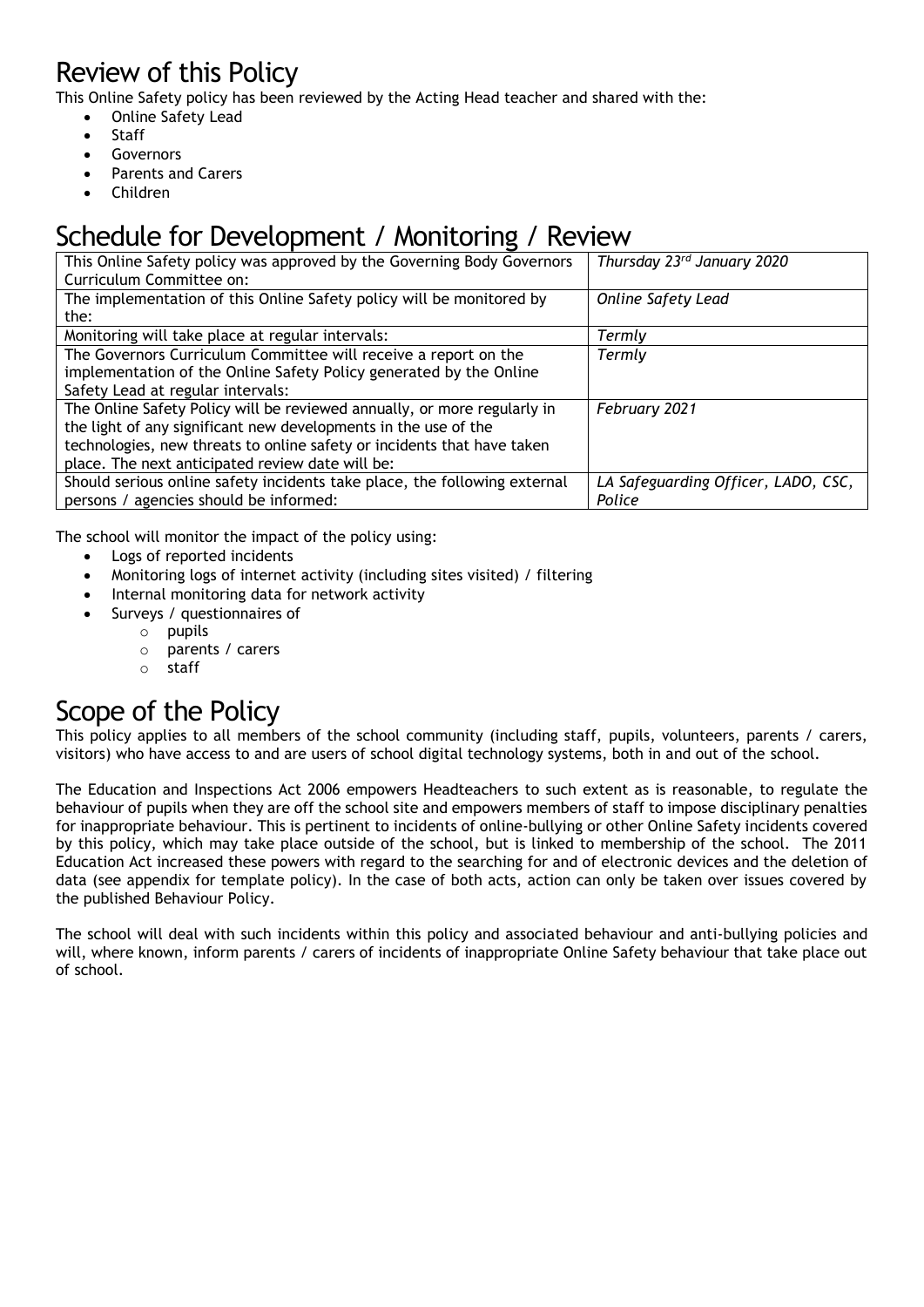## Roles and Responsibilities

The following section outlines the online safety roles and responsibilities of individuals and groups within the school:

### Governors

Governors are responsible for the approval of the Online Safety Policy and for reviewing the effectiveness of the policy. This will be carried out by the Governors Curriculum Committee receiving regular information about online safety incidents and monitoring reports. A member of the Governing Body has taken on the role of Safeguarding Governor. The role of the Safeguarding Governor will include:

- regular meetings with the Online Safety Lead
- regular monitoring of online safety incident logs
- regular monitoring of filtering / change control logs
- reporting to relevant Governors

### Headteacher and Senior Leaders

- The Headteacher has a duty of care for ensuring the safety (including online safety) of members of the school community, though the day to day responsibility for online safety will be delegated to the Online Safety Lead.
- The Headteacher and (at least) another member of the Senior Leadership Team should be aware of the procedures to be followed in the event of a serious online safety allegation being made against a member of staff (see flow chart on dealing with online safety incidents – included in a later section – "Responding to incidents of misuse" and relevant Local Authority disciplinary procedures).
- The Headteacher / Senior Leaders are responsible for ensuring that the Online Safety Lead and other relevant staff receive suitable training to enable them to carry out their online safety roles and to train other colleagues, as relevant.
- The Senior Leadership Team / Senior Management Team will receive regular monitoring reports from the Online Safety Lead.

### Online Safety Lead

- takes day to day responsibility for online safety issues and has a leading role in establishing and reviewing the school online safety policies / documents
- ensures that all staff are aware of the procedures that need to be followed in the event of an online safety incident taking place.
- provides training and advice for staff
- liaises with the Local Authority
- liaises with school technical staff
- receives reports of online safety incidents and creates a log of incidents to inform future online safety developments
- meets regularly with Online Safety Governor to discuss current issues, review incident logs and filtering / change control logs
- attends relevant meeting / committee of Governors (where appropriate)
- reports regularly to Senior Leadership Team

## Network Manager / Technical staff

The Network support Staff are responsible for ensuring:

- that the school's technical infrastructure is secure and is not open to misuse or malicious attack
- that the school meets required online safety technical requirements and any Local Authority Guidance
- that users may only access the networks and devices through a properly enforced password protection policy, in which passwords are regularly changed
- that they keep up to date with online safety technical information in order to effectively carry out their online safety role and to inform and update others as relevant
- that the use of the network is regularly monitored in order that any misuse / attempted misuse can be reported to the Headteacher / Senior Leader; Online Safety Lead for investigation / action / sanction
- that monitoring software / systems are implemented and updated as agreed in school policies

## Teaching and Support Staff

Are responsible for ensuring that:

- they have an up to date awareness of online safety matters and of the current school Online Safety Policy and practices
- they have read, understood and signed the Staff Acceptable Use Policy / Agreement (AUP)
- they report any suspected misuse or problem to the Headteacher / Senior Leader ; Online Safety Lead for investigation / action / sanction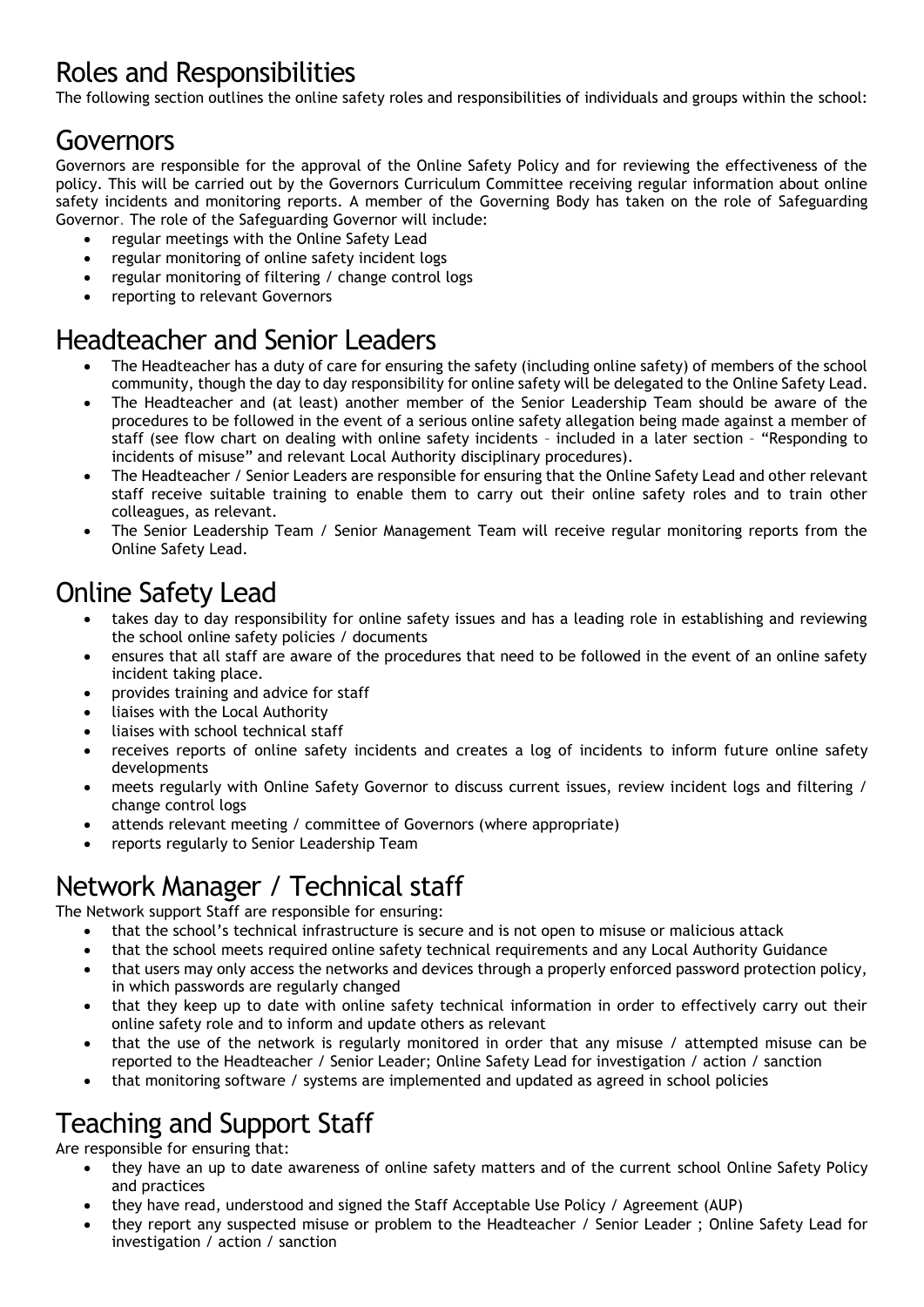- all digital communications with pupils / parents / carers should be on a professional level and only carried out using official school systems
- online safety issues are embedded in all aspects of the curriculum and other activities
- pupils understand and follow the Online Safety Policy and acceptable use policies
- pupils have a good understanding of research skills and the need to avoid plagiarism and uphold copyright regulations
- they monitor the use of digital technologies, mobile devices, cameras etc in lessons and other school activities (where allowed) and implement current policies with regard to these devices
- in lessons where internet use is pre-planned pupils should be guided to sites checked as suitable for their use and that processes are in place for dealing with any unsuitable material that is found in internet searches

### Designated Safeguarding Lead

Should be trained in Online Safety issues and be aware of the potential for serious child protection / safeguarding issues to arise from:

- sharing of personal data
- access to illegal / inappropriate materials
- inappropriate on-line contact with adults / strangers
- potential or actual incidents of grooming
- online-bullying

### Pupils:

- are responsible for using the school digital technology systems in accordance with the Pupil Acceptable Use Agreement
- have a good understanding of research skills and the need to avoid plagiarism and uphold copyright regulations
- need to understand the importance of reporting abuse, misuse or access to inappropriate materials and know how to do so
- will be expected to know and understand policies on the use of mobile devices and digital cameras. They should also know and understand policies on the taking / use of images and on online-bullying.
- should understand the importance of adopting good online safety practice when using digital technologies out of school and realise that the school's Online Safety Policy covers their actions out of school, if related to their membership of the school

### Parents / Carers

Parents / Carers play a crucial role in ensuring that their children understand the need to use the internet / mobile devices in an appropriate way. The school will take every opportunity to help parents understand these issues through parents' evenings, newsletters, letters, website / Learning Platform and information about national / local online safety campaigns / literature. Parents and carers will be encouraged to support the school in promoting good online safety practice and to follow guidelines on the appropriate use of:

- digital and video images taken at school events
- access to parents' sections of the website / Learning Platform and on-line pupil records
- their children's personal devices in the school (where this is allowed)

### Community Users

Community Users who access school systems / website / Learning Platform as part of the wider *school* provision will be expected to sign a Community User AUA before being provided with access to school systems.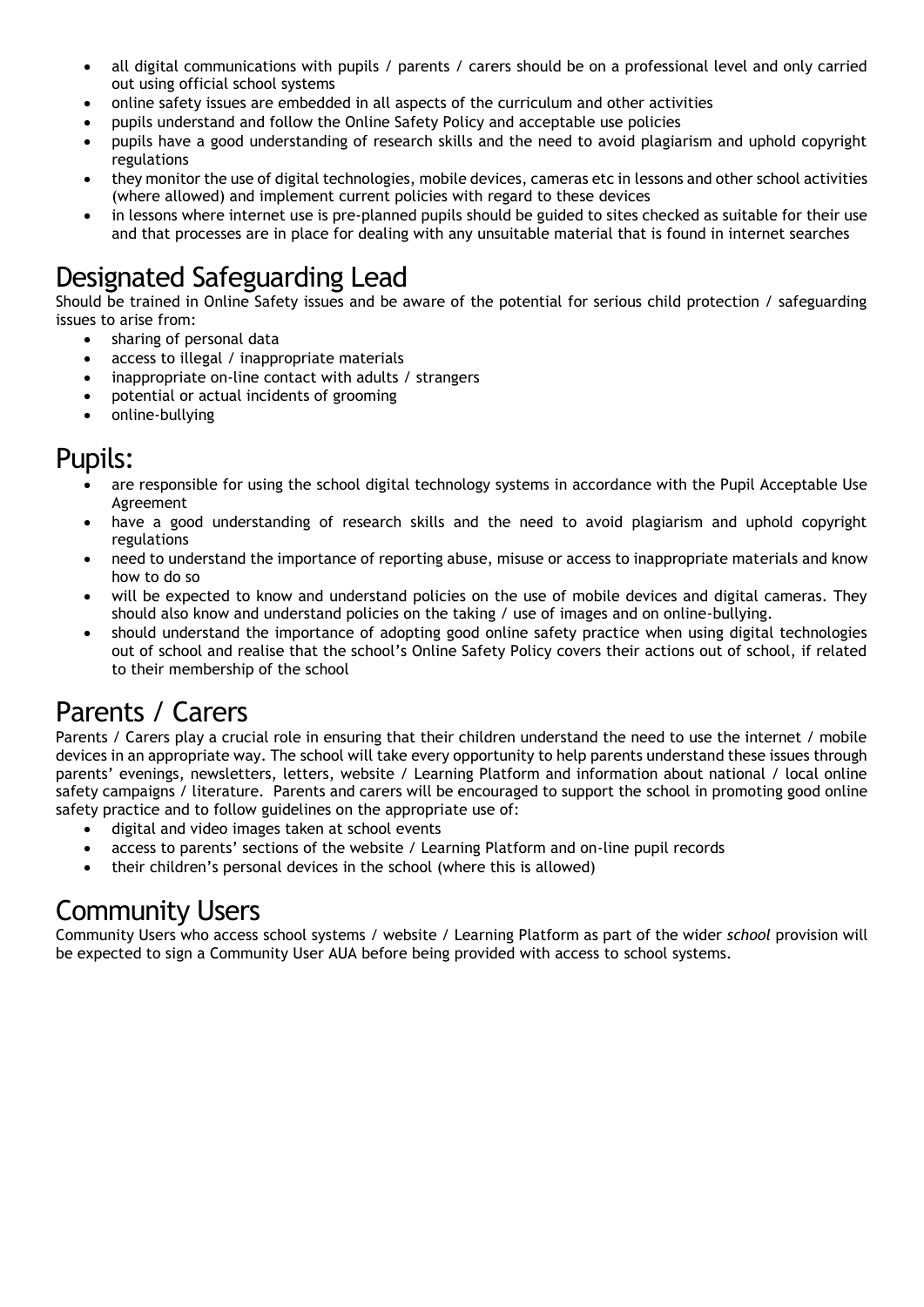# Policy Statements

## Education – Pupils

Whilst regulation and technical solutions are very important, their use must be balanced by educating pupils to take a responsible approach. The education of pupils in online safety / digital literacy is therefore an essential part of the school's online safety provision. Children and young people need the help and support of the school to recognise and avoid online safety risks and build their resilience.

Online safety should be a focus in all areas of the curriculum and staff should reinforce online safety messages across the curriculum. The online safety curriculum should be broad, relevant and provide progression, with opportunities for creative activities and will be provided in the following ways:

- A planned online safety curriculum should be provided as part of Computing / PHSE / other lessons and should be regularly revisited
- Key online safety messages should be reinforced as part of a planned programme of assemblies and tutorial / pastoral activities
- Pupils should be taught in all lessons to be critically aware of the materials / content they access on-line and be guided to validate the accuracy of information.
- Pupils should be taught to acknowledge the source of information used and to respect copyright when using material accessed on the internet
- Pupils should be supported in building resilience to radicalisation by providing a safe environment for debating controversial issues and helping them to understand how they can influence and participate in decisionmaking (inline with the PREVENT strategy).
- Pupils should be helped to understand the need for the pupil Acceptable Use Agreement and encouraged to adopt safe and responsible use both within and outside school.
- Staff should act as good role models in their use of digital technologies, the internet and mobile devices
- in lessons where internet use is pre-planned, it is best practice that pupils should be guided to sites checked as suitable for their use and that processes are in place for dealing with any unsuitable material that is found in internet searches.
- Where pupils are allowed to freely search the internet, staff should be vigilant in monitoring the content of the websites the young people visit.
- It is accepted that from time to time, for good educational reasons, students may need to research topics (eg racism, drugs, discrimination) that would normally result in internet searches being blocked. In such a situation, staff can request that the Technical Staff (or other relevant designated person) can temporarily remove those sites from the filtered list for the period of study. Any request to do so, should be auditable, with clear reasons for the need.

### Education – Parents / Carers

Many parents and carers have only a limited understanding of online safety risks and issues, yet they play an essential role in the education of their children and in the monitoring / regulation of the children's online behaviours. Parents may underestimate how often children and young people come across potentially harmful and inappropriate material on the internet and may be unsure about how to respond.

The school will therefore seek to provide information and awareness to parents and carers through:

- Curriculum activities
- Letters, newsletters, web site, Facebook
- Parents / Carers evenings / sessions
- High profile events / campaigns e.g. Safer Internet Day
- Reference to the relevant web sites / publications e.g. [swgfl.org.uk](http://swgfl.org.uk/) www.saferinternet.org.uk/ <http://www.childnet.com/parents-and-carers>

### Education – The Wider Community

The school will provide opportunities for local community groups / members of the community to gain from the school's online safety knowledge and experience. This may be offered through the following:

- Online safety messages targeted towards grandparents and other relatives as well as parents.
- The school website will provide online safety information for the wider community
- Supporting community groups e.g. Early Years Settings, Childminders, youth / sports / voluntary groups to enhance their Online Safety provision.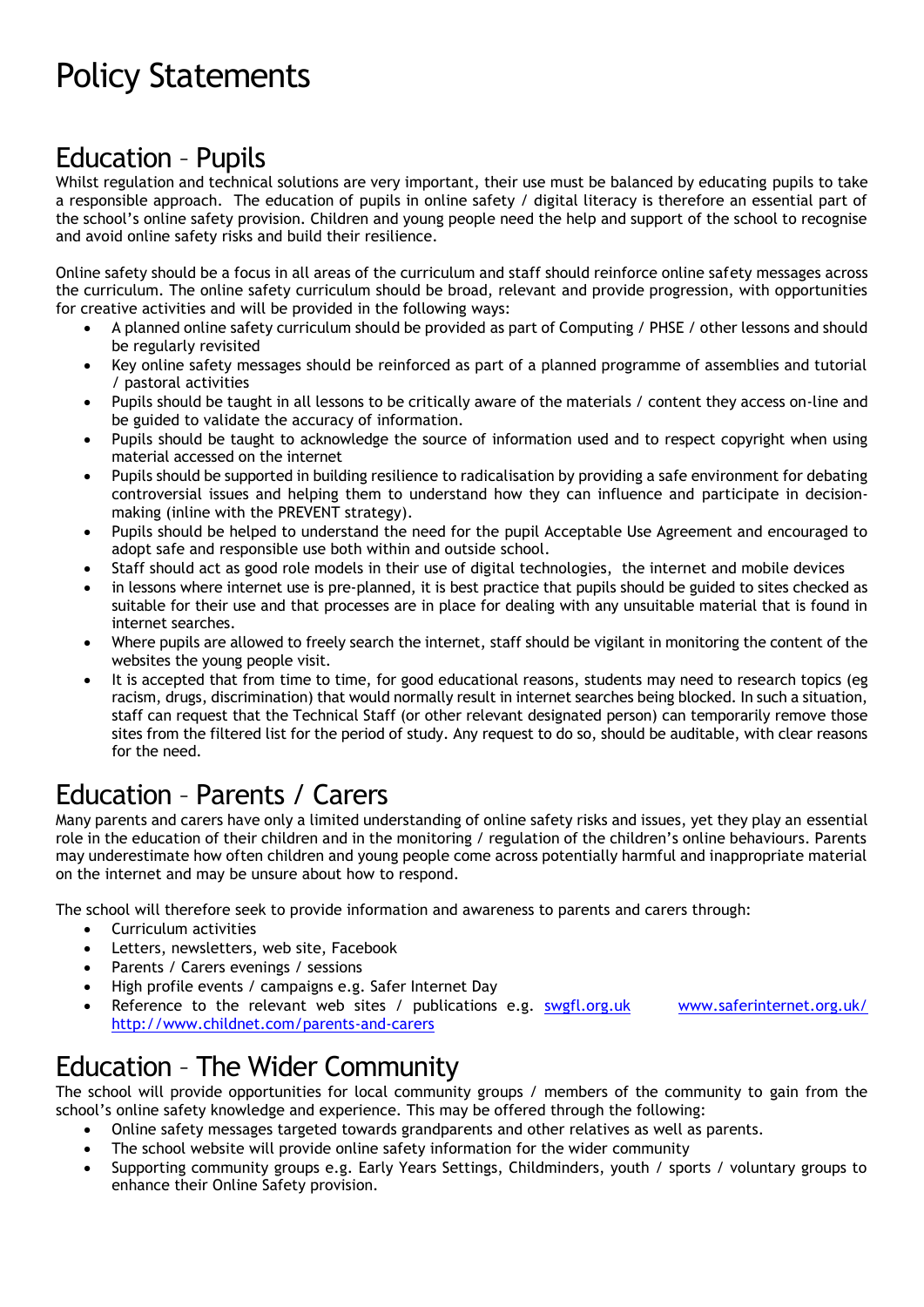## Education & Training – Staff / Volunteers

It is essential that all staff receive online safety training and understand their responsibilities, as outlined in this policy. Training will be offered as follows:

- A planned programme of formal online safety training will be made available to staff. This will be regularly updated and reinforced. An audit of the online safety training needs of all staff will be carried out regularly.
- All new staff should receive online safety training as part of their induction programme, ensuring that they fully understand the school Online Safety Policy and Acceptable Use Agreements.
- It is expected that some staff will identify online safety as a training need within the performance management process.
- The Online Safety Lead (or other nominated person) will receive regular updates through attendance at external training events (eg from SWGfL / LA / other relevant organisations) and by reviewing guidance documents released by relevant organisations.
- This Online Safety Policy and its updates will be presented to and discussed by staff in staff meetings / INSET days.
- The Online Safety Lead (or other nominated person) will provide advice / guidance / training to individuals as required.

### Training – Governors

Governors should take part in online safety training / awareness sessions, with particular importance for those who are members of any subcommittee involved in technology / online safety / health and safety /safeguarding. This may be offered in a number of ways:

- Attendance at training provided by the Local Authority / National Governors Association / or other relevant organisation (e.g. SWGfL).
- Participation in school training / information sessions for staff or parents.

## Technical – infrastructure / equipment, filtering and monitoring

The school will be responsible for ensuring that the school infrastructure / network is as safe and secure as is reasonably possible and that policies and procedures approved within this policy are implemented. It will also need to ensure that the relevant people named in the above sections will be effective in carrying out their online safety responsibilities:

- *•* School technical systems will be managed in ways that ensure that the school meets recommended technical requirements
- *•* There will be regular reviews and audits of the safety and security of school technical systems
- *•* Servers, wireless systems and cabling must be securely located and physical access restricted
- *•* All users will have clearly defined access rights to school technical systems and devices.
- *•* All users will be provided with a username and secure password to the Online learning resource (Purple mash) by the Online Safety Lead who will keep an up to date record of users and their usernames. Users are responsible for the security of their username and password and will be required to change their password every year.
- *•* The "master / administrator" passwords for the school ICT systems, used by the Network Manager (or other person) must also be available to the Headteacher or other nominated senior leader and kept in a secure place
- *•* The Head teacher is responsible for ensuring that software licence logs are accurate and up to date and that regular checks are made to reconcile the number of licences purchased against the number of software installations
- *•* Internet access is filtered for all users. Illegal content (child sexual abuse images) is filtered by the broadband or filtering provider by actively employing the Internet Watch Foundation CAIC list. Content lists are regularly updated and internet use is logged and regularly monitored. There is a clear process in place to deal with requests for filtering changes
- *•* Internet filtering / monitoring should ensure that children are safe from terrorist and extremist material when accessing the internet.
- *•* The school has provided enhanced / differentiated user-level filtering between the pupil and staff networks.
- *•* School technical staff regularly monitor and record the activity of users on the school technical systems and users are made aware of this in the Acceptable Use Agreement.
- *•* Systems are in place for users to report any actual / potential technical incident / security breach to the relevant person, as agreed).
- *•* Appropriate security measures are in place by the Local Authority to protect the servers, firewalls, routers, wireless systems, work stations, mobile devices etc from accidental or malicious attempts which might threaten the security of the school systems and data. These are tested regularly. The school infrastructure and individual workstations are protected by up to date virus software.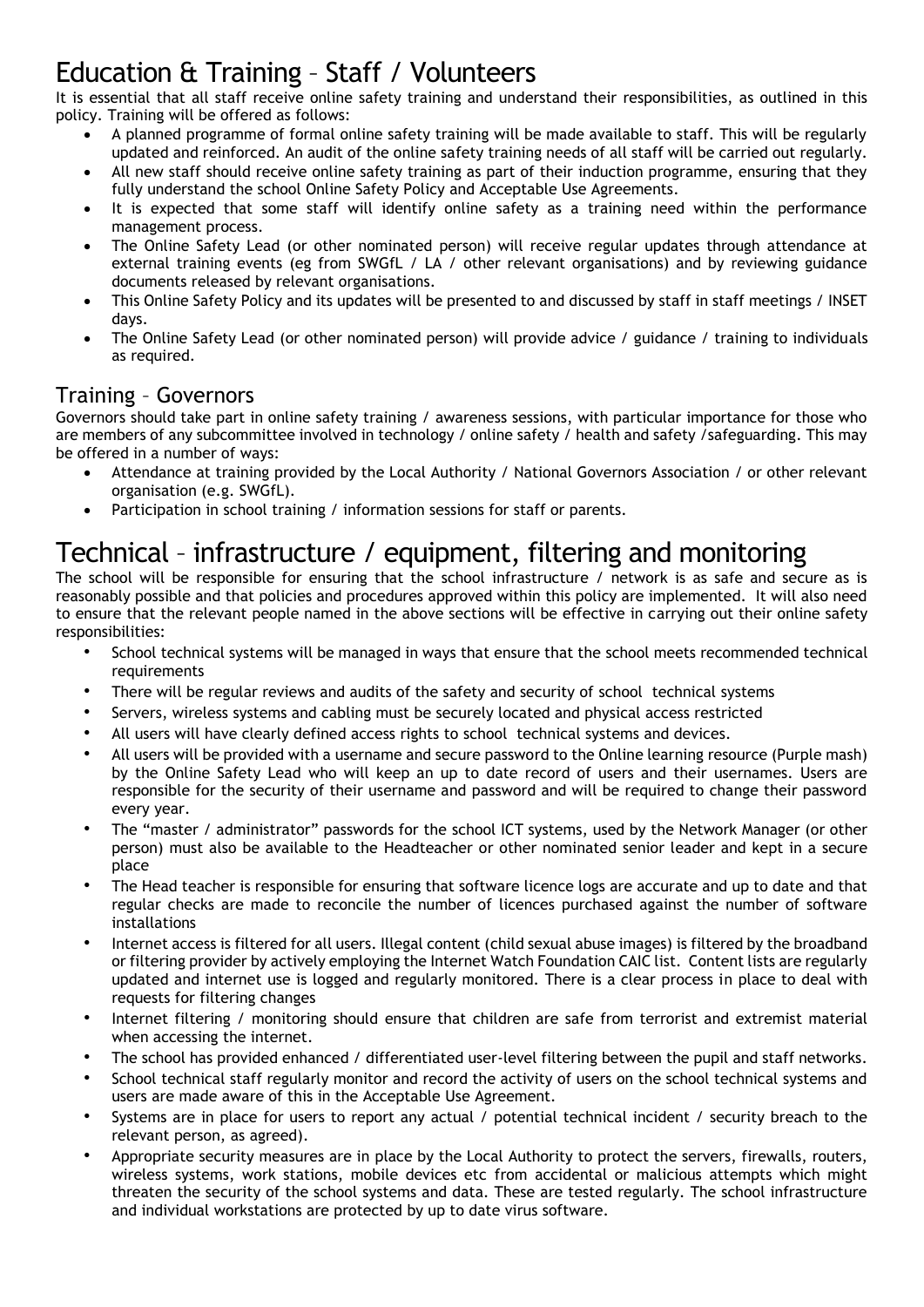- *•* An agreed policy is in place for the provision of temporary access of "guests" (eg trainee teachers, supply teachers, visitors) onto the school systems.
- *•* An agreed policy is in place regarding the use of removable media (eg memory sticks / CDs / DVDs) by users on school devices. Personal data cannot be sent over the internet or taken off the school site unless safely encrypted or otherwise secured.

### Mobile Technologies

Mobile technology devices may be school owned/provided or personally owned and might include: smartphone, tablet, laptop or other technology that usually has the capability of utilising the school's wireless network. The device then has access to the wider internet which may include the school's learning platform and other cloud based services such as email and data storage.

All users should understand that the primary purpose of the use of mobile / personal devices in a school context is educational. The mobile technologies policy should be consistent with and inter-related to other relevant school polices including but not limited to the Safeguarding Policy, Behaviour Policy, Bullying Policy, Acceptable Use Policy, and policies around theft or malicious damage. Teaching about the safe and appropriate use of mobile technologies should be an integral part of the school's Online Safety education programme.

- The school Acceptable Use Agreements for staff, pupils/students and parents / carers will give consideration to the use of mobile technologies
- The school allows:

|                     | <b>School Devices</b>                       |                                       |                      | <b>Personal Devices</b>      |                       |                         |  |
|---------------------|---------------------------------------------|---------------------------------------|----------------------|------------------------------|-----------------------|-------------------------|--|
|                     | <b>School</b><br>owned for<br>single user   | School owned<br>for multiple<br>users | Authorised<br>device | Student<br>owned             | <b>Staff</b><br>owned | <b>Visitor</b><br>owned |  |
| Allowed in school   | Yes                                         | Yes                                   | No                   | Yes -<br>stored<br>in office | Yes                   | Yes                     |  |
| Full network access | Yes (HT,<br>Office and<br>Pastoral<br>Lead) | No                                    | No                   | No                           | No                    | No                      |  |
| Internet only       | Yes                                         | Yes                                   | No                   | No                           | Yes                   | No                      |  |

### Use of digital and video images

The development of digital imaging technologies has created significant benefits to learning, allowing staff and pupils instant use of images that they have recorded themselves or downloaded from the internet. However, staff, parents / carers and pupils need to be aware of the risks associated with publishing digital images on the internet. Such images may provide avenues for cyberbullying to take place. Digital images may remain available on the internet forever and may cause harm or embarrassment to individuals in the short or longer term. It is common for employers to carry out internet searches for information about potential and existing employees. The school will inform and educate users about these risks and will implement policies to reduce the likelihood of the potential for harm:

- When using digital images, staff should inform and educate pupils about the risks associated with the taking, use, sharing, publication and distribution of images. In particular they should recognise the risks attached to publishing their own images on the internet e.g. on social networking sites.
- Written permission from parents or carers will be obtained before photographs of pupils are published on the school website / social media / local press
- In accordance with guidance from the Information Commissioner's Office, parents / carers are welcome to take videos and digital images of their children at school events for their own personal use (as such use in not covered by the Data Protection Act). To respect everyone's privacy and in some cases protection, these images should not be published / made publicly available on social networking sites, nor should parents / carers comment on any activities involving other pupils in the digital / video images.
- Staff and volunteers are allowed to take digital / video images to support educational aims, but must follow school policies concerning the sharing, distribution and publication of those images. Those images should only be taken on school equipment, the personal equipment of staff should not be used for such purposes.
- Care should be taken when taking digital / video images that pupils are appropriately dressed and are not participating in activities that might bring the individuals or the school into disrepute.
- Pupils must not take, use, share, publish or distribute images of others without their permission
- Photographs published on the website, or elsewhere that include pupils will be selected carefully and will comply with good practice guidance on the use of such images.
- Students' / Pupils' full names will not be used anywhere on a website or blog, particularly in association with photographs.
- Student's / Pupil's work can only be published with the permission of the pupil and parents or carers.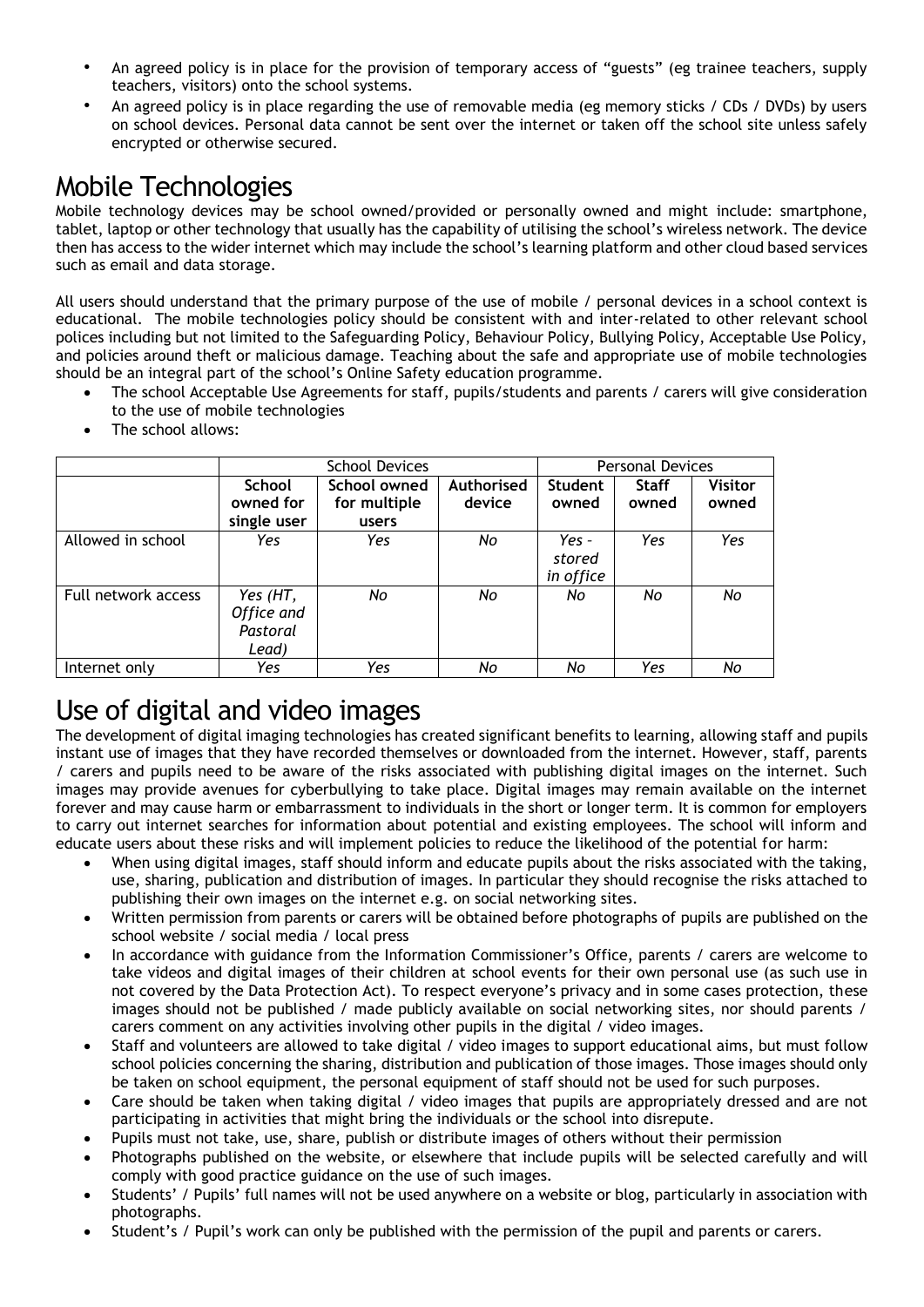## Data Protection

Personal data will be recorded, processed, transferred and made available according to the current data protection legislation.

The school must ensure that:

- It has a Data Protection Policy. (see appendix for template policy)
- It has paid the appropriate fee to the Information Commissioner's Office (ICO).
- It has appointed a Data Protection Officer (DPO). The school may also wish to appoint a Data Manager and systems controllers to support the DPO.
- It will hold the minimum personal data necessary to enable it to perform its function and it will not hold it for longer than necessary for the purposes it was collected for.
- Data held must be accurate and up to date. Inaccuracies are corrected without unnecessary delay.
- The lawful basis for processing personal data (including, where relevant, consent) has been identified and documented and details provided in a Privacy Notice. (see Privacy Notice section in the appendix)
- Where special category data is processed, a lawful basis and a separate condition for processing have been identified.
- Data Protection Impact Assessments (DPIA) are carried out.
- It has clear and understood arrangements for access to and the security, storage and transfer of personal data, including, where necessary, adequate contractual clauses or safeguards where personal data is passed to third parties e.g. cloud service providers.
- Procedures must be in place to deal with the individual rights of the data subject i.e. a Subject Access Requests to see all or a part of their personal data held by the data controller.
- There are clear and understood data retention policies and routines for the deletion and disposal of data.
- There is a policy for reporting, logging, managing and recovering from an information risk incident which recognises the requirement to report relevant data breaches to the ICO within 72 hours of the breach, where feasible.
- Consideration has been given to the protection of personal data when accessed using any remote access solutions.
- All schools must have a Freedom of Information Policy which sets out how it will deal with FOI requests.
- All staff receive data handling awareness / data protection training and are made aware of their responsibilities.

Staff must ensure that they:

- At all times take care to ensure the safe keeping of personal data, minimising the risk of its loss or misuse.
- Use personal data only on secure password protected computers and other devices, ensuring that they are properly "logged-off" at the end of any session in which they are using personal data.
- Transfer data using encryption and secure password protected devices.

When personal data is stored on any portable computer system, memory stick or any other removable media:

- The data must be encrypted and password protected.
- The device must be password protected.
- The device must offer approved virus and malware checking software.
- The data must be securely deleted from the device, in line with school policy (below) once it has been transferred or its use is complete.

### Communications

A wide range of rapidly developing communications technologies has the potential to enhance learning. The following table shows how the school currently considers the benefit of using these technologies for education outweighs their risks / disadvantages:

| <b>Communication Technologies</b>                               | Staff/other adults | Pupils         |
|-----------------------------------------------------------------|--------------------|----------------|
| Mobile phones may be brought to the school                      |                    | Kept in office |
| Use of mobile phones in lessons                                 |                    |                |
| Use of mobile phones in social time                             |                    |                |
| Taking photos on mobile phones / cameras                        |                    |                |
| Use of other mobile devices e.g. tablets, gaming devices        |                    |                |
| Use of personal email addresses in school, or on school network |                    |                |
| Use of school email for personal emails                         |                    |                |
| Use of messaging apps                                           |                    |                |
| Use of social media                                             |                    |                |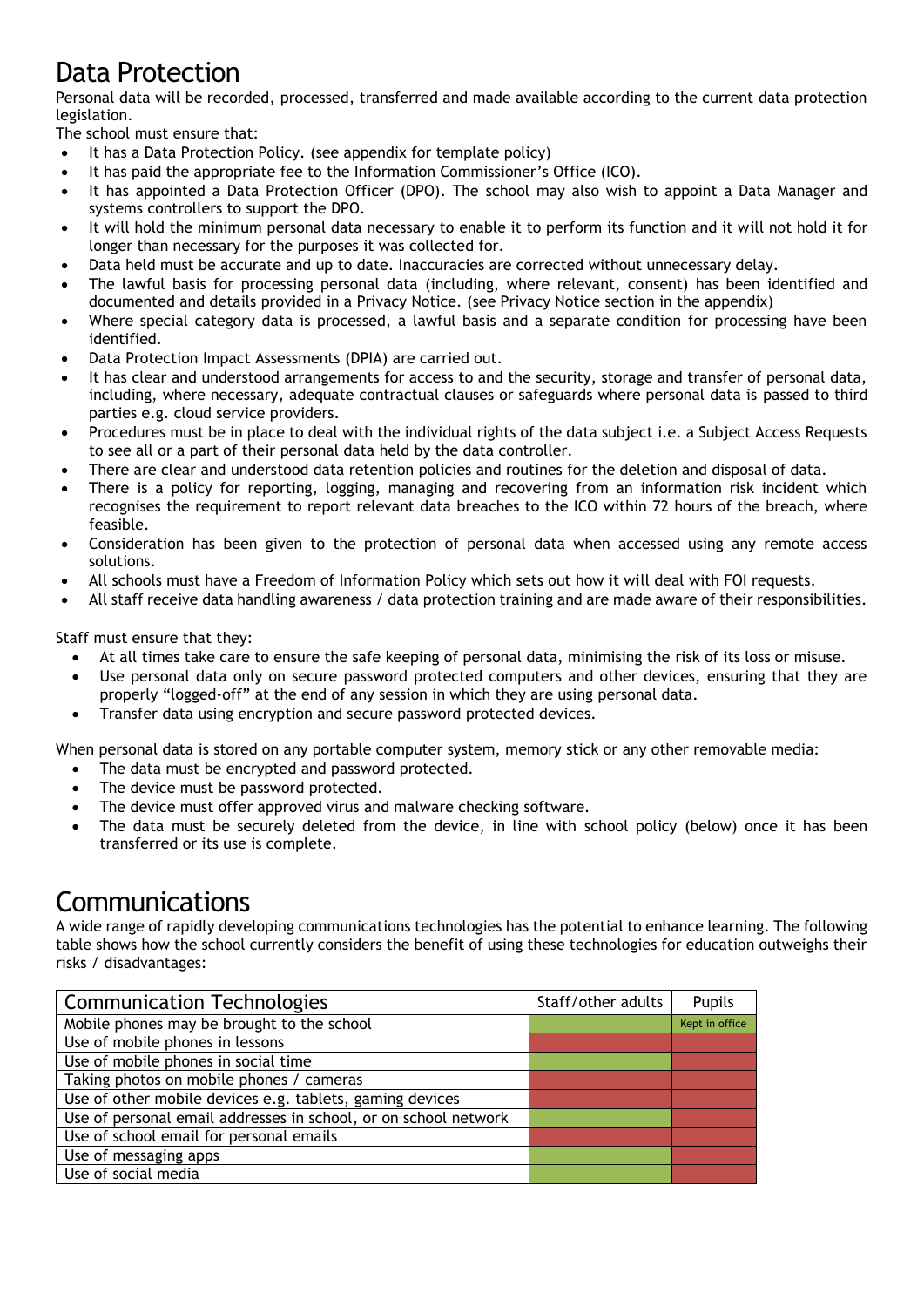When using communication technologies the school considers the following as good practice:

- The official school email service may be regarded as safe and secure and is monitored. Users should be aware that email communications are monitored. Staff should therefore use only the school email service to communicate with others regarding school matters.
- Users must immediately report, to the nominated person in accordance with the school policy, the receipt of any communication that makes them feel uncomfortable, is offensive, discriminatory, threatening or bullying in nature and must not respond to any such communication.
- Any digital communication between staff and pupils or parents / carers (email, social media, chat, blogs, VLE etc) must be professional in tone and content. These communications may only take place on official (monitored) school systems. Personal email addresses, text messaging or social media must not be used for these communications.
- Whole class / group email addresses may be used at KS1, while pupils at KS2 and above will be provided with individual school email addresses through the use of Purple Mash.
- Pupils should be taught about online safety issues, such as the risks attached to the sharing of personal details. They should also be taught strategies to deal with inappropriate communications and be reminded of the need to communicate appropriately when using digital technologies.
- Personal information should not be posted on the school website and only official email addresses should be used to identify members of staff.

### Social Media - Protecting Professional Identity

All schools have a duty of care to provide a safe learning environment for pupils and staff. Schools and local authorities could be held responsible, indirectly for acts of their employees in the course of their employment. Staff members who harass, engage in online bullying, discriminate on the grounds of sex, race or disability or who defame a third party may render the school or local authority liable to the injured party. Reasonable steps to prevent predictable harm must be in place.

The school provides the following measures to ensure reasonable steps are in place to minimise risk of harm to pupils, staff and the school through:

- Ensuring that personal information is not published
- Training is provided including: acceptable use; social media risks; checking of settings; data protection; reporting issues.
- Clear reporting guidance, including responsibilities, procedures and sanctions
- Risk assessment, including legal risk

School staff should ensure that:

- No reference should be made in social media to pupils, parents / carers or school staff
- They do not engage in online discussion on personal matters relating to members of the school community
- Personal opinions should not be attributed to the school or local authority
- Security settings on personal social media profiles are regularly checked to minimise risk of loss of personal information

When official school social media accounts are established there should be:

- A process for approval by senior leaders
- Clear processes for the administration and monitoring of these accounts involving at least two members of staff

Personal Use:

- Personal communications are those made via personal social media accounts. In all cases, where a personal account is used which associates itself with the school or impacts on the school, it must be made clear that the member of staff is not communicating on behalf of the school with an appropriate disclaimer. Such personal communications are within the scope of this policy.
- Personal communications which do not refer to or impact upon the school are outside the scope of this policy.
- Where excessive personal use of social media in school is suspected, and considered to be interfering with relevant duties, disciplinary action may be taken.
- The school permits reasonable and appropriate access to private social media sites outside of directed time.

Monitoring of Public Social Media

- As part of active social media engagement, it is considered good practice to pro-actively monitor the Internet for public postings about the school
- The school should effectively respond to social media comments made by others according to a defined policy or process

The school's use of social media for professional purposes will be checked regularly by the Headteacher and Online Safety Lead to ensure compliance with the school policies.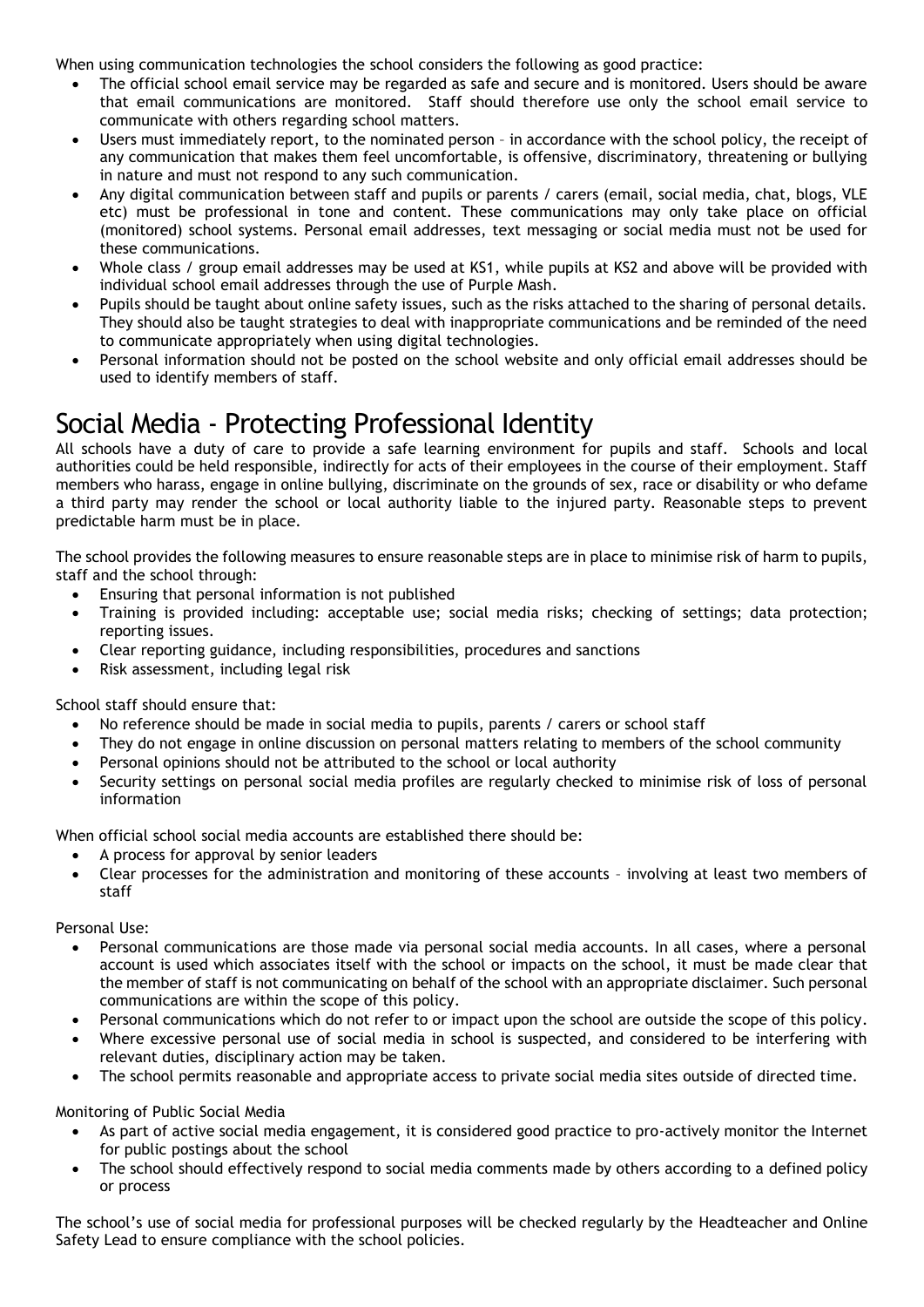### Dealing with unsuitable / inappropriate activities

Some internet activity e.g. accessing child abuse images or distributing racist material is illegal and would obviously be banned from school and all other technical systems. Other activities e.g. cyber-bullying would be banned and could lead to criminal prosecution. There are however a range of activities which may, generally, be legal but would be inappropriate in a school context, either because of the age of the users or the nature of those activities.

The school believes that the activities referred to in the following section would be inappropriate in a school context and that users, as defined below, should not engage in these activities in / or outside the school when using school equipment or systems. The school policy restricts usage as follows:

| <b>User Actions</b>                                                                                                                                                     |                                                                                                                                                                                  |            |                                   |                                   |                |                             |  |
|-------------------------------------------------------------------------------------------------------------------------------------------------------------------------|----------------------------------------------------------------------------------------------------------------------------------------------------------------------------------|------------|-----------------------------------|-----------------------------------|----------------|-----------------------------|--|
|                                                                                                                                                                         |                                                                                                                                                                                  | Acceptable | certain times<br>dt<br>Acceptable | users<br>Acceptable for nominated | Unacceptable   | and illegal<br>Unacceptable |  |
|                                                                                                                                                                         | Child sexual abuse images - The making, production or distribution of<br>indecent images of children. Contrary to The Protection of Children Act<br>1978                         |            |                                   |                                   |                | $\overline{X}$              |  |
|                                                                                                                                                                         | Grooming, incitement, arrangement or facilitation of sexual acts against<br>children Contrary to the Sexual Offences Act 2003.                                                   |            |                                   |                                   |                | X                           |  |
| Users shall not visit Internet sites, make,<br>post, download, upload, data transfer,<br>remarks, proposals or comments that<br>communicate or pass on, material,<br>at | Possession of an extreme pornographic image (grossly offensive, disgusting<br>or otherwise of an obscene character) Contrary to the Criminal Justice and<br>Immigration Act 2008 |            |                                   |                                   |                | X                           |  |
|                                                                                                                                                                         | Criminally racist material in UK - to stir up religious hatred (or hatred on<br>the grounds of sexual orientation) - contrary to the Public Order Act 1986                       |            |                                   |                                   |                | X                           |  |
|                                                                                                                                                                         | Pornography                                                                                                                                                                      |            |                                   |                                   | $\sf X$        |                             |  |
|                                                                                                                                                                         | Promotion of any kind of discrimination                                                                                                                                          |            |                                   |                                   | $\mathsf X$    |                             |  |
|                                                                                                                                                                         | threatening behaviour, including promotion of physical violence or mental<br>harm                                                                                                |            |                                   |                                   | X              |                             |  |
|                                                                                                                                                                         | Promotion of extremism or terrorism                                                                                                                                              |            |                                   |                                   | X              |                             |  |
|                                                                                                                                                                         | Any other information which may be offensive to colleagues or breaches<br>the integrity of the ethos of the school or brings the school into disrepute                           |            |                                   |                                   | $\overline{X}$ |                             |  |
|                                                                                                                                                                         | Using school systems to run a private business                                                                                                                                   |            |                                   |                                   | $\mathsf X$    |                             |  |
|                                                                                                                                                                         | Using systems, applications, websites or other mechanisms that bypass the filtering or<br>other safeguards employed by the school                                                |            |                                   |                                   | $\mathsf X$    |                             |  |
| Infringing copyright                                                                                                                                                    | Revealing or publicising confidential or proprietary information (eg financial / personal                                                                                        |            |                                   |                                   | $\overline{X}$ |                             |  |
| information, databases, computer / network access codes and passwords)                                                                                                  |                                                                                                                                                                                  |            |                                   | $\sf X$                           |                |                             |  |
|                                                                                                                                                                         | Creating or propagating computer viruses or other harmful files                                                                                                                  |            |                                   |                                   | $\mathsf X$    |                             |  |
| Unfair usage (downloading / uploading large files that hinders others in their use of the<br>X<br>internet)                                                             |                                                                                                                                                                                  |            |                                   |                                   |                |                             |  |
| On-line gaming (educational)                                                                                                                                            |                                                                                                                                                                                  |            |                                   |                                   |                |                             |  |
| On-line gaming (non-educational)                                                                                                                                        |                                                                                                                                                                                  |            |                                   |                                   | X              |                             |  |
| On-line gambling                                                                                                                                                        |                                                                                                                                                                                  |            |                                   |                                   | $\sf X$        |                             |  |
| On-line shopping / commerce                                                                                                                                             |                                                                                                                                                                                  |            |                                   |                                   |                |                             |  |
| File sharing<br>Χ                                                                                                                                                       |                                                                                                                                                                                  |            |                                   |                                   |                |                             |  |
|                                                                                                                                                                         | Use of social media<br>Χ                                                                                                                                                         |            |                                   |                                   |                |                             |  |
| Use of messaging apps                                                                                                                                                   |                                                                                                                                                                                  |            | Χ                                 |                                   |                |                             |  |
|                                                                                                                                                                         | Use of video broadcasting e.g. Youtube<br>Χ                                                                                                                                      |            |                                   |                                   |                |                             |  |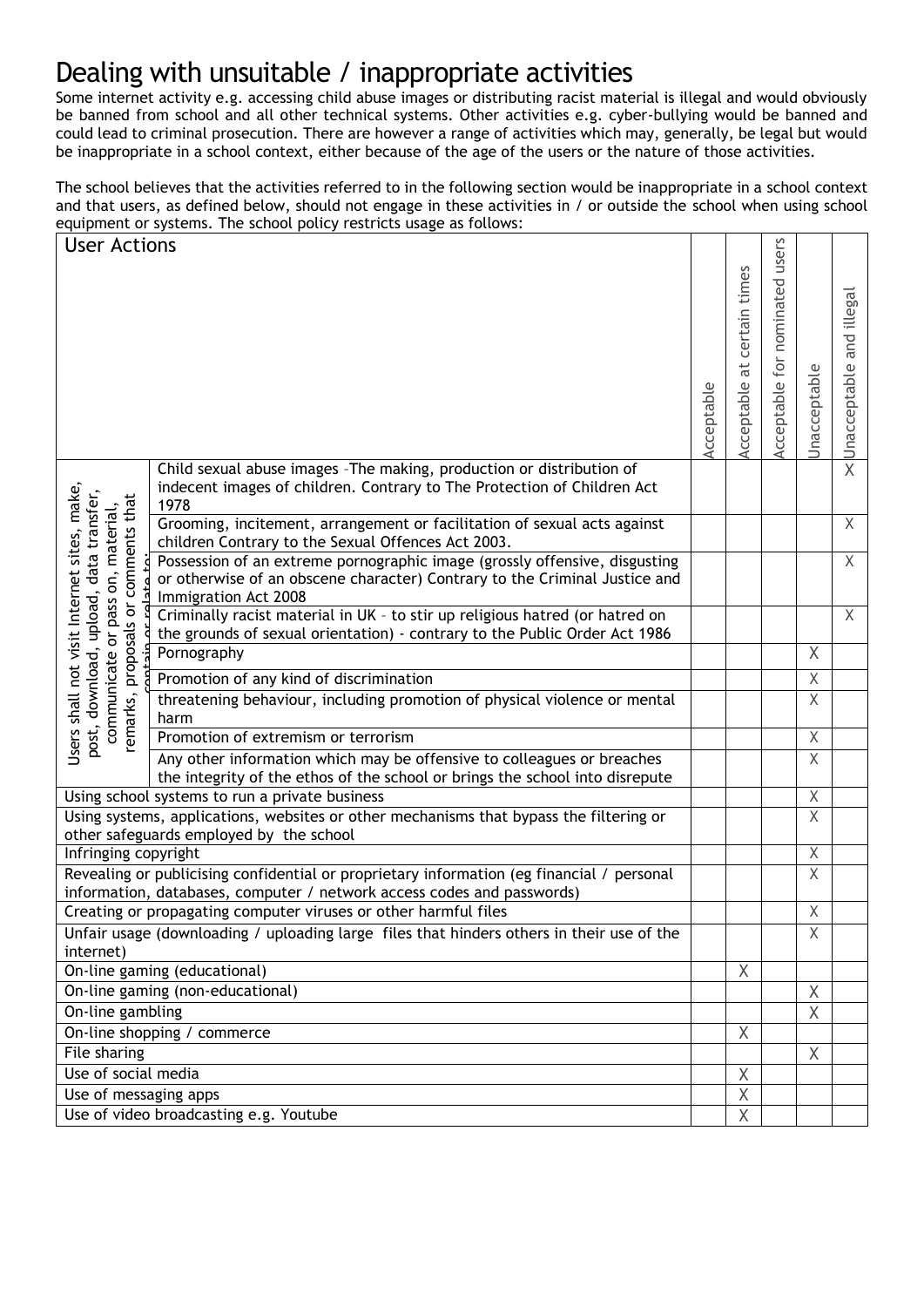### Responding to incidents of misuse

This guidance is intended for use when staff need to manage incidents that involve the use of online services. It encourages a safe and secure approach to the management of the incident. Incidents might involve illegal or inappropriate activities (see "User Actions" above).

### Illegal Incidents

If there is any suspicion that the web site(s) concerned may contain child abuse images, or if there is any other suspected illegal activity, refer to the right hand side of the Flowchart (below and appendix) for responding to online safety incidents and report immediately to the police.

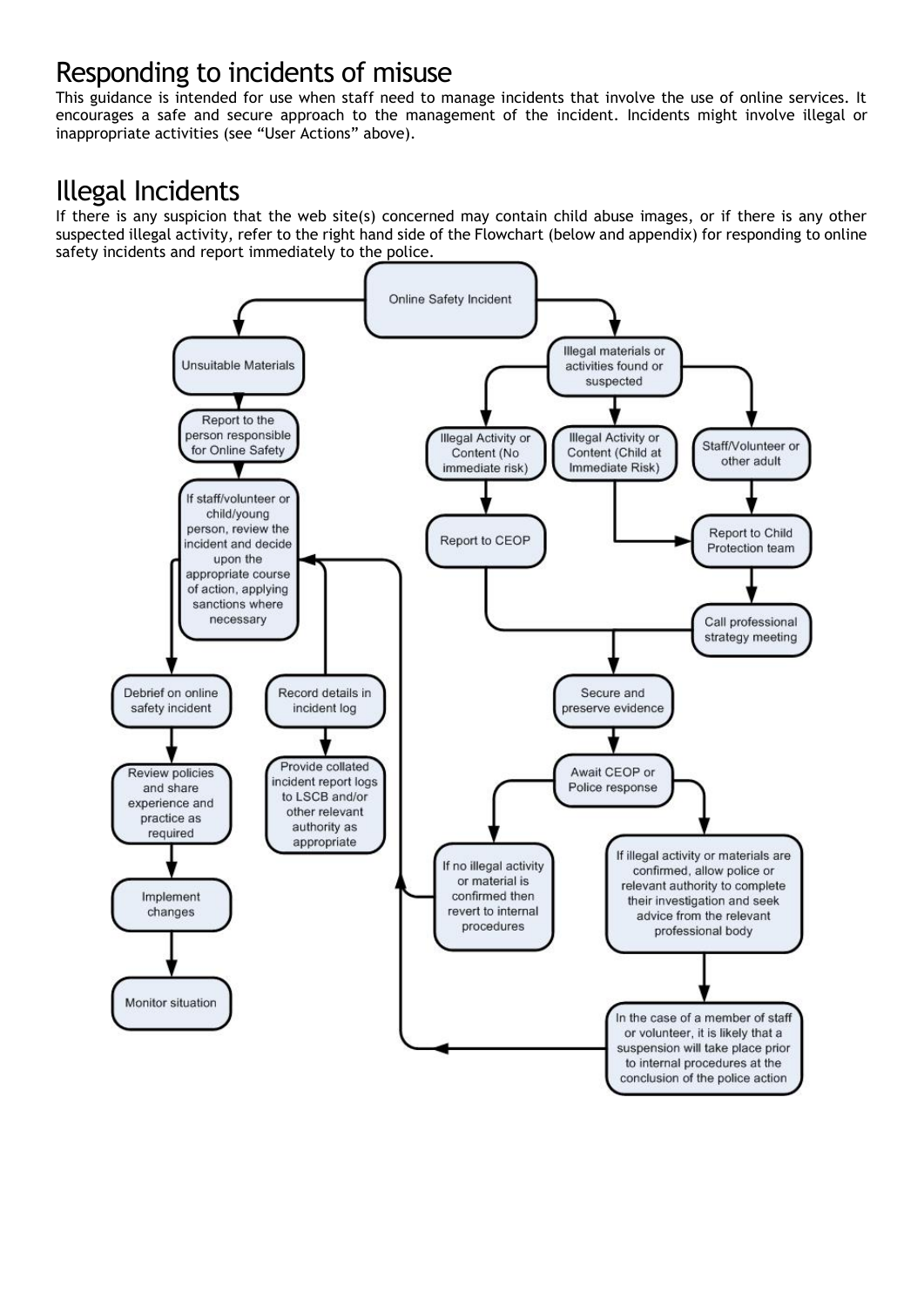## Other Incidents

It is hoped that all members of the school community will be responsible users of digital technologies, who understand and follow school policy. However, there may be times when infringements of the policy could take place, through careless or irresponsible or, very rarely, through deliberate misuse.

In the event of suspicion, all steps in this procedure should be followed:

- Have more than one senior member of staff involved in this process. This is vital to protect individuals if accusations are subsequently reported.
- Conduct the procedure using a designated computer that will not be used by young people and if necessary can be taken off site by the police should the need arise. Use the same computer for the duration of the procedure.
- It is important to ensure that the relevant staff should have appropriate internet access to conduct the procedure, but also that the sites and content visited are closely monitored and recorded (to provide further protection).
- Record the URL of any site containing the alleged misuse and describe the nature of the content causing concern. It may also be necessary to record and store screenshots of the content on the machine being used for investigation. These may be printed, signed and attached to the form (except in the case of images of child sexual abuse – see below)
- Once this has been completed and fully investigated the group will need to judge whether this concern has substance or not. If it does then appropriate action will be required and could include the following:
	- o Internal response or discipline procedures
	- $\circ$  Involvement by Local Authority or national / local organisation (as relevant).
	- o Police involvement and/or action
- **If content being reviewed includes images of child abuse then the monitoring should be halted and referred to the Police immediately. Other instances to report to the police would include:**
	- o incidents of 'grooming' behaviour
	- o the sending of obscene materials to a child
	- o adult material which potentially breaches the Obscene Publications Act
	- o criminally racist material
	- o promotion of terrorism or extremism
	- $\circ$  other criminal conduct, activity or materials
	- **Isolate the computer in question as best you can. Any change to its state may hinder a later police investigation.**

It is important that all of the above steps are taken as they will provide an evidence trail for the *school* and possibly the police and demonstrate that visits to these sites were carried out for safeguarding purposes. The completed form should be retained by the group for evidence and reference purposes.

### School Actions & Sanctions

It is more likely that the school will need to deal with incidents that involve inappropriate rather than illegal misuse. It is important that any incidents are dealt with as soon as possible in a proportionate manner, and that members of the school community are aware that incidents have been dealt with. It is intended that incidents of misuse will be dealt with through normal behaviour / disciplinary procedures.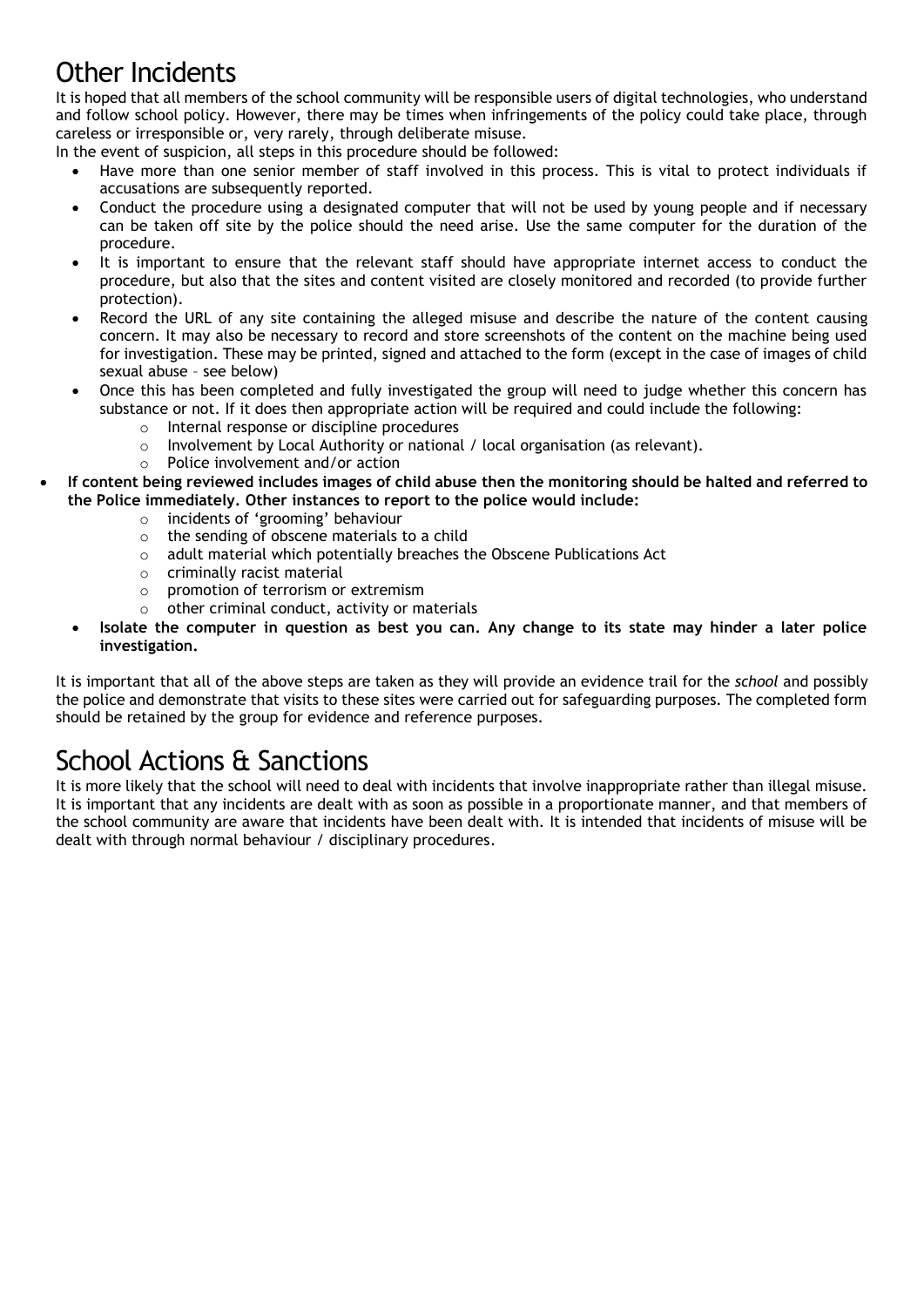|                                                                                                                                                                                                                        |                                |                                            |                      |                 | <b>Actions / Sanctions</b>                                                     |                         |                                             |         |                                           |
|------------------------------------------------------------------------------------------------------------------------------------------------------------------------------------------------------------------------|--------------------------------|--------------------------------------------|----------------------|-----------------|--------------------------------------------------------------------------------|-------------------------|---------------------------------------------|---------|-------------------------------------------|
| <b>Pupils Incidents</b>                                                                                                                                                                                                | Refer to class teacher / tutor | Refer to Head of Department / Year / other | Refer to Headteacher | Refer to Police | Refer to technical support staff for action<br>/ security etc.<br>e: filtering | Inform parents / carers | Removal of network / internet access rights | Warning | Further sanction eg detention / exclusion |
| Deliberately accessing or trying to access material<br>that could be considered illegal (see list in earlier<br>section on unsuitable / inappropriate activities).<br>Unauthorised use of non-educational sites during |                                | X                                          | X                    | Χ               |                                                                                |                         |                                             |         |                                           |
| lessons<br>Unauthorised / inappropriate use of mobile phone /                                                                                                                                                          |                                |                                            |                      |                 |                                                                                |                         |                                             |         |                                           |
| digital camera / other mobile device                                                                                                                                                                                   |                                |                                            |                      |                 |                                                                                |                         |                                             |         |                                           |
| Unauthorised / inappropriate use of social media /<br>messaging apps / personal email                                                                                                                                  |                                |                                            |                      |                 |                                                                                |                         |                                             |         |                                           |
| Unauthorised downloading or uploading of files                                                                                                                                                                         |                                |                                            |                      |                 |                                                                                |                         |                                             |         |                                           |
| Allowing others to access school network by sharing<br>username and passwords                                                                                                                                          |                                |                                            |                      |                 |                                                                                |                         |                                             |         |                                           |
| Attempting to access or accessing the school                                                                                                                                                                           |                                |                                            |                      |                 |                                                                                |                         |                                             |         |                                           |
| network, using another student's / pupil's account<br>Attempting to access or accessing the school                                                                                                                     |                                |                                            |                      |                 |                                                                                |                         |                                             |         |                                           |
| network, using the account of a member of staff                                                                                                                                                                        |                                |                                            |                      |                 |                                                                                |                         |                                             |         |                                           |
| Corrupting or destroying the data of other users                                                                                                                                                                       |                                |                                            |                      |                 |                                                                                |                         |                                             |         |                                           |
| Sending an email, text or message that is regarded                                                                                                                                                                     |                                |                                            |                      |                 |                                                                                |                         |                                             |         |                                           |
| as offensive, harassment or of a bullying nature<br>Continued infringements of the above, following                                                                                                                    |                                |                                            |                      |                 |                                                                                |                         |                                             |         |                                           |
| previous warnings or sanctions                                                                                                                                                                                         |                                |                                            |                      |                 |                                                                                |                         |                                             |         |                                           |
| Actions which could bring the school into disrepute                                                                                                                                                                    |                                |                                            |                      |                 |                                                                                |                         |                                             |         |                                           |
| or breach the integrity of the ethos of the school                                                                                                                                                                     |                                |                                            |                      |                 |                                                                                |                         |                                             |         |                                           |
| Using proxy sites or other means to subvert the                                                                                                                                                                        |                                |                                            |                      |                 |                                                                                |                         |                                             |         |                                           |
| school's filtering system                                                                                                                                                                                              |                                |                                            |                      |                 |                                                                                |                         |                                             |         |                                           |
| Accidentally accessing offensive or pornographic<br>material and failing to report the incident                                                                                                                        |                                |                                            |                      |                 |                                                                                |                         |                                             |         |                                           |
| Deliberately accessing or trying to access offensive                                                                                                                                                                   |                                |                                            |                      |                 |                                                                                |                         |                                             |         |                                           |
| or pornographic material                                                                                                                                                                                               |                                |                                            |                      |                 |                                                                                |                         |                                             |         |                                           |
| Receipt or transmission of material that infringes                                                                                                                                                                     |                                |                                            |                      |                 |                                                                                |                         |                                             |         |                                           |
| the copyright of another person or infringes the                                                                                                                                                                       |                                |                                            |                      |                 |                                                                                |                         |                                             |         |                                           |
| Data Protection Act                                                                                                                                                                                                    |                                |                                            |                      |                 |                                                                                |                         |                                             |         |                                           |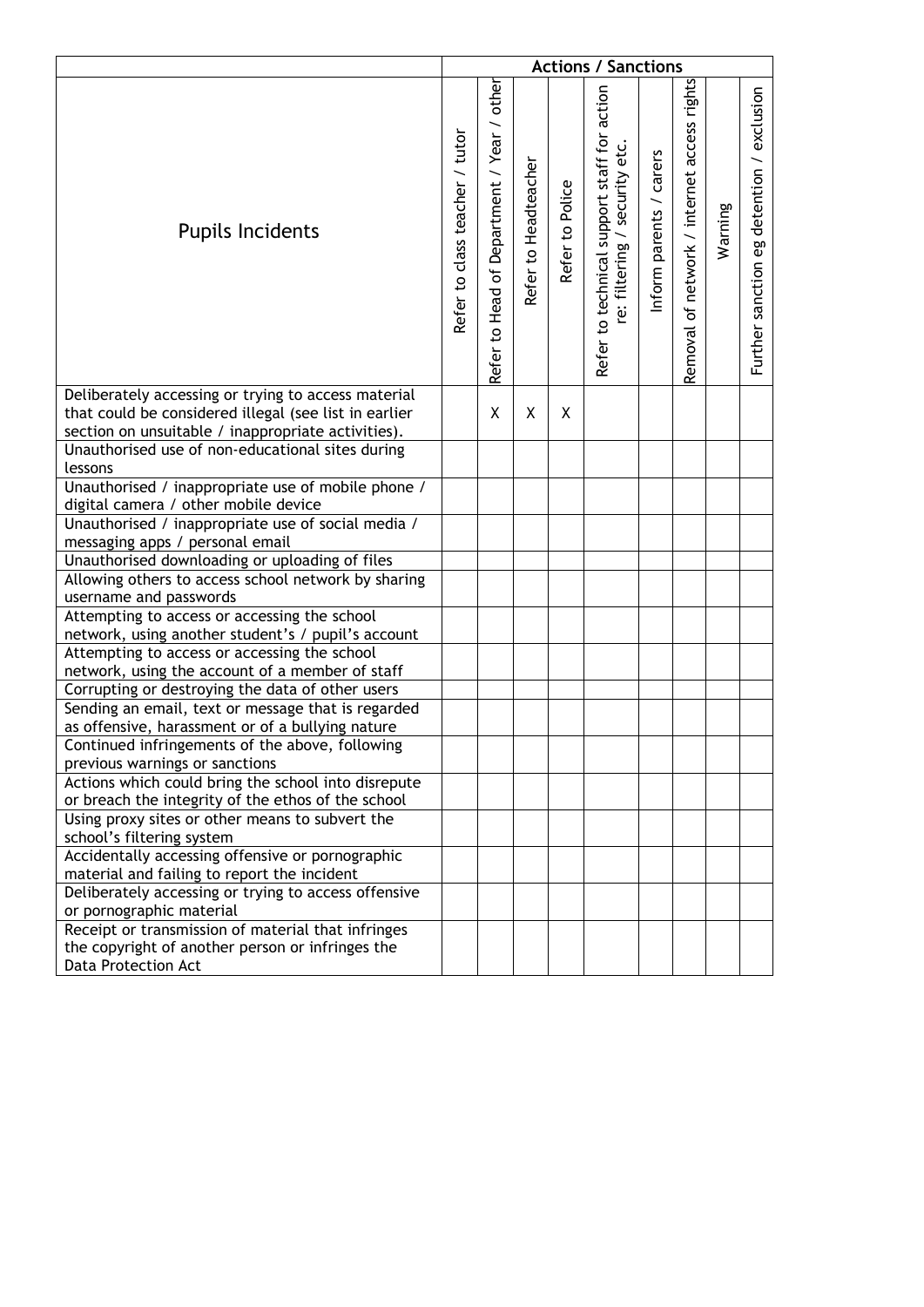|                                                                                                        | <b>Actions / Sanctions</b> |                                |                               |                 |                                                                                  |         |            |                     |
|--------------------------------------------------------------------------------------------------------|----------------------------|--------------------------------|-------------------------------|-----------------|----------------------------------------------------------------------------------|---------|------------|---------------------|
| <b>Staff Incidents</b>                                                                                 | Refer to line managerr     | Refer to Headteacher Principal | 뚠<br>Refer to Local Authority | Refer to Police | Refer to Technical Support<br>Staff for action re filtering<br>filtering<br>etc. | Warning | Suspension | Disciplinary action |
| Deliberately accessing or trying to access material that                                               |                            |                                |                               |                 |                                                                                  |         |            |                     |
| could be considered illegal (see list in earlier section                                               |                            | X                              | X                             | X               |                                                                                  |         |            |                     |
| on unsuitable / inappropriate activities).                                                             |                            |                                |                               |                 |                                                                                  |         |            |                     |
| Inappropriate personal use of the internet / social media<br>/ personal email                          |                            |                                |                               |                 |                                                                                  |         |            |                     |
| Unauthorised downloading or uploading of files                                                         |                            |                                |                               |                 |                                                                                  |         |            |                     |
| Allowing others to access school network by sharing                                                    |                            |                                |                               |                 |                                                                                  |         |            |                     |
| username and passwords or attempting to access or                                                      |                            |                                |                               |                 |                                                                                  |         |            |                     |
| accessing the school network, using another person's                                                   |                            |                                |                               |                 |                                                                                  |         |            |                     |
| account                                                                                                |                            |                                |                               |                 |                                                                                  |         |            |                     |
| Careless use of personal data e.g. holding or transferring                                             |                            |                                |                               |                 |                                                                                  |         |            |                     |
| data in an insecure manner                                                                             |                            |                                |                               |                 |                                                                                  |         |            |                     |
| Deliberate actions to breach data protection or network                                                |                            |                                |                               |                 |                                                                                  |         |            |                     |
| security rules                                                                                         |                            |                                |                               |                 |                                                                                  |         |            |                     |
| Corrupting or destroying the data of other users or                                                    |                            |                                |                               |                 |                                                                                  |         |            |                     |
| causing deliberate damage to hardware or software                                                      |                            |                                |                               |                 |                                                                                  |         |            |                     |
| Sending an email, text or message that is regarded as<br>offensive, harassment or of a bullying nature |                            |                                |                               |                 |                                                                                  |         |            |                     |
| Using personal email / social networking / instant                                                     |                            |                                |                               |                 |                                                                                  |         |            |                     |
| messaging / text messaging to carrying out digital                                                     |                            |                                |                               |                 |                                                                                  |         |            |                     |
| communications with pupils                                                                             |                            |                                |                               |                 |                                                                                  |         |            |                     |
| Actions which could compromise the staff member's<br>professional standing                             |                            |                                |                               |                 |                                                                                  |         |            |                     |
| Actions which could bring the school into disrepute or                                                 |                            |                                |                               |                 |                                                                                  |         |            |                     |
| breach the integrity of the ethos of the school                                                        |                            |                                |                               |                 |                                                                                  |         |            |                     |
| Using proxy sites or other means to subvert the school's                                               |                            |                                |                               |                 |                                                                                  |         |            |                     |
| filtering system                                                                                       |                            |                                |                               |                 |                                                                                  |         |            |                     |
| Accidentally accessing offensive or pornographic material                                              |                            |                                |                               |                 |                                                                                  |         |            |                     |
| and failing to report the incident                                                                     |                            |                                |                               |                 |                                                                                  |         |            |                     |
| Deliberately accessing or trying to access offensive or                                                |                            |                                |                               |                 |                                                                                  |         |            |                     |
| pornographic material                                                                                  |                            |                                |                               |                 |                                                                                  |         |            |                     |
| Breaching copyright or licensing regulations                                                           |                            |                                |                               |                 |                                                                                  |         |            |                     |
| Continued infringements of the above, following previous                                               |                            |                                |                               |                 |                                                                                  |         |            |                     |
| warnings or sanctions                                                                                  |                            |                                |                               |                 |                                                                                  |         |            |                     |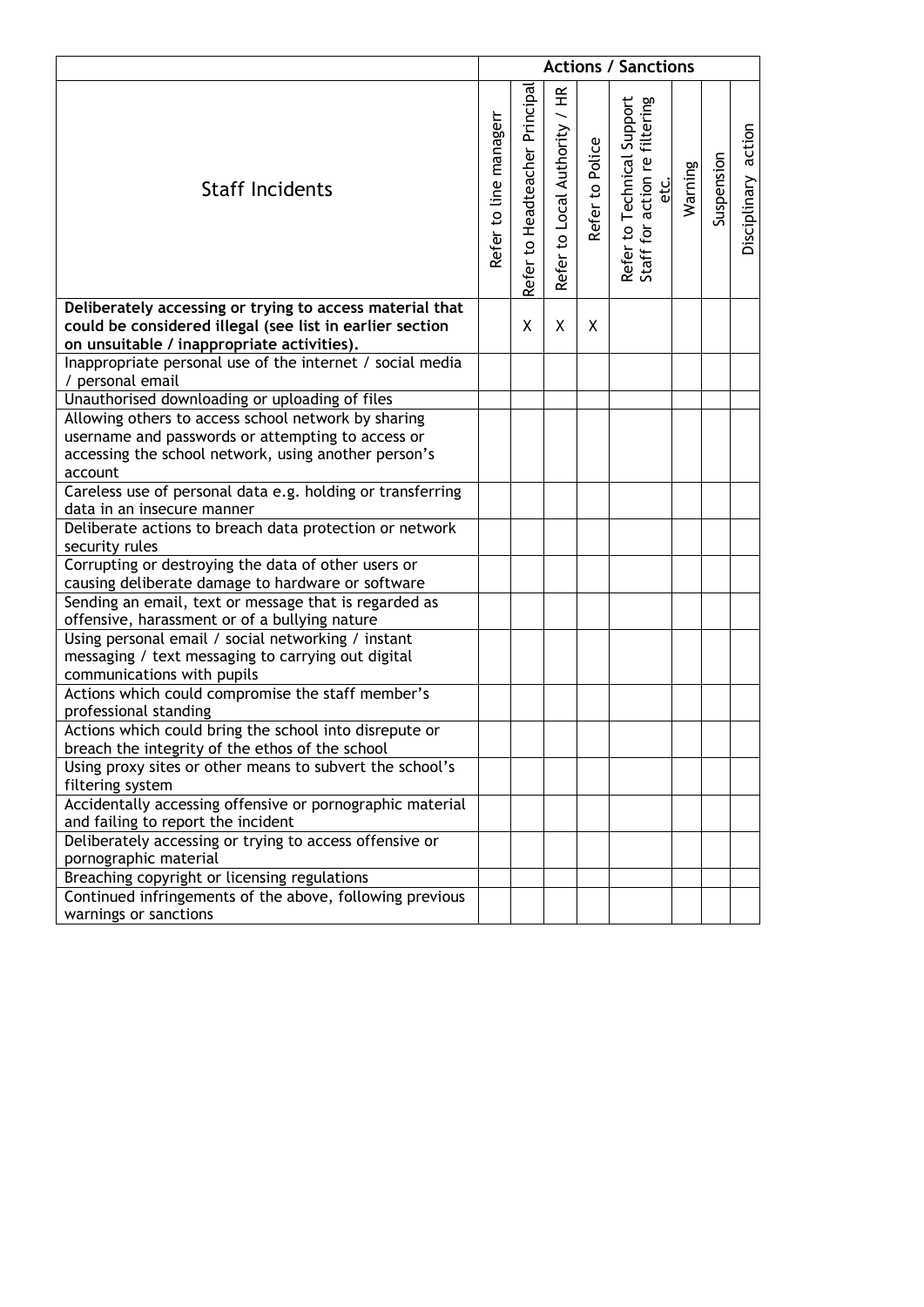### Acknowledgements

SWGfL would like to acknowledge a range of individuals and organisations whose policies, documents, advice and guidance have contributed to the development of this School Online Safety Policy Template and of the 360 degree safe Online Safety Self Review Tool:

- Members of the SWGfL Online Safety Group
- Avon and Somerset Police
- Representatives of SW Local Authorities
- Plymouth University Online Safety
- NEN / Regional Broadband Grids

Copyright of these Template Policies is held by SWGfL. Schools / Academies and other educational institutions are permitted free use of the Template Policies for the purposes of policy writing, review and development. Any person or organisation wishing to use the document for other purposes should seek consent from SWGfL [\(onlinesafety@swgfl.org.uk\)](mailto:onlinesafety@swgfl.org.uk) and acknowledge its use.

Every effort has been made to ensure that the information included in this document is accurate, as at the date of publication in April 2018. However, SWGfL cannot guarantee its accuracy, nor can it accept liability in respect of the use of the material.

© South West Grid for Learning Trust Ltd 2018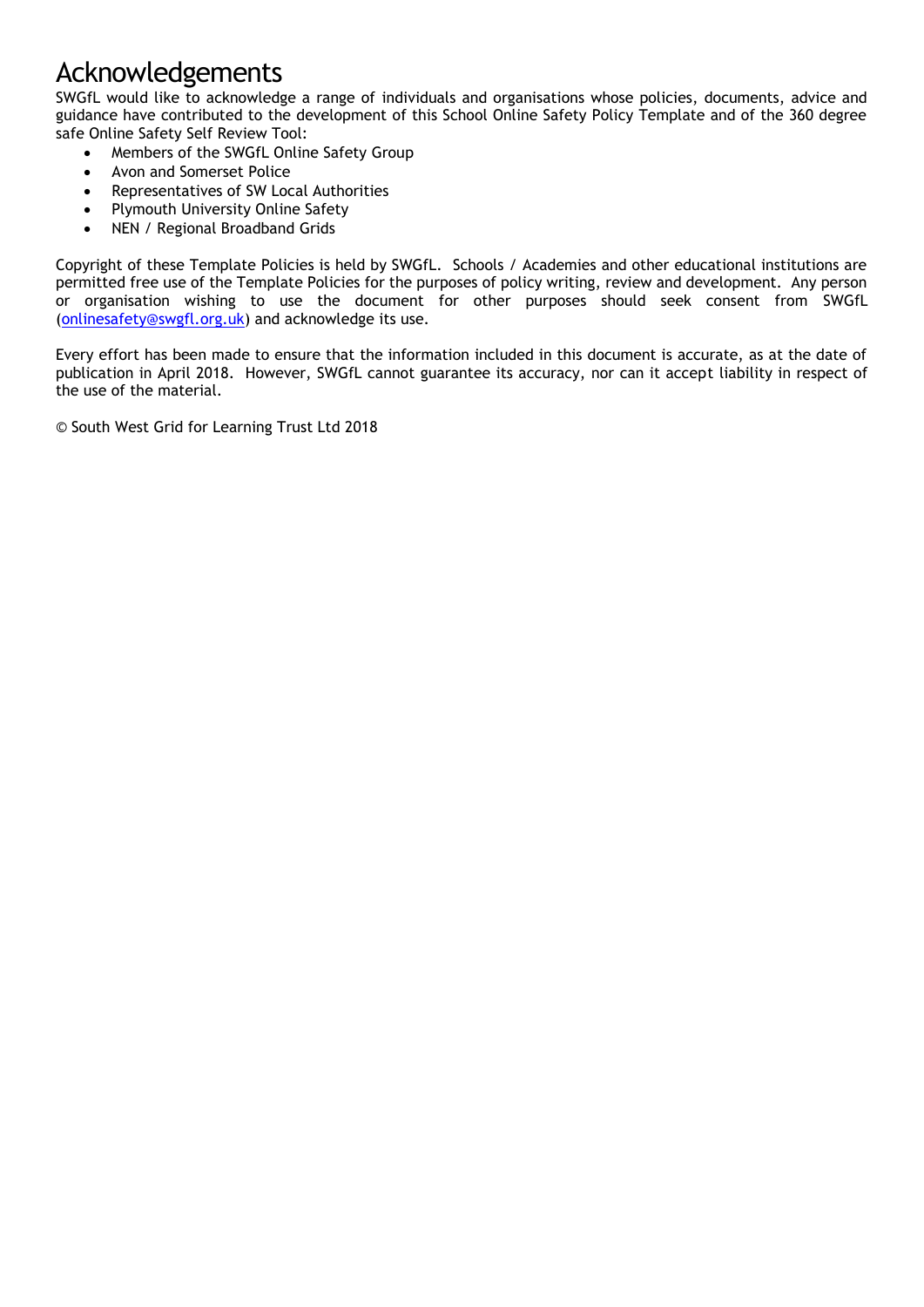# Pupil Acceptable Use Agreement Template – for older pupils

### School Policy

Digital technologies have become integral to the lives of children and young people, both within schools and outside school. These technologies are powerful tools, which open up new opportunities for everyone. These technologies can stimulate discussion, promote creativity and stimulate awareness of context to promote effective learning. Young people should have an entitlement to safe internet access at all times.

This Acceptable Use Agreement is intended to ensure:

- that young people will be responsible users and stay safe while using the internet and other digital technologies for educational, personal and recreational use.
- that school systems and users are protected from accidental or deliberate misuse that could put the security of the systems and will have good access to digital technologies to enhance their learning and will, in return, expect the *pupils* to agree to be responsible users.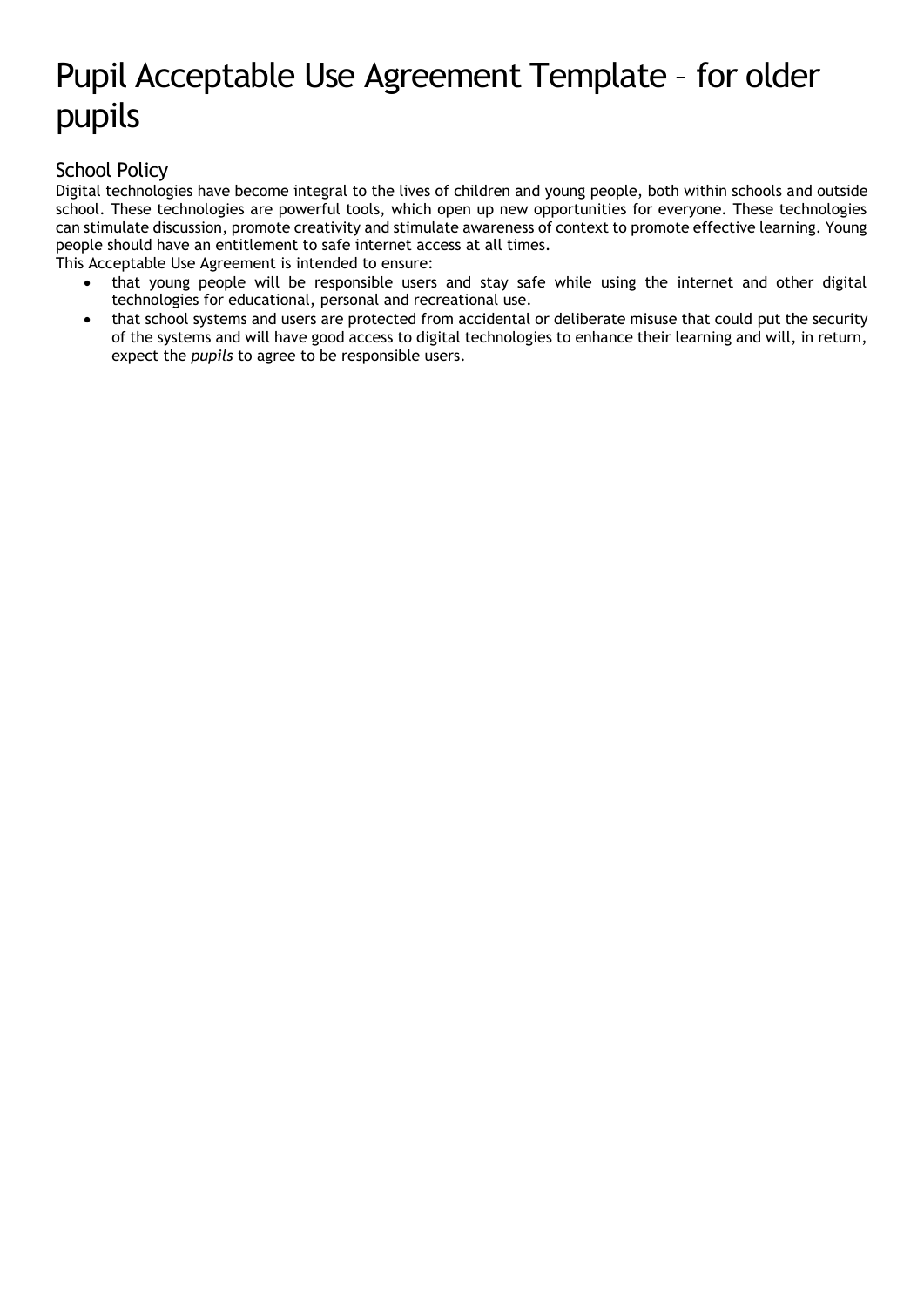### **Acceptable Use Policy – KS2**

I understand that I must use school systems in a responsible way, to ensure that there is no risk to my safety or to the safety and security of the systems and other users.

For my own personal safety:

- I understand that the school will monitor my use of the systems, devices and digital communications.
- I will keep my username and password safe and secure I will not share it, nor will I try to use any other person's username and password. I understand that I should not write down or store a password where it is possible that someone may steal it.
- I will be aware of "stranger danger", when I am communicating on-line.
- I will not disclose or share personal information about myself or others when on-line (this could include names, addresses, email addresses, telephone numbers, age, gender, educational details, financial details etc)
- I will not arrange to meet people off-line that I have communicated with on-line
- I will immediately report any unpleasant or inappropriate material or messages or anything that makes me feel uncomfortable when I see it on-line to my teachers, parents or another trusted adult.

I understand that everyone has equal rights to use technology as a resource and:

- I understand that the school systems and devices are primarily intended for educational use and that I will not use them for personal or recreational use unless I have permission.
- I will not try (unless I have permission) to make large downloads or uploads that might take up internet capacity and prevent other users from being able to carry out their work.
- I will not use the school systems or devices for on-line gaming, on-line gambling, internet shopping, file sharing, or video broadcasting (eg YouTube), unless I have permission of a member of staff to do so.

I will act as I expect others to act toward me:

- I will respect others' work and property and will not access, copy, remove or otherwise alter any other user's files, without the owner's knowledge and permission.
- I will be polite and responsible when I communicate with others, I will not use strong, aggressive or inappropriate language and I appreciate that others may have different opinions.
- I will not take or distribute images of anyone without their permission.

I recognise that the school has a responsibility to maintain the security and integrity of the technology it offers me and to ensure the smooth running of the school:

- I will make sure that if I bring any personal devices into school, my parents have completed the consent form and I hand my device into the school office at the beginning of the day and collect it at the end.
- I understand the risks and will not try to upload, download or access any materials which are illegal or inappropriate or may cause harm or distress to others, nor will I try to use any programmes or software that might allow me to bypass the filtering / security systems in place to prevent access to such materials.
- I will immediately report any damage or faults involving equipment or software, however this may have happened.
- I will not open any hyperlinks in emails or any attachments to emails, unless I know and trust the person / organisation who sent the email, or if I have any concerns about the validity of the email (due to the risk of the attachment containing viruses or other harmful programmes)
- I will not install or attempt to install or store programmes of any type on any school device, nor will I try to alter computer settings.
- I will only use social media sites with permission and at the times that are allowed

When using the internet for research or recreation, I recognise that:

- I should ensure that I have permission to use the original work of others in my own work
- Where work is protected by copyright, I will not try to download copies (including music and videos)
- When I am using the internet to find information, I should take care to check that the information that I access is accurate, as I understand that the work of others may not be truthful and may be a deliberate attempt to mislead me.

I understand that I am responsible for my actions, both in and out of school:

- I understand that the school also has the right to take action against me if I am involved in incidents of inappropriate behaviour, that are covered in this agreement, when I am out of school and where they involve my membership of the school community (examples would be cyber-bullying, use of images or personal information).
- I understand that if I fail to comply with this Acceptable Use Policy Agreement, I will be subject to disciplinary action. This may include loss of access to the school network / internet, detentions, suspensions, contact with parents and in the event of illegal activities involvement of the police.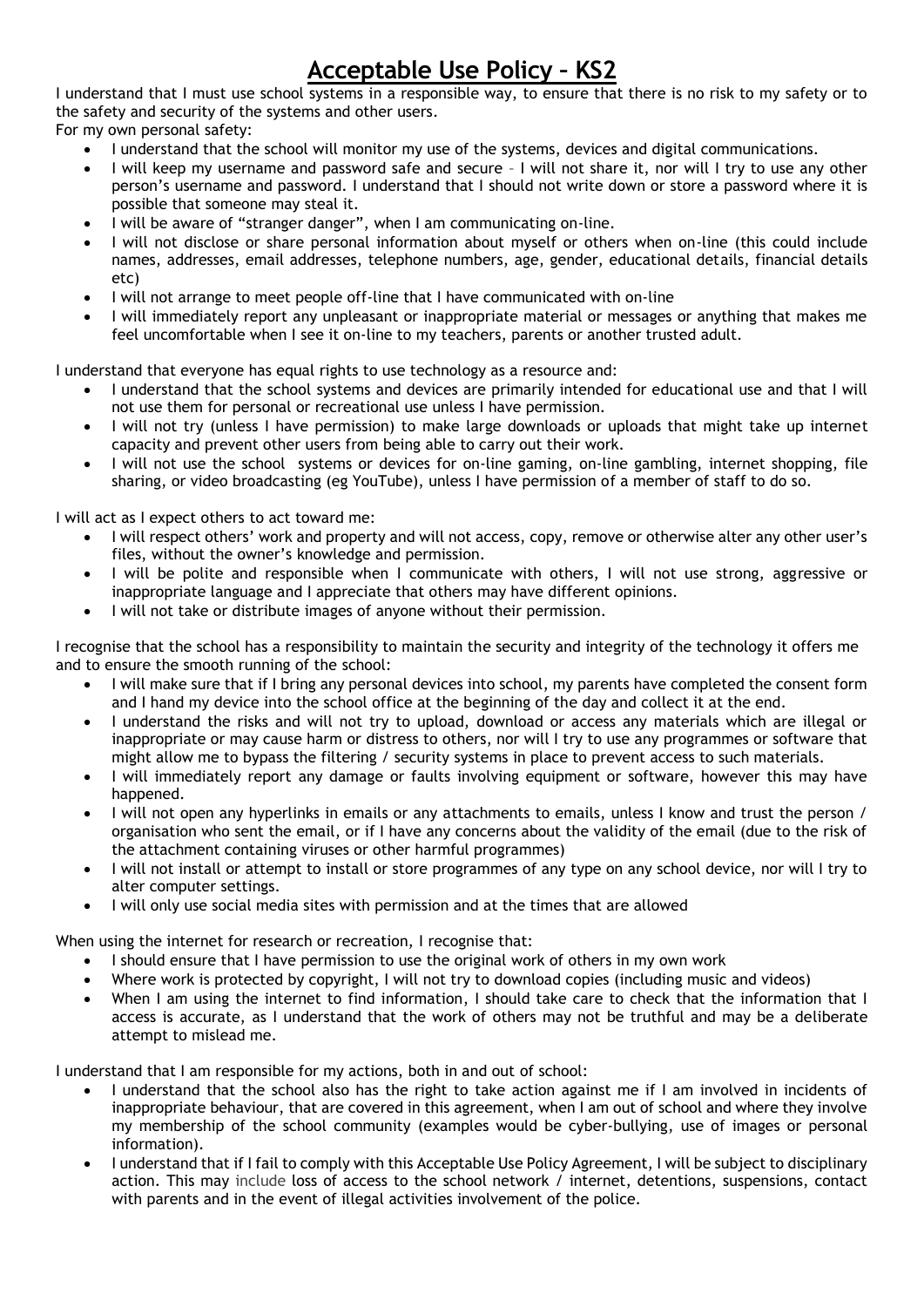**Please complete the sections below to show that you have read, understood and agree to the rules included in the Acceptable Use Agreement. If you do not sign and return this agreement, access will not be granted to school systems and devices.**

### **Acceptable Use Policy Agreement – KS2**

Please complete the sections below to show that you have read, understood and agree to the rules included in the Acceptable Use Agreement. If you do not sign and return this agreement, access will not be granted to school systems.

I have read and understand the above and agree to follow these guidelines when:

- I use the school systems and devices (both in and out of school)
- I use my own equipment out of the school in a way that is related to me being a member of this school eg communicating with other members of the school, accessing school email through Purple Mash, general use of Purple Mash, websites etc.

| We have discussed the Acceptable Use Policy at home and my child,                                                |  |        |                    |  |  |
|------------------------------------------------------------------------------------------------------------------|--|--------|--------------------|--|--|
|                                                                                                                  |  |        | Print child's name |  |  |
| agrees to follow the Online Safety rules and to support the safe use of ICT at St. Charles R. C. Primary School. |  |        |                    |  |  |
| Parent/Carer Signature:                                                                                          |  | Date:  |                    |  |  |
| <b>Parent/Carer Print:</b>                                                                                       |  |        |                    |  |  |
| Child's Signature:                                                                                               |  | Class: |                    |  |  |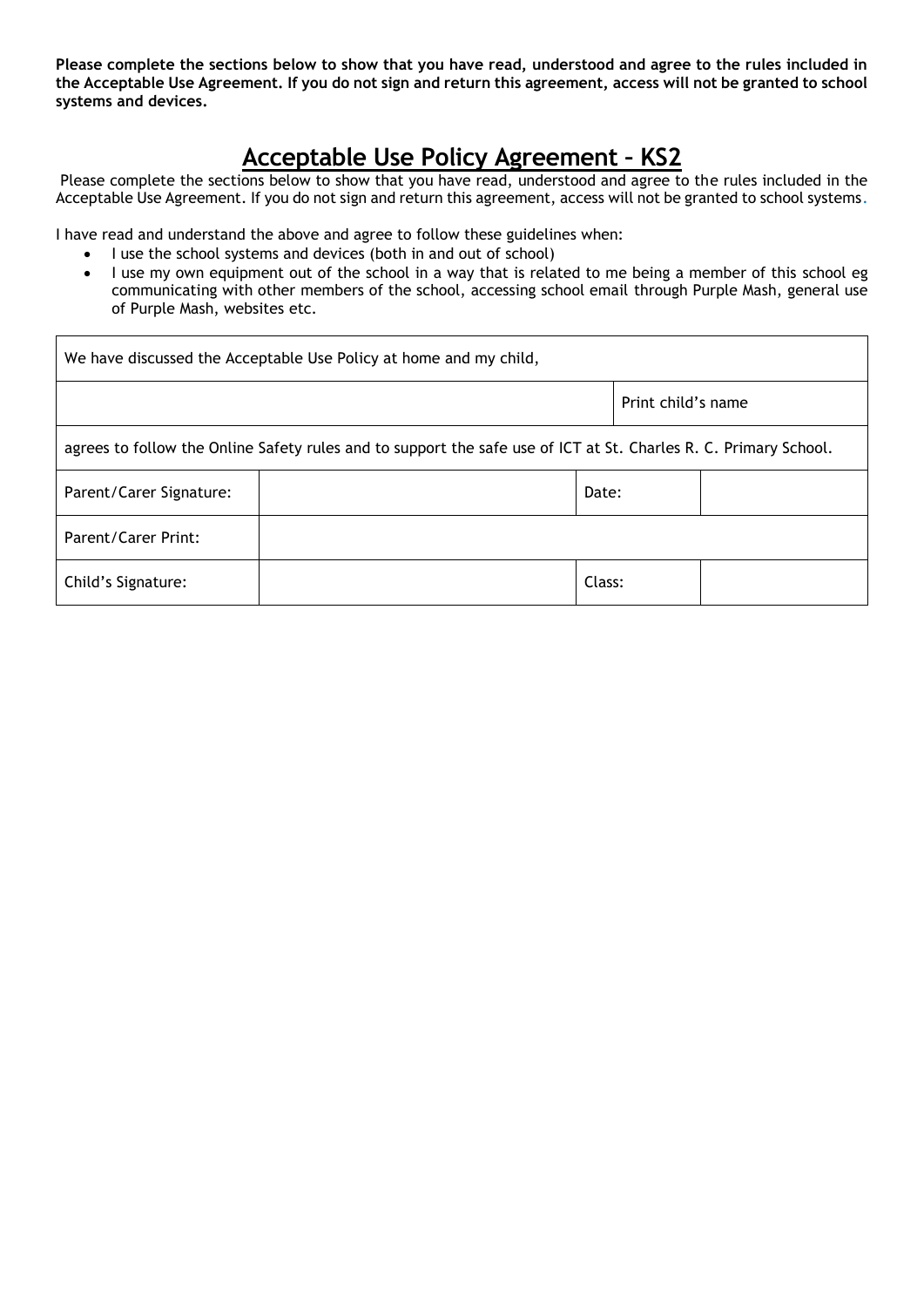### **Acceptable Use Policy – EYFS/KS1**

This is how we stay safe when we use computers:

- I will ask a teacher or suitable adult if I want to use the computers / tablets
- I will only use activities that a teacher or suitable adult has told or allowed me to use
- I will take care of the computer and other equipment
- I will ask for help from a teacher or suitable adult if I am not sure what to do or if I think I have done something wrong
- I will tell a teacher or suitable adult if I see something that upsets me on the screen
- I know that if I break the rules I might not be allowed to use a computer / tablet

### **Acceptable Use Policy Agreement – EYFS/KS1**

| We have discussed the Acceptable Use Policy at home and my child, |                                                                                    |       |  |                    |  |
|-------------------------------------------------------------------|------------------------------------------------------------------------------------|-------|--|--------------------|--|
|                                                                   |                                                                                    |       |  | Print child's name |  |
|                                                                   | agrees to follow the Online Safety rules and to support the safe use of ICT at St. |       |  |                    |  |
| Charles R. C. Primary School.                                     |                                                                                    |       |  |                    |  |
| Parent/Carer                                                      |                                                                                    |       |  |                    |  |
| Signature:                                                        |                                                                                    | Date: |  |                    |  |
| Parent/Carer                                                      |                                                                                    |       |  |                    |  |
| Print:                                                            |                                                                                    |       |  |                    |  |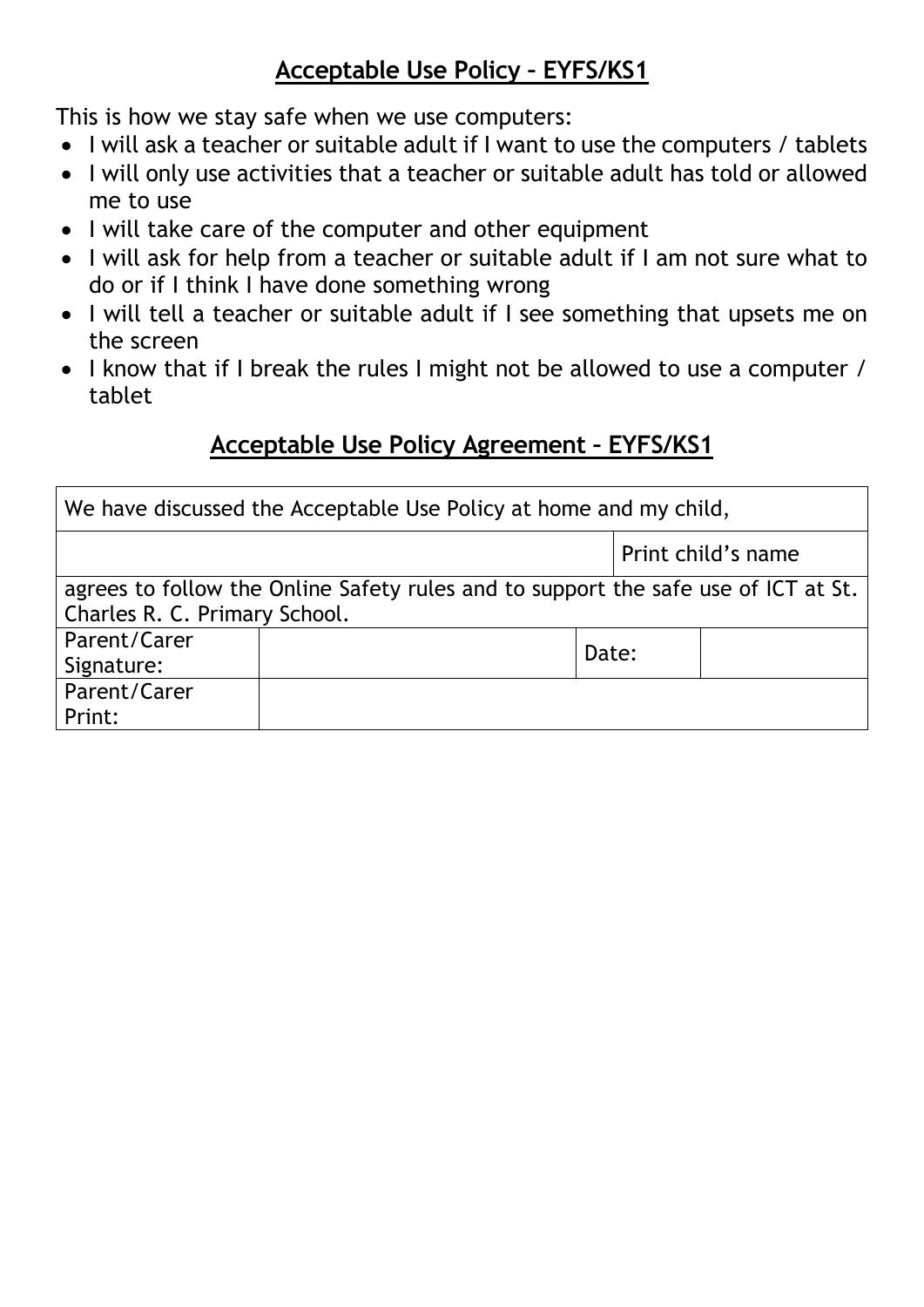# Staff (and Volunteer) Acceptable Use Policy

New technologies have become integral to the lives of children and young people in today's society, both within schools and in their lives outside school. The internet and other digital information and communications technologies are powerful tools, which open up new opportunities for everyone. These technologies can stimulate discussion, promote creativity and stimulate awareness of context to promote effective learning. They also bring opportunities for staff to be more creative and productive in their work. All users should have an entitlement to safe access to the internet and digital technologies at all times.

This Acceptable Use Policy is intended to ensure:

- that staff and volunteers will be responsible users and stay safe while using the internet and other communications technologies for educational, personal and recreational use.
- that school systems and users are protected from accidental or deliberate misuse that could put the security of the systems and users at risk.
- that staff are protected from potential risk in their use of technology in their everyday work.

The school will try to ensure that staff and volunteers will have good access to digital technology to enhance their work, to enhance learning opportunities for *pupils* learning and will, in return, expect staff and volunteers to agree to be responsible users.

### Acceptable Use Policy Agreement

I understand that I must use school systems in a responsible way, to ensure that there is no risk to my safety or to the safety and security of the systems and other users. I recognise the value of the use of digital technology for enhancing learning and will ensure that pupils receive opportunities to gain from the use of digital technology. I will, where possible, educate the young people in my care in the safe use of digital technology and embed online safety in my work with young people.

For my professional and personal safety:

- I understand that the *school* will monitor my use of the school digital technology and communications systems.
- I understand that the rules set out in this agreement also apply to use of these technologies (e.g. laptops, email, VLE etc.) out of school, and to the transfer of personal data (digital or paper based) out of school on password protected devices.
- I understand that the school digital technology systems are primarily intended for educational use and that I will only use the systems for personal or recreational use within the policies and rules set down by the school.
- I will not disclose my username or password to anyone else, nor will I try to use any other person's username and password. I understand that I should not write down or store a password where it is possible that someone may steal it.
- I will immediately report any illegal, inappropriate or harmful material or incident, I become aware of, to the appropriate person.

I will be professional in my communications and actions when using *school* ICT systems:

- I will not access, copy, remove or otherwise alter any other user's files, without their express permission.
- I will communicate with others in a professional manner, I will not use aggressive or inappropriate language and I appreciate that others may have different opinions.
- I will ensure that when I take and / or publish images of others I will do so with their permission and in accordance with the school's policy on the use of digital / video images. I will not use my personal equipment to record these images, unless I have expressed permission from the Headteacher to do so. Where these images are published (eg on the school website / Facebook page) it will not be possible to identify by name, or other personal information, those who are featured.
- I will only use social networking sites in school in accordance with the school's policies.
- I will only communicate with pupils and parents / carers using official school systems. Any such communication will be professional in tone and manner.
- I will not engage in any on-line activity that may compromise my professional responsibilities.

The school and the local authority have the responsibility to provide safe and secure access to technologies and ensure the smooth running of the *school*:

When I use my mobile devices (laptops / tablets / mobile phones / USB devices etc) in school, I will follow the rules set out in this agreement, in the same way as if I was using *school* equipment. I will also follow any additional rules set by the *school* about such use. I will ensure that any such devices are protected by up to date anti-virus software and are free from viruses.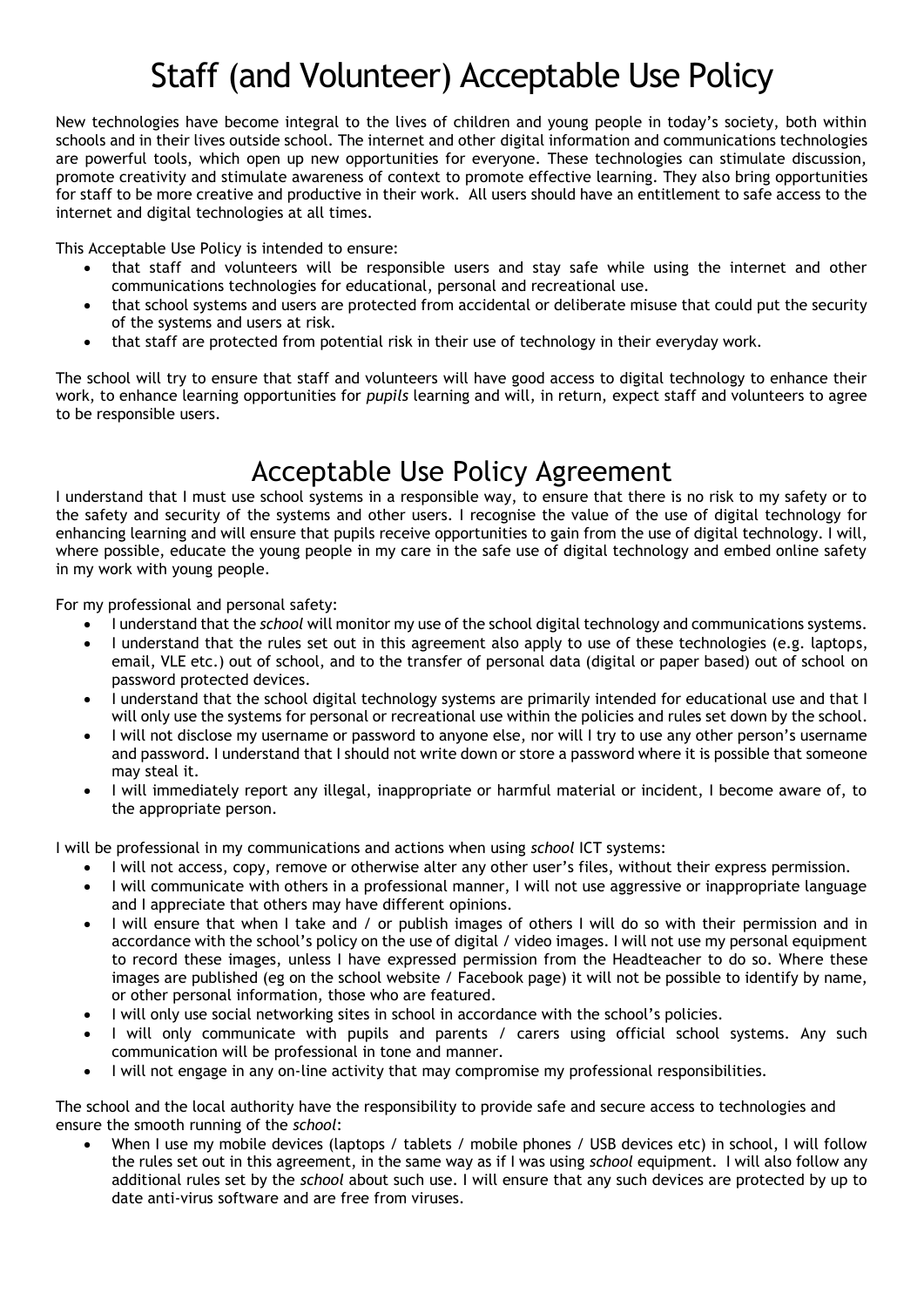- I will not open any hyperlinks in emails or any attachments to emails, unless the source is known and trusted , or if I have any concerns about the validity of the email (due to the risk of the attachment containing viruses or other harmful programmes)
- I will ensure that my data is regularly backed up, in accordance with relevant school policies.
- I will not try to upload, download or access any materials which are illegal (child sexual abuse images, criminally racist material, adult pornography covered by the Obscene Publications Act) or inappropriate or may cause harm or distress to others. I will not try to use any programmes or software that might allow me to bypass the filtering / security systems in place to prevent access to such materials.
- I will not try (unless I have permission) to make large downloads or uploads that might take up internet capacity and prevent other users from being able to carry out their work.
- I will not install or attempt to install programmes of any type on a machine, or store programmes on a computer, nor will I try to alter computer settings, unless approval given from the Headteacher.
- I will not disable or cause any damage to school equipment, or the equipment belonging to others.
- I will only transport, hold, disclose or share personal information about myself or others, as outlined in the School / LA Personal Data Policy (or other relevant policy). Where digital personal data is transferred outside the secure local network, it must be encrypted.
- I understand that data protection policy requires that any staff or pupil data to which I have access, will be kept private and confidential, except when it is deemed necessary that I am required by law or by school policy to disclose such information to an appropriate authority.
- I will immediately report any damage or faults involving equipment or software, however this may have happened.

When using the internet in my professional capacity or for school sanctioned personal use:

- I will ensure that I have permission to use the original work of others in my own work
- Where work is protected by copyright, I will not download or distribute copies (including music and videos).

I understand that I am responsible for my actions in and out of the *school*:

- I understand that this Acceptable Use Policy applies not only to my work and use of school digital technology equipment in school, but also applies to my use of school systems and equipment off the premises and my use of personal equipment on the premises or in situations related to my employment by the school
- I understand that if I fail to comply with this Acceptable Use Policy Agreement, I could be subject to disciplinary action. This could include a warning, a suspension, referral to Governors and / or the Local Authority and in the event of illegal activities the involvement of the police.

I have read and understand the above and agree to use the school digital technology systems (both in and out of school) and my own devices (in school and when carrying out communications related to the school) within these guidelines.

| Signature:                   |                | Date: |  |
|------------------------------|----------------|-------|--|
| <b>Full Name</b><br>(PRINT): | Position/Role: |       |  |

## Responding to incidents of misuse – flow chart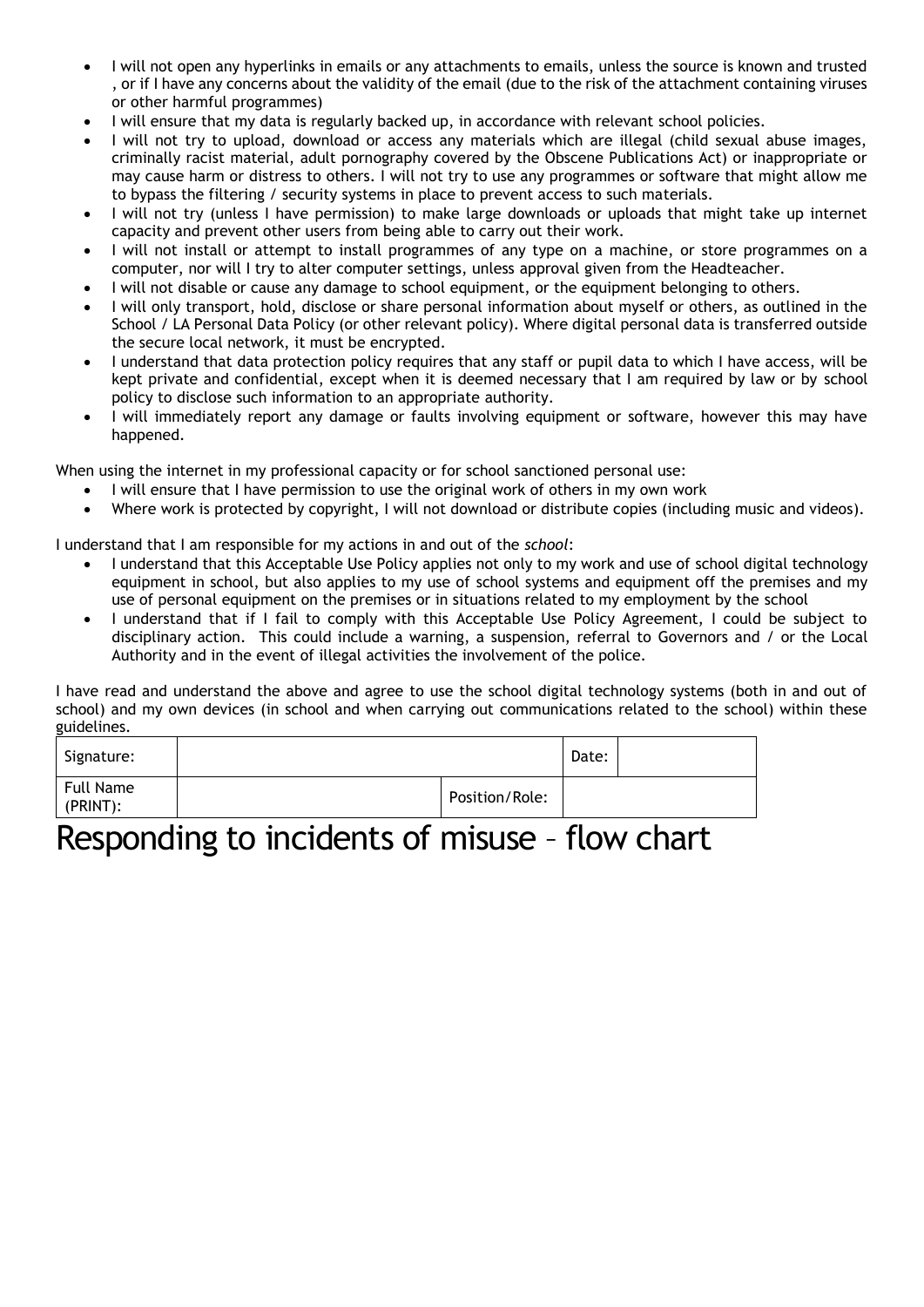

## Record of reviewing devices / internet sites (responding to incidents of misuse)

| Group:                    |                                   | Date:     |  |  |  |
|---------------------------|-----------------------------------|-----------|--|--|--|
| Reason for investigation: |                                   |           |  |  |  |
|                           |                                   |           |  |  |  |
|                           | DETAILS OF FIRST REVIEWING PERSON |           |  |  |  |
| Name:                     |                                   | Position: |  |  |  |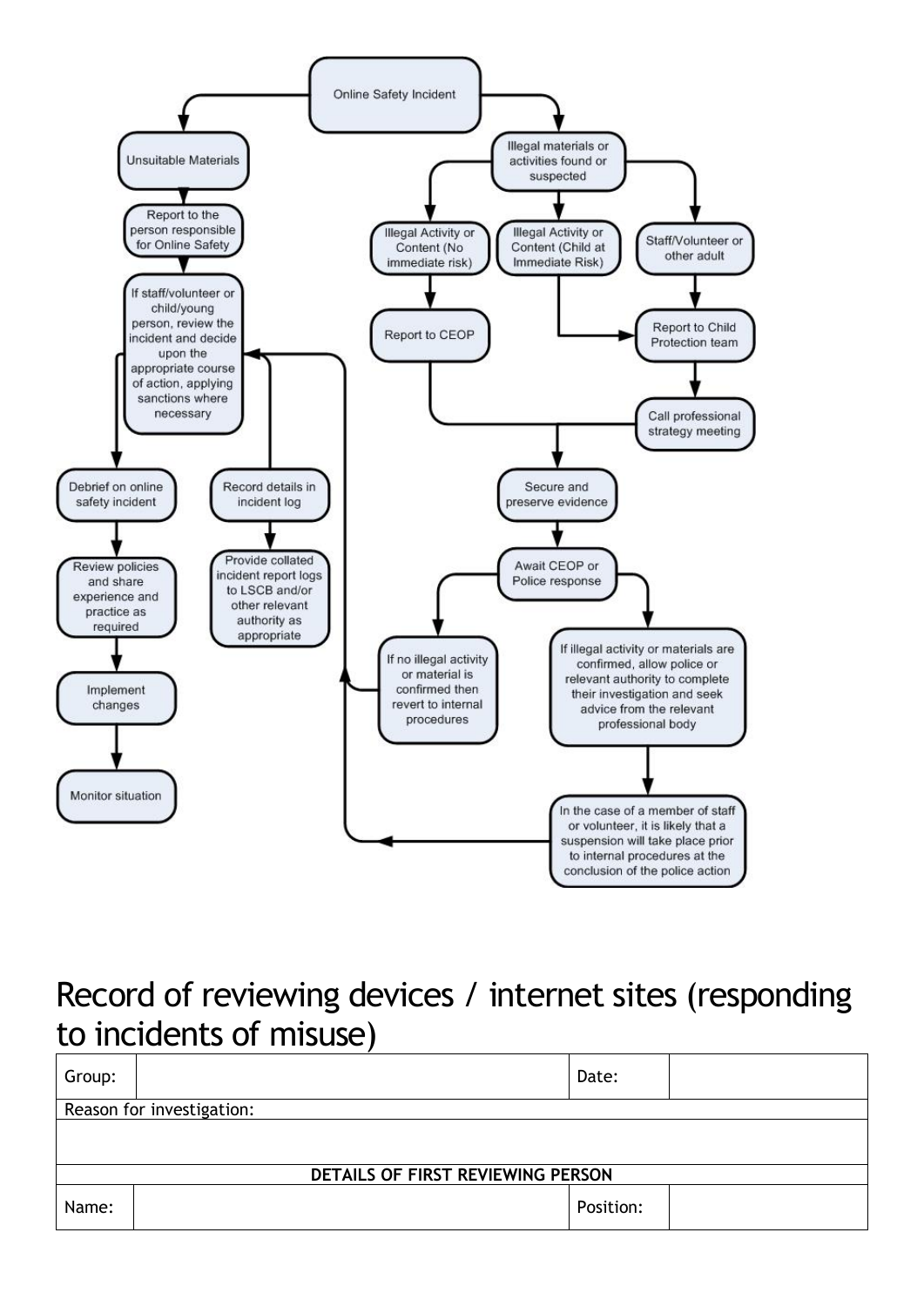| Signature:                              |                              |                                                               |  |  |  |  |
|-----------------------------------------|------------------------------|---------------------------------------------------------------|--|--|--|--|
|                                         |                              | DETAILS OF SECOND REVIEWING PERSON                            |  |  |  |  |
| Name:                                   |                              | Position:                                                     |  |  |  |  |
|                                         | Signature:                   |                                                               |  |  |  |  |
|                                         |                              | NAME AND LOCATION OF COMPUTER USED FOR REVIEW (FOR WEB SITES) |  |  |  |  |
|                                         |                              |                                                               |  |  |  |  |
|                                         | WEB SITE(S) ADDRESS / DEVICE | <b>REASON FOR CONCERN</b>                                     |  |  |  |  |
|                                         |                              |                                                               |  |  |  |  |
|                                         |                              |                                                               |  |  |  |  |
|                                         |                              |                                                               |  |  |  |  |
| CONCLUSION AND ACTION PROPOSED OR TAKEN |                              |                                                               |  |  |  |  |
|                                         |                              |                                                               |  |  |  |  |
|                                         |                              |                                                               |  |  |  |  |
|                                         |                              |                                                               |  |  |  |  |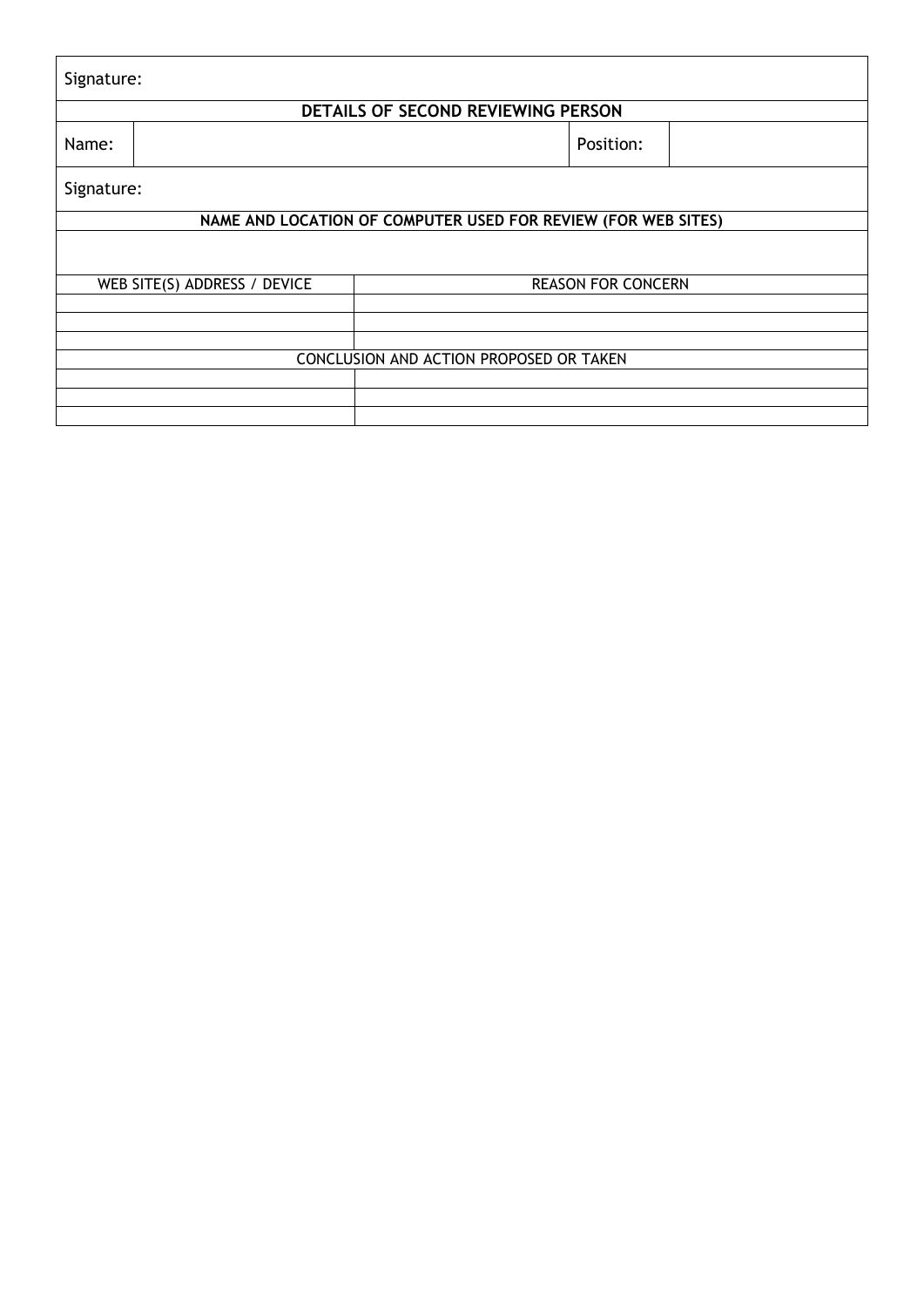



| <b>Reporting Log</b>                                                              |  |                                 |                     |              |  |                         |          |                    |           |
|-----------------------------------------------------------------------------------|--|---------------------------------|---------------------|--------------|--|-------------------------|----------|--------------------|-----------|
| Group:<br>Time<br><b>Date</b><br>Incident                                         |  |                                 | <b>Action Taken</b> |              |  |                         | Incident |                    | Signature |
|                                                                                   |  |                                 |                     | What?        |  | Reported By<br>By Whom? |          |                    |           |
|                                                                                   |  |                                 |                     |              |  |                         |          |                    |           |
|                                                                                   |  |                                 |                     |              |  |                         |          |                    |           |
|                                                                                   |  |                                 |                     |              |  |                         |          |                    |           |
|                                                                                   |  |                                 |                     |              |  |                         |          |                    |           |
|                                                                                   |  |                                 |                     |              |  |                         |          |                    |           |
|                                                                                   |  |                                 |                     |              |  |                         |          |                    |           |
|                                                                                   |  |                                 |                     |              |  |                         |          |                    |           |
|                                                                                   |  |                                 |                     |              |  |                         |          |                    |           |
|                                                                                   |  |                                 |                     |              |  |                         |          |                    |           |
|                                                                                   |  |                                 |                     |              |  |                         |          |                    |           |
|                                                                                   |  |                                 |                     |              |  |                         |          |                    |           |
|                                                                                   |  |                                 |                     |              |  |                         |          |                    |           |
|                                                                                   |  |                                 |                     |              |  |                         |          |                    |           |
|                                                                                   |  |                                 |                     |              |  |                         |          |                    |           |
|                                                                                   |  | <b>Training Needs Audit Log</b> |                     |              |  |                         |          |                    |           |
|                                                                                   |  |                                 |                     |              |  |                         |          |                    |           |
| Group:<br>Relevant training the last 12 months<br><b>Identified Training Need</b> |  |                                 |                     | To be met by |  |                         | Cost     | <b>Review Date</b> |           |
|                                                                                   |  |                                 |                     |              |  |                         |          |                    |           |
|                                                                                   |  |                                 |                     |              |  |                         |          |                    |           |
|                                                                                   |  |                                 |                     |              |  |                         |          |                    |           |
|                                                                                   |  |                                 |                     |              |  |                         |          |                    |           |
|                                                                                   |  |                                 |                     |              |  |                         |          |                    |           |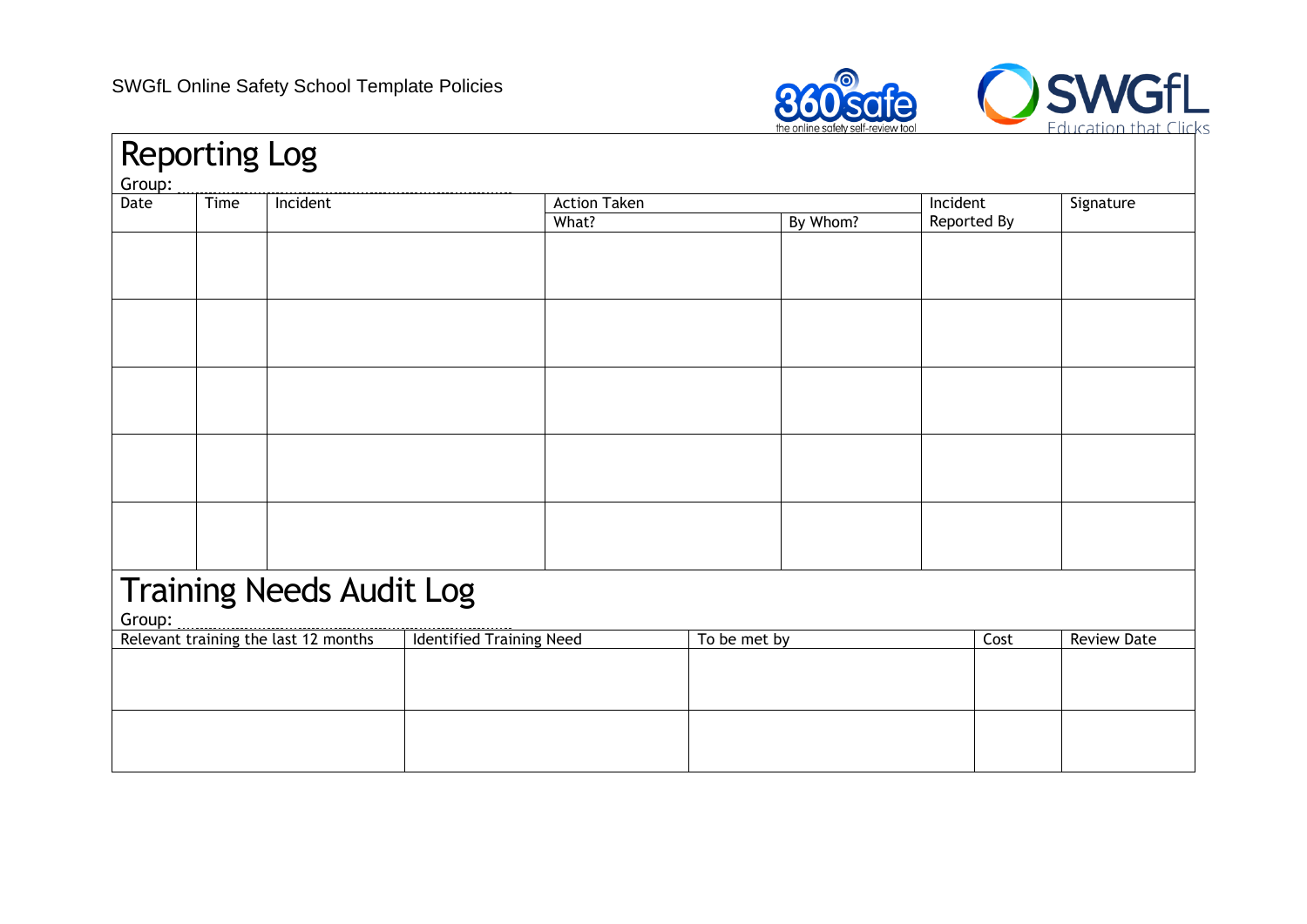SWGfL Online Safety School Template Policies



|  | THE OFFICE SUICTY SEIL EVIEW TOOL | <u>Euutativii tiidt Ciitiv</u> |
|--|-----------------------------------|--------------------------------|
|  |                                   |                                |
|  |                                   |                                |
|  |                                   |                                |
|  |                                   |                                |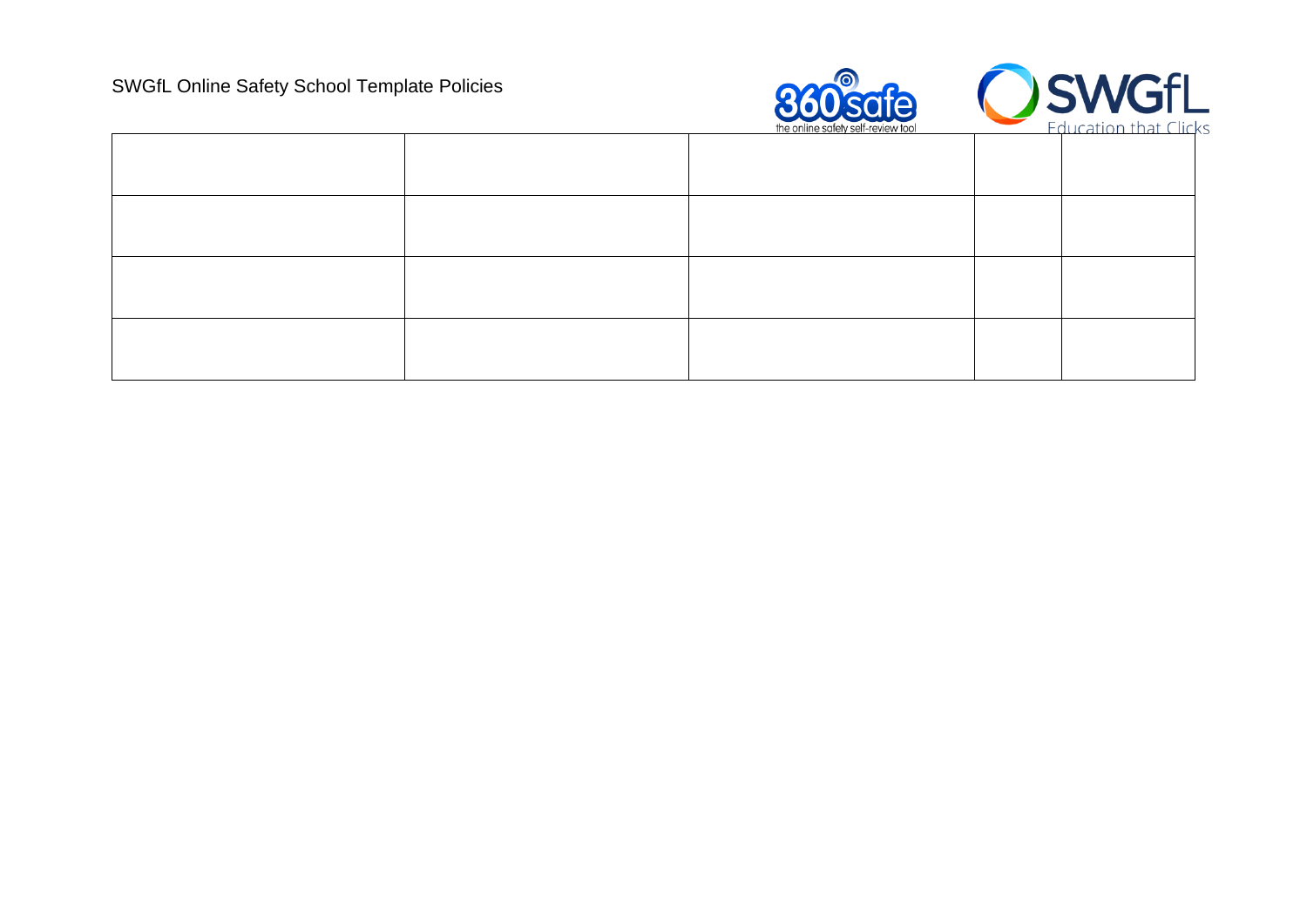# School Technical Security Policy Template (including filtering and passwords)

### Introduction

Effective technical security depends not only on technical measures, but also on appropriate policies and procedures and on good user education and training. The school will be responsible for ensuring that the *school infrastructure / network* is as safe and secure as is reasonably possible and that:

- users can only access data to which they have right of access
- no user should be able to access another's files (other than that allowed for monitoring purposes within the school's policies).
- access to personal data is securely controlled in line with the school's personal data policy
- logs are maintained of access by users and of their actions while users of the system
- there is effective guidance and training for users
- there are regular reviews and audits of the safety and security of school computer systems
- there is oversight from senior leaders and these have impact on policy and practice.

#### Responsibilities

The management of technical security will be the responsibility of the Head teacher.

## Technical Security

#### Policy statements

The school will be responsible for ensuring that the school infrastructure / network is as safe and secure as is reasonably possible and that policies and procedures approved within this policy are implemented. It will also need to ensure that the relevant people receive guidance and training and will be effective in carrying out their responsibilities:

- School technical systems will be managed in ways that ensure that the school meets recommended technical requirements from LCC.
- There will be regular reviews and audits of the safety and security of school academy technical systems
- Servers, wireless systems and cabling must be securely located and physical access restricted
- Appropriate security measures are in place to protect the servers, firewalls, switches, routers, wireless systems, work stations, mobile devices etc. from accidental or malicious attempts which might threaten the security of the school systems and data.
- Responsibilities for the management of technical security are clearly assigned to appropriate and well trained staff.
- All users will have clearly defined access rights to school technical systems.
- Users will be made responsible for the security of their username and password must not allow other users to access the systems using their log on details and must immediately report any suspicion or evidence that there has been a breach of security.
- The Head teacher is responsible for ensuring that software licence logs are accurate and up to date and that regular checks are made to reconcile the number of licences purchased against the number of software installations.
- Mobile device security and management procedures are in place.
- School technical staff regularly monitor and record the activity of users on the school technical systems and users are made aware of this in the Acceptable Use Agreement.
- An appropriate system is in place for users to report any actual / potential technical incident to the Online Safety Coordinator / Network Manager / Technician (or other relevant person, as agreed).
- An agreed policy is in place for the provision of temporary access of "guests" (e.g. trainee teachers, supply teachers, visitors) onto the school system.
- An agreed policy is in place regarding the downloading of executable files and the installation of programmes on school devices by users
- An agreed policy is in place regarding the extent of personal use that staff are allowed on school devices that may be used out of school.
- An agreed policy is in place regarding the use of removable media (eg memory sticks / CDs / DVDs) by users on school devices.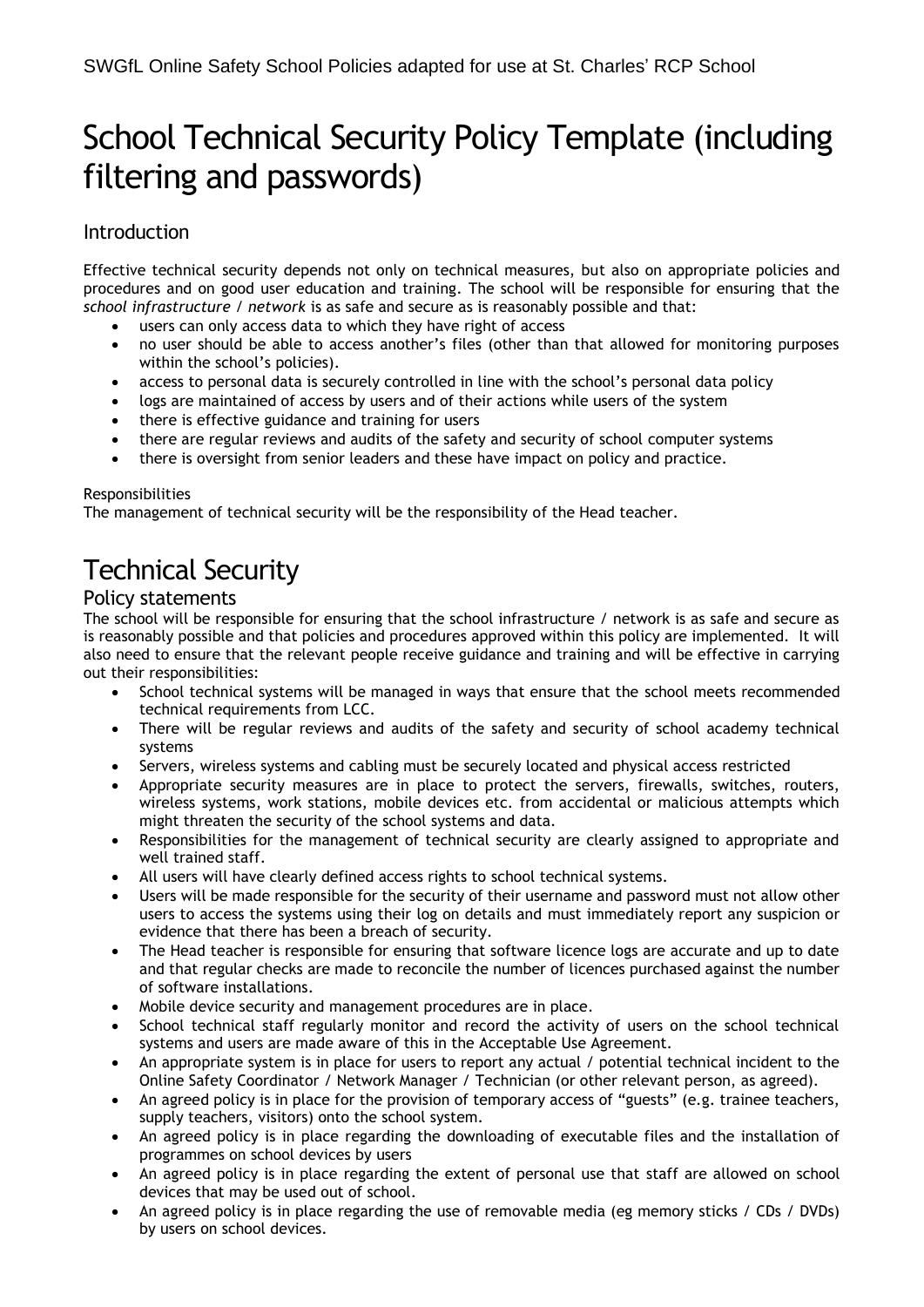- The school infrastructure and individual workstations are protected by up to date software to protect against malicious threats from viruses, worms, trojans etc
- Personal data cannot be sent over the internet or taken off the school site unless safely encrypted or otherwise secured.

### Password Security

A safe and secure username / password system is essential if the above is to be established and will apply to all school technical systems, including networks, devices, email and Virtual Learning Environment (VLE).

### Policy Statements

- All users will have clearly defined access rights to school technical systems and devices. Details of the access rights available to groups of users will be recorded by the Network Manager (or other person) and will be reviewed, at least annually, by the Online Safety Lead.
- All school networks and systems will be protected by secure passwords that are regularly changed
- The "master / administrator" passwords for the school systems, used by the technical staff must also be available to the Headteacher and kept in a secure place eg school safe.
- All users (adults and young people) will have responsibility for the security of their username and password must not allow other users to access the systems using their log on details and must immediately report any suspicion or evidence that there has been a breach of security.
- Passwords for new users, and replacement passwords for existing users will be allocated by the Online Safety Lead.
- Users will change their passwords at regular intervals as described in the staff and pupil sections below.
- Where passwords are set / changed manually requests for password changes should be authenticated by (the responsible person) to ensure that the new password can only be passed to the genuine user by requests being authorised by the Head teacher.

### Staff Passwords

- All staff users will be provided with a username and password by the Online Safety Lead or Head teacher who will keep an up to date record of users and their usernames.
- For e-mail accounts, the password should be a minimum of 8 characters long and must include three of – uppercase character, lowercase character, number, special characters.
- the account should be "locked out" following three successive incorrect log-on attempts
- temporary passwords e.g. used with new user accounts or when users have forgotten their passwords, shall be enforced to change immediately upon the next account log-on
- passwords should be different for different accounts, to ensure that other systems are not put at risk if one is compromised and should be different for systems used inside and outside of school
- should be changed at least every 90 days
- should not re-used for 6 months and be significantly different from previous passwords created by the same user. The last four passwords cannot be re-used.

### Pupil Passwords

- All users at KS2 and above will be provided with a username and password by the Online Safety Lead or Head teacher who will keep an up to date record of users and their usernames.
- Users will be required to change their password every year.
- Pupils will be taught the importance of password security
- School password routines should model good password practice for users
- The complexity (i.e. minimum standards) will be set with regards to the cognitive ability of the children.

### Training / Awareness

Members of staff will be made aware of the school's password policy:

- at induction
- through the school's online safety policy and password security policy
- through the Acceptable Use Agreement

Pupils / students will be made aware of the school's password policy:

- in lessons
- through the Acceptable Use Agreement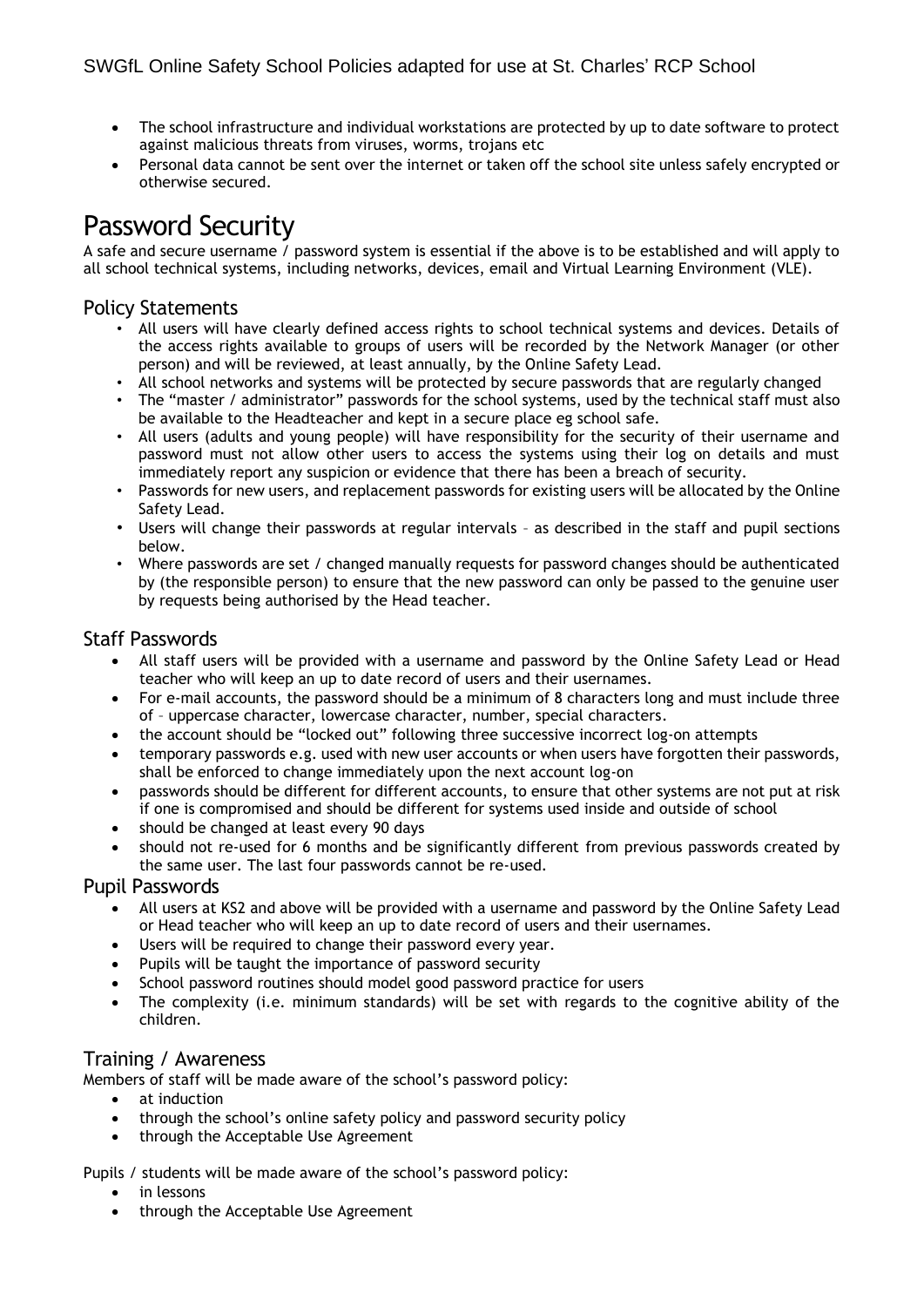### Audit / Monitoring / Reporting / Review

The Head teacher will ensure that full records are kept of:

- User Ids
- User log-ins
- Security incidents related to this policy

### Filtering

#### Introduction

The filtering of internet content provides an important means of preventing users from accessing material that is illegal or is inappropriate in an educational context. The filtering system cannot, however, provide a 100% guarantee that it will do so, because the content on the web changes dynamically and new technologies are constantly being developed. It is important, therefore, to understand that filtering is only one element in a larger strategy for online safety and acceptable use. It is important that the school has a filtering policy to manage the associated risks and to provide preventative measures which are relevant to the situation in this school.

### Responsibilities

The responsibility for the management of the school's filtering policy will be held by the Head teacher. They will manage the school filtering, in line with this policy and will keep records / logs of changes and of breaches of the filtering systems.

To ensure that there is a system of checks and balances and to protect those responsible, changes to the school filtering service must:

- be logged in change control logs
- be reported to a second responsible person (Online Safety Lead)

All users have a responsibility to report immediately to the Online Safety Lead or Head teacher any infringements of the school's filtering policy of which they become aware or any sites that are accessed, which they believe should have been filtered.

Users must not attempt to use any programmes or software that might allow them to bypass the filtering / security systems in place to prevent access to such materials.

### Policy Statements

Internet access is filtered for all users. Differentiated internet access is available for staff and customised filtering changes are managed by the school. Illegal content is filtered by the broadband or filtering provider by actively employing the Internet Watch Foundation CAIC list and other illegal content lists. Filter content lists are regularly updated and internet use is logged and frequently monitored. The monitoring process alerts the school to breaches of the filtering policy, which are then acted upon. There is a clear route for reporting and managing changes to the filtering system. Where personal mobile devices are allowed internet access through the school network, filtering will be applied that is consistent with school practice.

- The school maintains and supports the managed filtering service provided by Lancashire County Council.
- The school has provided enhanced / differentiated user-level filtering through the use of the Netsweeper filtering programme (allowing different filtering levels for different groups of staff).
- In the event of the technical staff needing to switch off the filtering for any reason, or for any user, this must be logged and carried out by a process that is agreed by the Headteacher.
- Mobile devices that access the school internet connection (whether school or personal devices) will be subject to the same filtering standards as other devices on the school systems
- Any filtering issues should be reported immediately to the filtering provider.
- Requests from staff for sites to be removed from the filtered list will be considered by the Head teacher. If the request is agreed, this action will be recorded and logs of such actions shall be reviewed regularly by the Online Safety Lead.

#### Education / Training / Awareness

*Pupils* will be made aware of the importance of filtering systems through the online safety education programme as part of the Computing curriculum. They will also be warned of the consequences of attempting to subvert the filtering system.

Staff users will be made aware of the filtering systems through:

• the Acceptable Use Agreement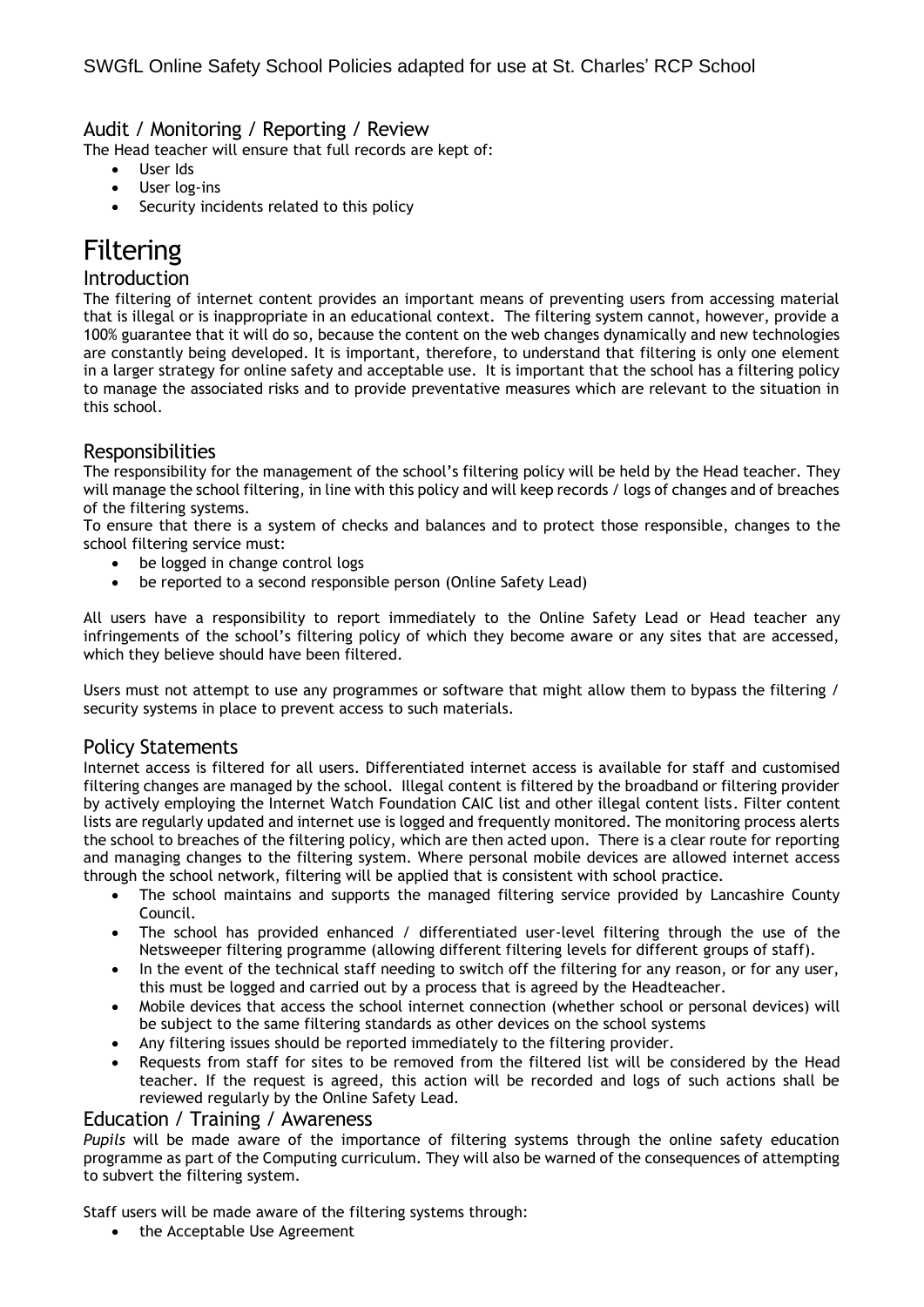- induction training
- staff meetings, briefings, Inset.

Parents will be informed of the school's filtering policy through the Acceptable Use Agreement and through online safety awareness sessions / newsletter etc.

#### Changes to the Filtering System

Staff who wish to request access to a website which is currently blocked by the school's filtering service need to request this through the Head teacher. The member of staff making this request needs to detail the reason this request is required and the educational reasons for this change. It should also be determined whether this change should be made on a temporary or a permanent basis. Where appropriate, the Head teacher will decide whether to discuss this request further with the Online Safety Lead or members of SLT.

Users who gain access to, or have knowledge of others being able to access, sites which they feel should be filtered (or unfiltered) should report this in the first instance to the Head teacher will decide whether to make school level changes.

### Monitoring

No filtering system can guarantee 100% protection against access to unsuitable sites. The school will therefore monitor the activities of users on the school network and on school equipment as indicated in the School Online Safety Policy and the Acceptable Use Agreement. Monitoring will take place as follows:

- monthly viewing of the Netsweeper system.
- Monitoring of online safety logs.

#### Audit / Reporting

Logs of filtering change controls and of filtering incidents will be made available to:

- Online Safety Lead
- SLT
- Safeguarding Governor / Governors committee
- External Filtering provider / Local Authority / Police on request

The filtering policy will be reviewed in the response to the evidence provided by the audit logs of the suitability of the current provision.

#### Further Guidance

Schools in England (and Wales) are required *"to ensure children are safe from terrorist and extremist material when accessing the internet in school, including by establishing appropriate levels of filtering"* [\(Revised Prevent Duty Guidance: for England and Wales, 2015\)](https://www.gov.uk/government/uploads/system/uploads/attachment_data/file/445977/3799_Revised_Prevent_Duty_Guidance__England_Wales_V2-Interactive.pdf).

Furthermore, the Department for Education published the updated 'Keeping Children Safe in Education' in September 2019. It states in this document: "*As schools and colleges increasingly work online, it is essential that children are safeguarded from potentially harmful and inappropriate online material. As such, governing bodies and proprietors should ensure appropriate filters and appropriate monitoring systems are in place."*

In response UKSIC produced guidance on – information on "[Appropriate Filtering](http://www.saferinternet.org.uk/advice-and-resources/teachers-and-professionals/appropriate-filtering-for-education-settings)" NEN Technical guidance: [http://www.nen.gov.uk/e-security-managing-and-maintaining-e-securitycyber](http://www.nen.gov.uk/e-security-managing-and-maintaining-e-securitycyber-security-in-schools/)[security-in-schools/](http://www.nen.gov.uk/e-security-managing-and-maintaining-e-securitycyber-security-in-schools/)

Somerset Guidance for schools – this checklist is particularly useful where a school uses external providers for its technical support / security: [https://360safe.org.uk/Files/Documents/Somerset-Questions-for-](https://360safe.org.uk/Files/Documents/Somerset-Questions-for-Technical-Support-v4.aspx)[Technical-Support-v4.aspx](https://360safe.org.uk/Files/Documents/Somerset-Questions-for-Technical-Support-v4.aspx)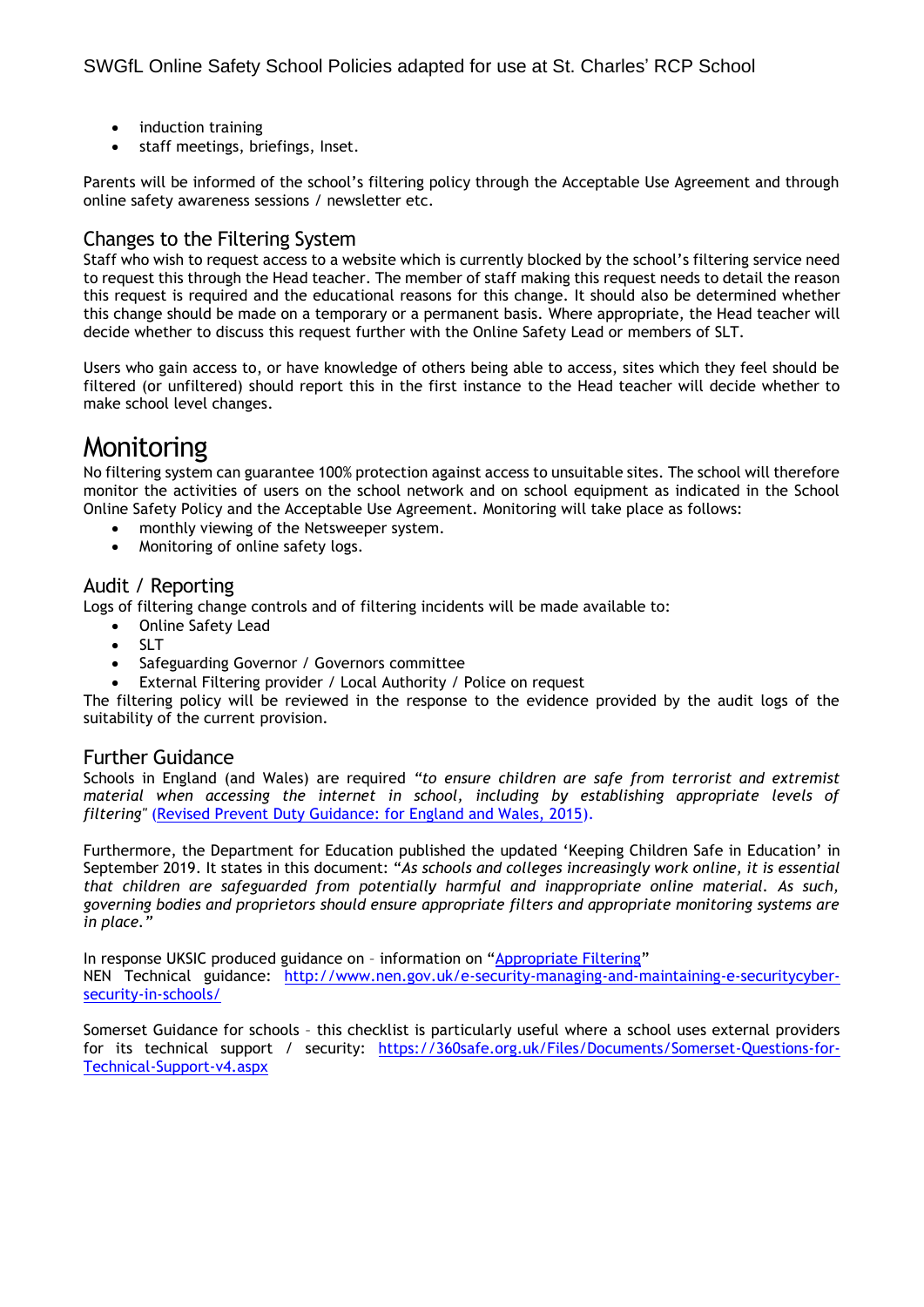# School Policy: Electronic Devices - Searching & Deletion

#### Introduction

The changing face of information technologies and ever increasing pupil / student use of these technologies has meant that the Education Acts have had to change in an attempt to keep pace. Within Part 2 of the Education Act 2011 (Discipline) there have been changes to the powers afforded to schools by statute to search pupils in order to maintain discipline and ensure safety. Schools are required to ensure they have updated policies which take these changes into account. No such policy can on its own guarantee that the school will not face legal challenge, but having a robust policy which takes account of the Act and applying it in practice will however help to provide the school with justification for what it does.

The particular changes we deal with here are the added power to search for items 'banned under the school rules' and the power to 'delete data' stored on seized electronic devices.

Items banned under the school rules are determined and publicised by the Headteacher (section 89 Education and Inspections Act 1996).

An item banned by the school rules may only be searched for under these new powers if it has been identified in the school rules as an item that can be searched for. It is therefore important that there is a school policy which sets out clearly and unambiguously the items which:

- are banned under the school rules; and
- are banned AND can be searched for by authorised school staff

The act allows authorised persons to examine data on electronic devices if they think there is a good reason to do so. In determining a 'good reason' to examine or erase the data or files the authorised staff member must reasonably suspect that the data or file on the device in question has been, or could be, used to cause harm, to disrupt teaching or could break the school rules.

Following an examination, if the person has decided to return the device to the owner, or to retain or dispose of it, they may erase any data or files, if they think there is a good reason to do so.

The Head Teacher must publicise the school behaviour policy, in writing, to staff, parents / carers and pupils at least once a year. (There should therefore be clear links between the search etc. policy and the behaviour policy).

#### Some of the relevant legislation:

- Education Act 1996
- Education and Inspections Act 2006
- Education Act 2011 Part 2 (Discipline)
- The School Behaviour (Determination and Publicising of Measures in Academies) Regulations 2012
- Health and Safety at Work etc. Act 1974
- Obscene Publications Act 1959
- Children Act 1989
- Human Rights Act 1998
- Computer Misuse Act 1990

#### Responsibilities

The Headteacher is responsible for ensuring that the school policies reflect the requirements contained within the relevant legislation. The formulation of these policies may be delegated to other individuals or groups. The policies will normally be taken to Governors for approval. The Headteacher will need to authorise those staff who are allowed to carry out searches.

This policy has been written by and will be reviewed by: Mr Patrick Kennedy, Acting Head teacher

The Headteacher has authorised the following members of staff to carry out searches for and of electronic devices and the deletion of data / files on those devices: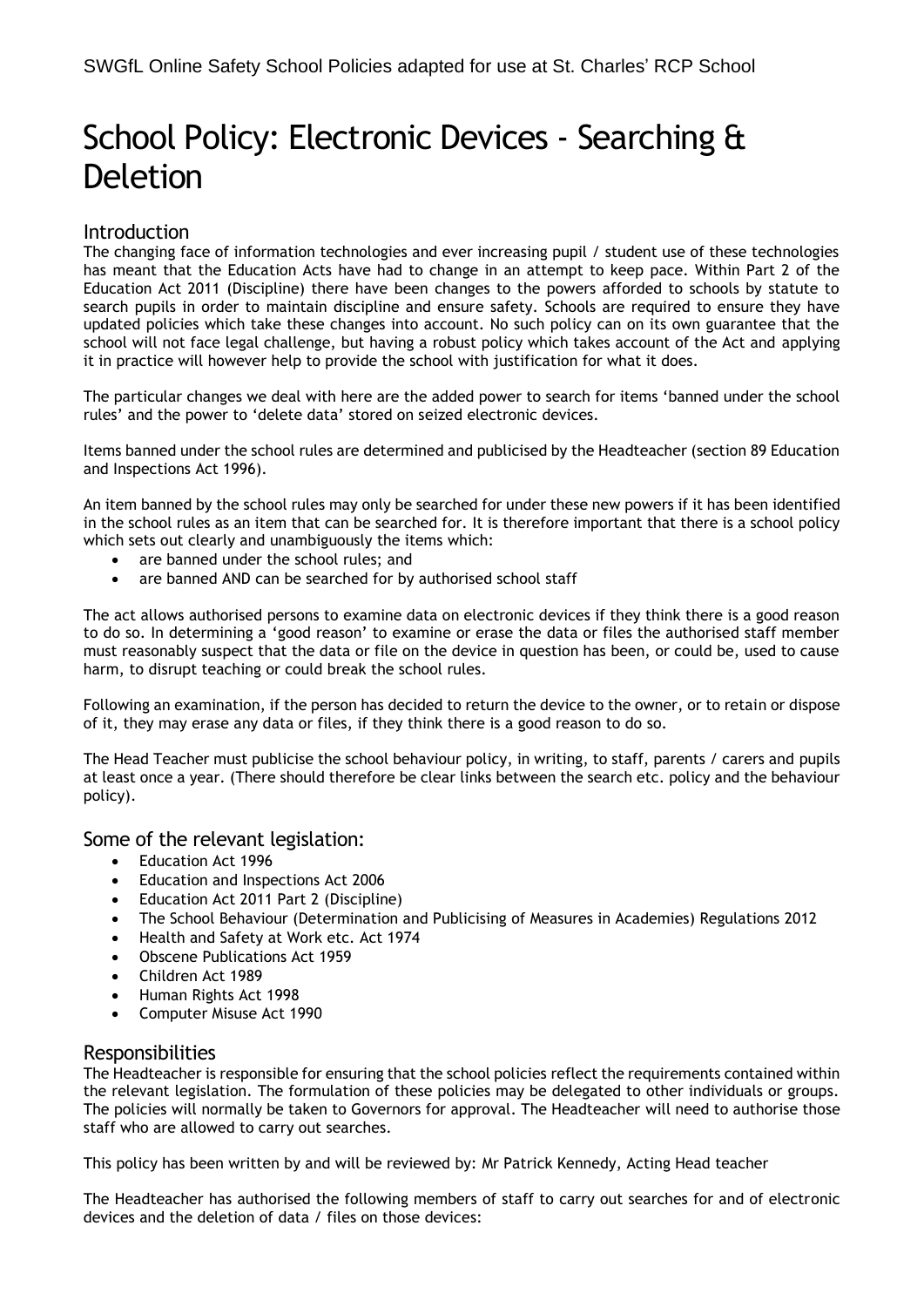- Mrs Harriet Dewhurst (Acting Assistant Head teacher)
- Miss Rachael Gavin (Acting Assistant Head teacher)

#### Mrs Pauline Hodgson (Pastoral Lead) Mr Andrew Holmes (Online Safety Lead)

The Headteacher may authorise other staff members in writing in advance of any search they may undertake, subject to appropriate training.

#### Training / Awareness

Members of staff should be made aware of the school's policy on "Electronic devices – searching and deletion":

- at induction
- at regular updating sessions on the school's online safety policy

Members of staff authorised by the Headteacher to carry out searches for and of electronic devices and to access and delete data / files from those devices should receive training that is specific and relevant to this role.

Specific training is required for those staff who may need to judge whether material that is accessed is inappropriate or illegal.

#### Policy Statements

Search:

The school Behaviour Policy refers to the policy regarding searches with and without consent for the wide range of items covered within the Education Act 2011 and lists those items. This policy refers only to the searching for and of electronic devices and the deletion of data / files on those devices.

Pupils are not allowed to bring mobile phones or other personal electronic devices to school or use them in the school. Where devices are brought into school, these are securely stored in the school office.

Authorised staff (defined in the responsibilities section above) have the right to search for such electronic devices where they reasonably suspect that the data or file on the device in question has been, or could be, used to cause harm, to disrupt teaching or break the school rules.

- Searching with consent Authorised staff may search with the pupil's consent for any item
- Searching without consent Authorised staff may only search without the pupil's consent for anything which is either 'prohibited' (as defined in Section 550AA of the Education Act 1996) or appears in the school rules as an item which is banned and may be searched for

#### In carrying out the search:

The authorised member of staff must have reasonable grounds for suspecting that a pupil is in possession of a prohibited item i.e. an item banned by the school rules and which can be searched for.

The authorised member of staff should take reasonable steps to check the ownership of the mobile phone / personal electronic device before carrying out a search.

The authorised member of staff should take care that, where possible, searches should not take place in public places e.g. an occupied classroom, which might be considered as exploiting the pupil being searched.

The authorised member of staff carrying out the search must be the same gender as the pupil being searched; and there must be a witness (also a staff member) and, if at all possible, they too should be the same gender as the student/ pupil being searched.

There is a limited exception to this rule: Authorised staff can carry out a search of a pupil of the opposite gender including without a witness present, but only where you reasonably believe that there is a risk that serious harm will be caused to a person if you do not conduct the search immediately and where it is not reasonably practicable to summon another member of staff.

#### Extent of the search:

The person conducting the search may not require the student to remove any clothing other than outer clothing.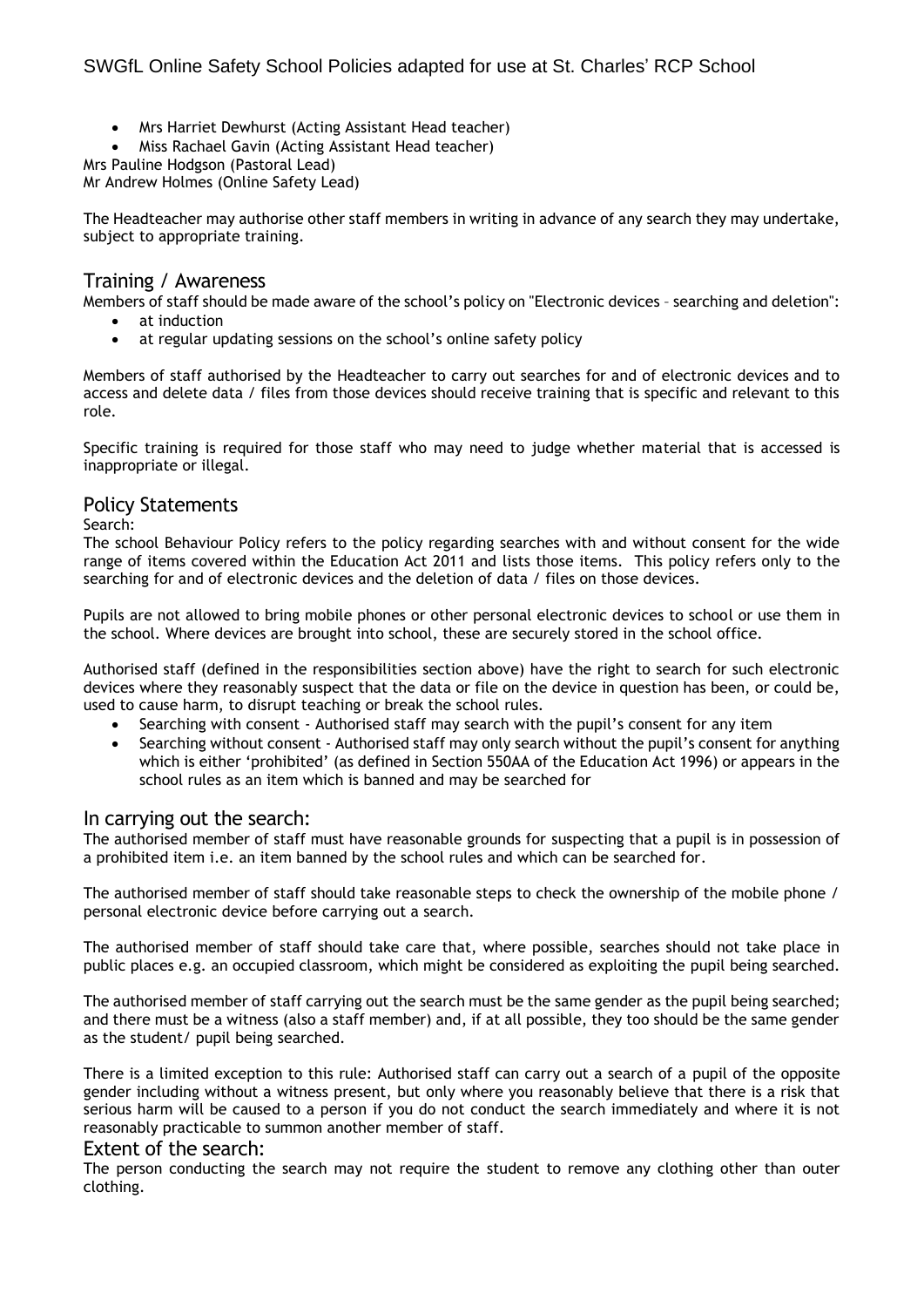### SWGfL Online Safety School Policies adapted for use at St. Charles' RCP School

Outer clothing means clothing that is not worn next to the skin or immediately over a garment that is being worn as underwear (outer clothing includes hats; shoes; boots; coat; blazer; jacket; gloves and scarves). 'Possessions' means any goods over which the pupil has or appears to have control – this includes desks, lockers and bags.

A student's possessions can only be searched in the presence of the pupil and another member of staff, except where there is a risk that serious harm will be caused to a person if the search is not conducted immediately and where it is not reasonably practicable to summon another member of staff.

The power to search without consent enables a personal search, involving removal of outer clothing and searching of pockets; but not an intimate search going further than that, which only a person with more extensive powers (e.g. a police officer) can do.

Use of Force – force cannot be used to search without consent for items banned under the school rules regardless of whether the rules say an item can be searched for.

#### **Electronic devices**

An authorised member of staff finding an electronic device may access and examine any data or files on the device if they think there is a good reason to do so.

The examination of the data / files on the device should go only as far as is reasonably necessary to establish the facts of the incident. Any further intrusive examination of personal data may leave the school open to legal challenge.

If inappropriate material is found on the device it is up to the authorised member of staff to decide whether they should delete that material, retain it as evidence (of a criminal offence or a breach of school discipline) or whether the material is of such seriousness that it requires the involvement of the police. Examples of illegal activity would include:

- child sexual abuse images (including images of one child held by another child)
- adult material which potentially breaches the Obscene Publications Act
- criminally racist material
- other criminal conduct, activity or materials

#### Deletion of Data

Following an examination of an electronic device, if the authorised member of staff has decided to return the device to the owner, or to retain or dispose of it, they may erase any data or files, if they think there is a good reason to do so.

If inappropriate material is found on the device, it is up to the authorised member of staff to decide whether they should delete that material, retain it as evidence (of a possible criminal offence or a breach of school discipline) or whether the material is of such seriousness that it requires the involvement of the police.

*A record should be kept of the reasons for the deletion of data / files.*

#### Care of Confiscated Devices

School staff are reminded of the need to ensure the safe keeping of confiscated devices, to avoid the risk of compensation claims for damage / loss of such devices.

#### Audit / Monitoring / Reporting / Review

The Head teacher will ensure that full records are kept of incidents involving the searching for and of mobile phones and electronic devices and the deletion of data / files.

These records will be reviewed by Online Safety Lead, Safeguarding Governor and SLT) at regular termly intervals.

This policy will be reviewed by the Head teacher and governors annually and in response to changes in guidance and evidence gained from the records.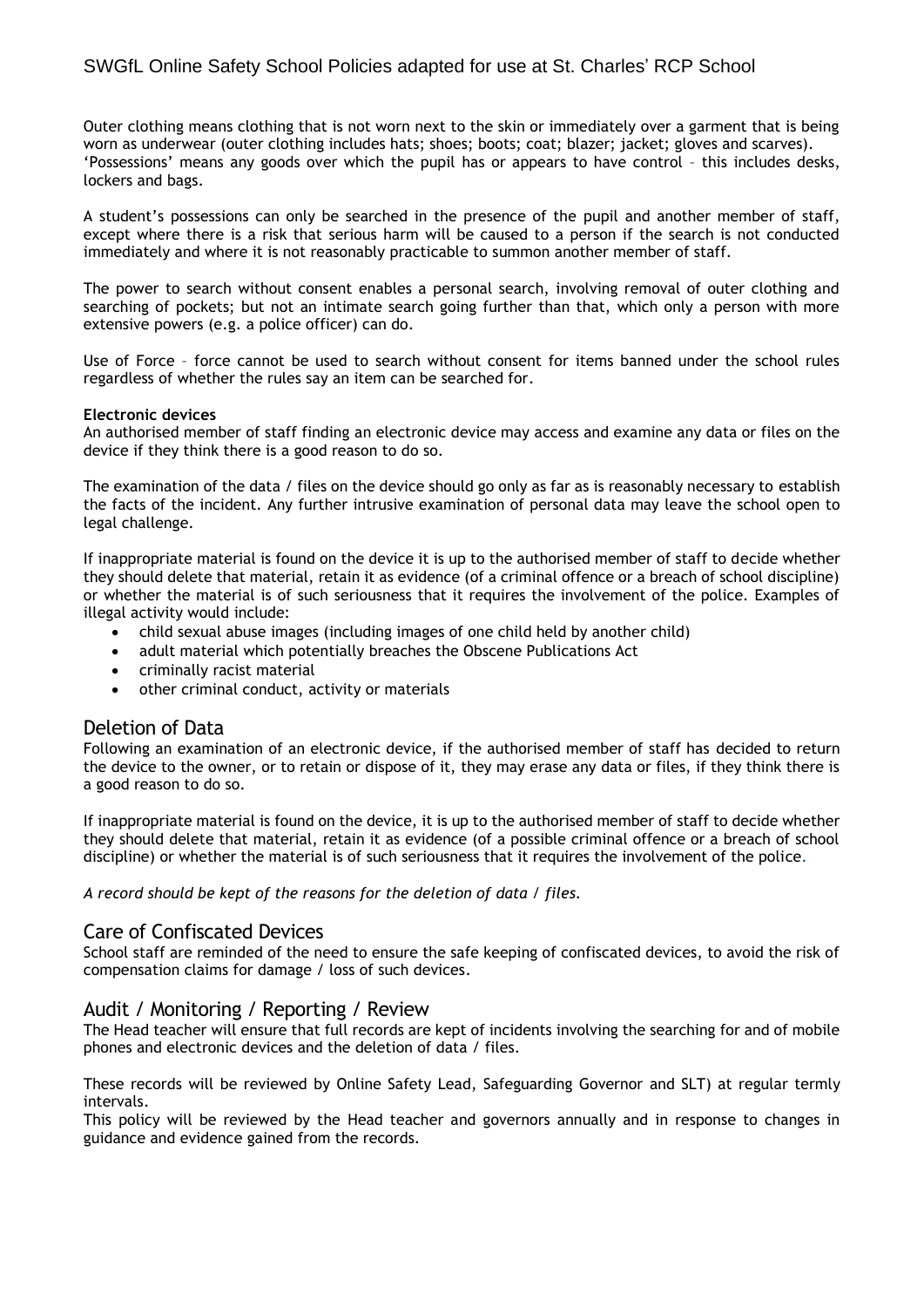# Social Media Policy Template

Social media (e.g. Facebook, Twitter, LinkedIn) is a broad term for any kind of online platform which enables people to directly interact with each other. However, some games, for example Minecraft or World of Warcraft, and video sharing platforms such as YouTube have social media elements to them.

The school recognises the numerous benefits and opportunities which a social media presence offers. Staff, parents/carers and pupils are actively encouraged to find creative ways to use social media. However, there are some risks associated with social media use, especially around the issues of safeguarding, bullying and personal reputation. This policy aims to encourage the safe use of social media by the school, its staff, parents, carers and children.

### Scope

This policy is subject to the school's Codes of Conduct and Acceptable Use Agreements.

This policy:

- Applies to all staff and to all online communications which directly or indirectly, represent the school.
- Applies to such online communications posted at any time and from anywhere.
- Encourages the safe and responsible use of social media through training and education
- Defines the monitoring of public social media activity pertaining to the school.

The school respects privacy and understands that staff and pupils/students may use social media forums in their private lives. However, personal communications likely to have a negative impact on professional standards and/or the school's reputation are within the scope of this policy.

Professional communications are those made through official channels, posted on a school account or using the school name. All professional communications are within the scope of this policy.

Personal communications are those made via a personal social media accounts. In all cases, where a personal account is used which associates itself with the school or impacts on the school, it must be made clear that the member of staff is not communicating on behalf of the school with an appropriate disclaimer. Such personal communications are within the scope of this policy.

Personal communications which do not refer to or impact upon the school are outside the scope of this policy. Digital communications with pupils are also considered. Staff may use social media to communicate with learners via a school social media account for teaching and learning purposes but must consider whether this is appropriate and consider the potential implications.

### Organisational control

### Roles & Responsibilities

- **SLT**
	- o Facilitating training and guidance on Social Media use.
	- o Developing and implementing the Social Media policy
	- o Taking a lead role in investigating any reported incidents.
	- $\circ$  Making an initial assessment when an incident is reported and involving appropriate staff and external agencies as required.
	- o Receive completed applications for Social Media accounts
	- o Approve account creation
- **Administrator / Moderator**
	- o Create the account following SLT approval
	- o Store account details, including passwords securely
	- o Be involved in monitoring and contributing to the account
	- $\circ$  Control the process for managing an account after the lead staff member has left the organisation (closing or transferring)
- **Staff**
	- $\circ$  Know the contents of and ensure that any use of social media is carried out in line with this and other relevant policies
	- o Attending appropriate training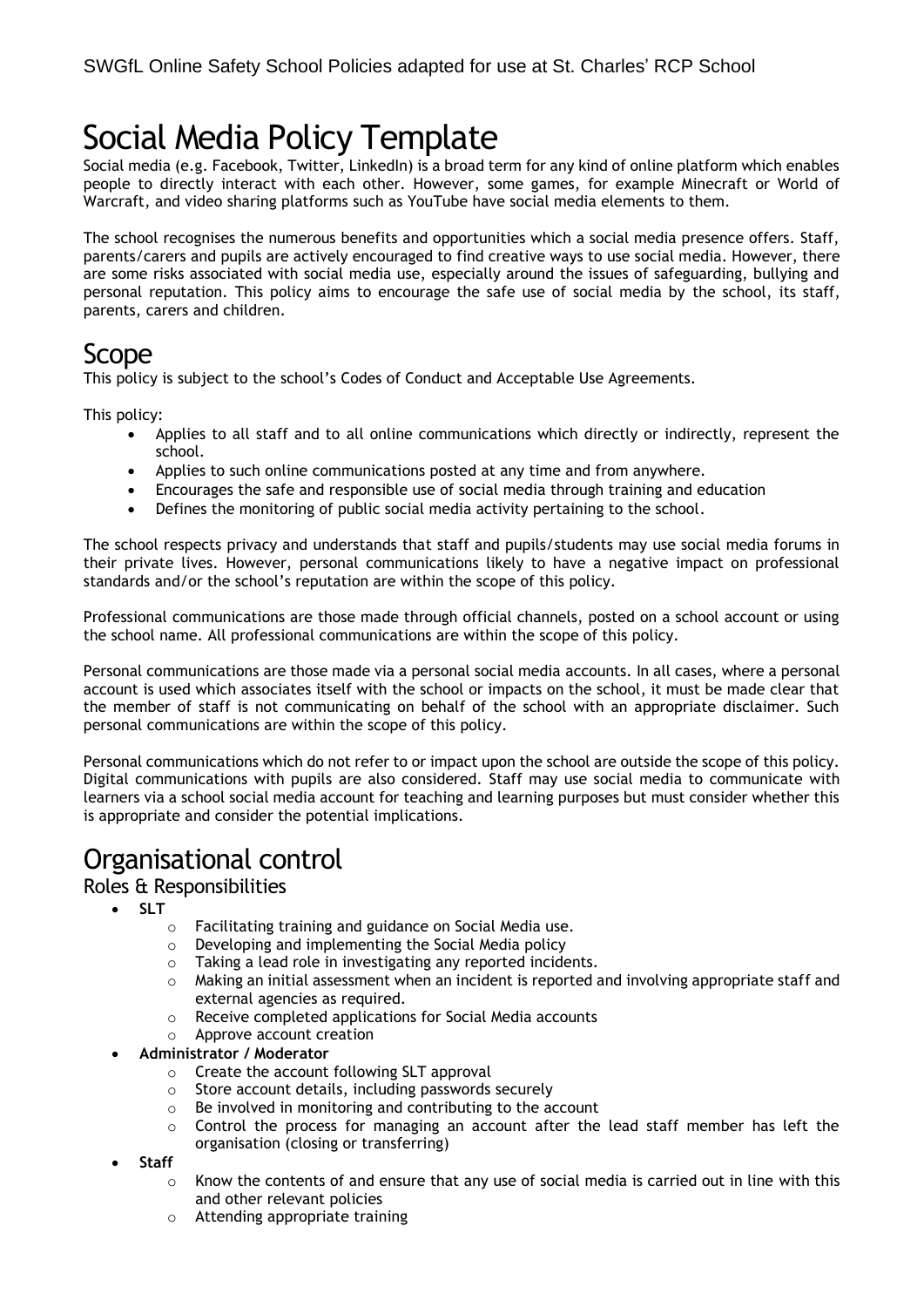- $\circ$  Regularly monitoring, updating and managing content he/she has posted via school accounts
- o Adding an appropriate disclaimer to personal accounts when naming the school.

#### Process for creating new accounts

The school community is encouraged to consider if a social media account will help them in their work, e.g. a history department Twitter account, or a "Friends of the school" Facebook page. Anyone wishing to create such an account must present a business case to the School Leadership Team which covers the following points:-

- The aim of the account
- The intended audience
- How the account will be promoted
- Who will run the account (at least two staff members should be named)
- Will the account be open or private/closed

Following consideration by the SLT an application will be approved or rejected. In all cases, the SLT must be satisfied that anyone running a social media account on behalf of the school has read and understood this policy and received appropriate training. This also applies to anyone who is not directly employed by the school, including volunteers or parents.

#### Monitoring

School accounts must be monitored regularly and frequently (preferably 7 days a week, including during holidays). Any comments, queries or complaints made through those accounts must be responded to within 24 hours (or on the next working day if received at a weekend) even if the response is only to acknowledge receipt. Regular monitoring and intervention is essential in case a situation arises where bullying or any other inappropriate behaviour arises on a school social media account.

#### Behaviour

- The school requires that all users using social media adhere to the standard of behaviour as set out in this policy and other relevant policies.
- Digital communications by staff must be professional and respectful at all times and in accordance with this policy. Staff will not use social media to infringe on the rights and privacy of others or make ill-considered comments or judgments about staff. School social media accounts must not be used for personal gain. Staff must ensure that confidentiality is maintained on social media even after they leave the employment of the school.
- Users must declare who they are in social media posts or accounts. Anonymous posts are discouraged in relation to school activity.
- If a journalist makes contact about posts made using social media, staff must follow the school media policy before responding.
- Unacceptable conduct, (e.g. defamatory, discriminatory, offensive, harassing content or a breach of data protection, confidentiality, copyright) will be considered extremely seriously by the school and will be reported as soon as possible to a relevant senior member of staff, and escalated where appropriate.
- The use of social media by staff while at work may be monitored, in line with school policies. The school permits reasonable and appropriate access to private social media sites. However, where excessive use is suspected, and considered to be interfering with relevant duties, disciplinary action may be taken
- The school will take appropriate action in the event of breaches of the social media policy. Where conduct is found to be unacceptable, the school will deal with the matter internally. Where conduct is considered illegal, the school will report the matter to the police and other relevant external agencies, and may take action according to the disciplinary policy.

### Legal considerations

- Users of social media should consider the copyright of the content they are sharing and, where necessary, should seek permission from the copyright holder before sharing.
- Users must ensure that their use of social media does not infringe upon relevant data protection laws, or breach confidentiality.

#### Handling abuse

When acting on behalf of the school, handle offensive comments swiftly and with sensitivity.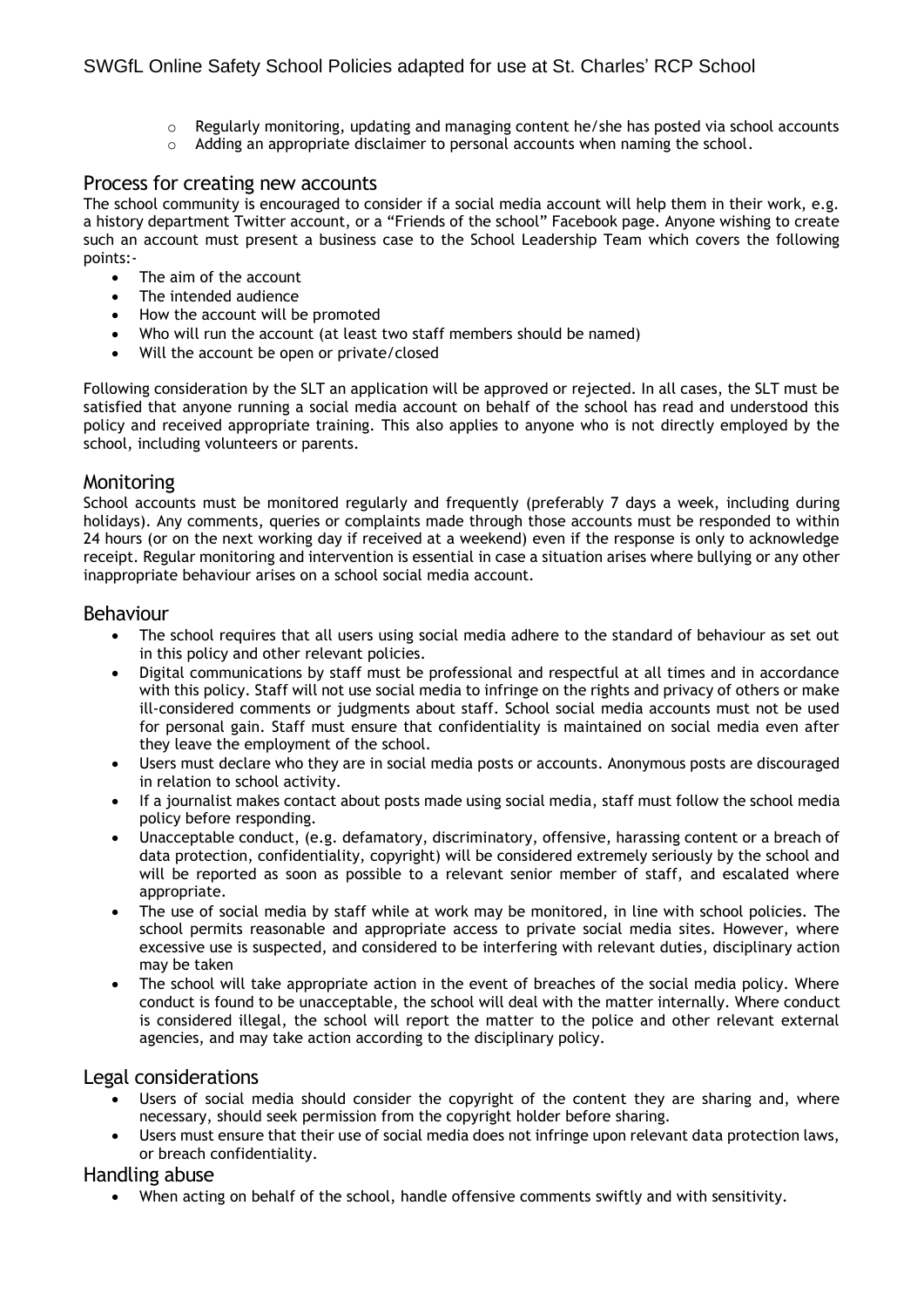- If a conversation turns and becomes offensive or unacceptable, school users should block, report or delete other users or their comments/posts and should inform the audience exactly why the action was taken
- If you feel that you or someone else is subject to abuse by colleagues through use of a social networking site, then this action must be reported using the agreed school protocols.

#### Tone

The tone of content published on social media should be appropriate to the audience, whilst retaining appropriate levels of professional standards. Key words to consider when composing messages are:

- **Engaging**
- **Conversational**
- Informative
- Friendly (on certain platforms, e.g. Facebook)

#### Use of images

School use of images can be assumed to be acceptable, providing the following guidelines are strictly adhered to.

- Permission to use any photos or video recordings should be sought in line with the school's digital media policy. If anyone, for any reason, asks not to be filmed or photographed then their wishes should be respected.
- Under no circumstances should staff share or upload student pictures online other than via school owned social media accounts
- Staff should exercise their professional judgement about whether an image is appropriate to share on school social media accounts. Students should be appropriately dressed, not be subject to ridicule and must not be on any school list of children whose images must not be published.
- If a member of staff inadvertently takes a compromising picture which could be misconstrued or misused, they must delete it immediately.

#### Personal use

- Staff
	- $\circ$  Personal communications are those made via a personal social media accounts. In all cases, where a personal account is used which associates itself with the school or impacts on the school, it must be made clear that the member of staff is not communicating on behalf of the school with an appropriate disclaimer. Such personal communications are within the scope of this policy.
	- $\circ$  Personal communications which do not refer to or impact upon the school are outside the scope of this policy.
	- $\circ$  Where excessive personal use of social media in school is suspected, and considered to be interfering with relevant duties, disciplinary action may be taken
	- $\circ$  The school permits reasonable and appropriate access to private social media sites.
- Pupil/Students
	- $\circ$  Staff are not permitted to follow or engage with current or prior pupils/students of the school on any personal social media network account.
	- o The school's education programme should enable the pupils/students to be safe and responsible users of social media.
	- Pupils/students are encouraged to comment or post appropriately about the school. Any offensive or inappropriate comments will be resolved by the use of the school's behaviour policy
- Parents/Carers
	- $\circ$  If parents/carers have access to a school learning platform where posting or commenting is enabled, parents/carers will be informed about acceptable use.
	- $\circ$  Parents/Carers are encouraged to comment or post appropriately about the school. In the event of any offensive or inappropriate comments being made, the school will ask the parent/carer to remove the post and invite them to discuss the issues in person. If necessary, refer parents to the school's complaints procedures.

#### Monitoring posts about the school

- As part of active social media engagement, it is considered good practice to pro-actively monitor the Internet for public postings about the school.
- The school should effectively respond to social media comments made by others according to a defined policy or process.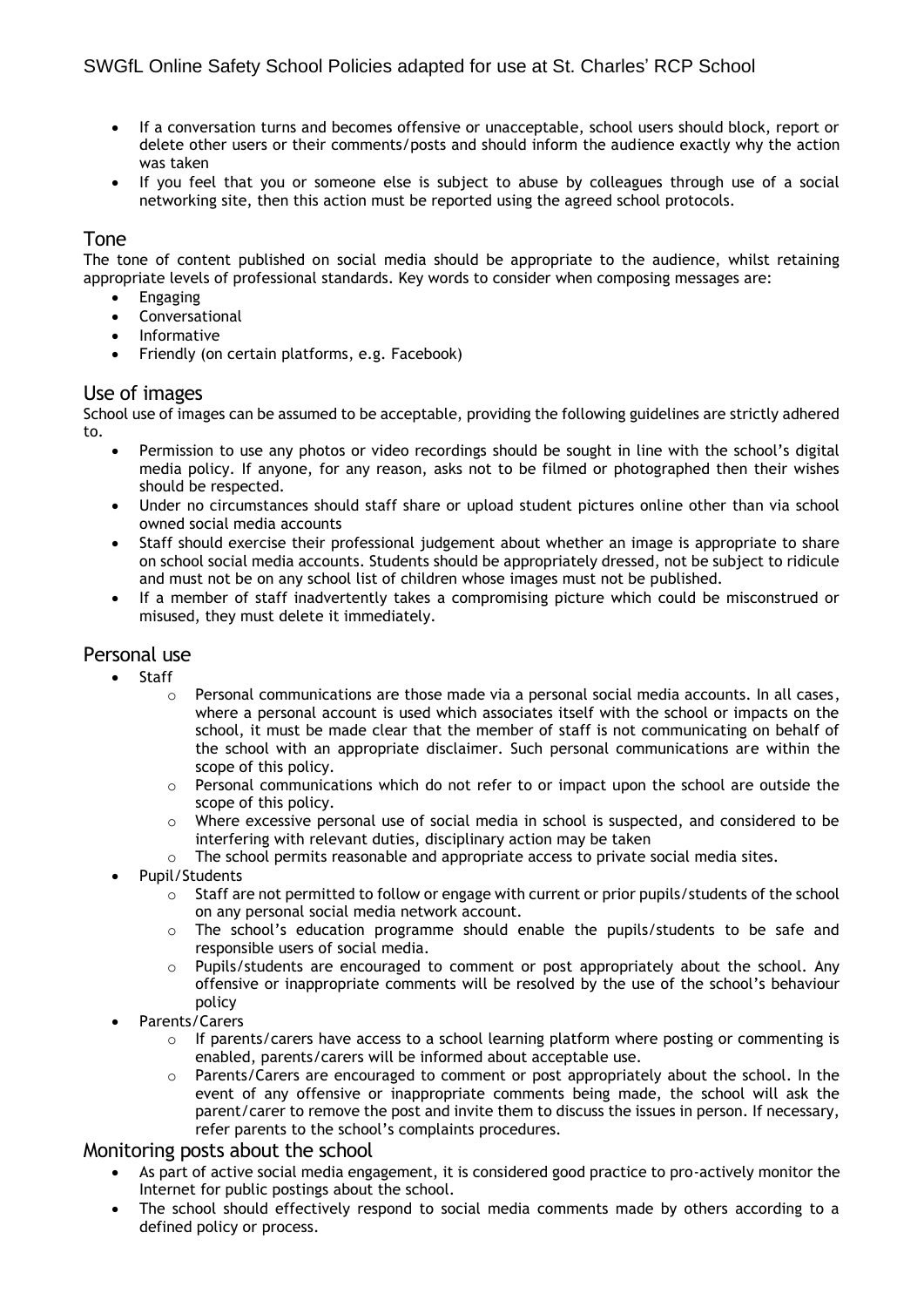### Appendix

### Managing your personal use of Social Media:

- "Nothing" on social media is truly private
- Social media can blur the lines between your professional and private life. Don't use the school logo and/or branding on personal accounts
- Check your settings regularly and test your privacy
- Keep an eye on your digital footprint
- Keep your personal information private
- Regularly review your connections keep them to those you want to be connected to
- When posting online consider; Scale, Audience and Permanency of what you post
- If you want to criticise, do it politely.
- Take control of your images do you want to be tagged in an image? What would children or parents say about you if they could see your images?
- Know how to report a problem

#### Managing school social media accounts

The Do's

- Make it clear who is posting content
- Use an appropriate and professional tone
- Be respectful to all parties
- Ensure you have permission to 'share' other peoples' materials and acknowledge the author
- Express opinions but do so in a balanced and measured manner
- Think before responding to comments and, when in doubt, get a second opinion
- Seek advice and report any mistakes using the school's reporting process

The Don'ts

- Don't make comments, post content or link to materials that will bring the school into disrepute
- Don't publish confidential or commercially sensitive material
- Don't breach copyright, data protection or other relevant legislation
- Consider the appropriateness of content for any audience of school accounts, and don't link to, embed or add potentially inappropriate content
- Don't post derogatory, defamatory, offensive, harassing or discriminatory content
- Don't use social media to air internal grievances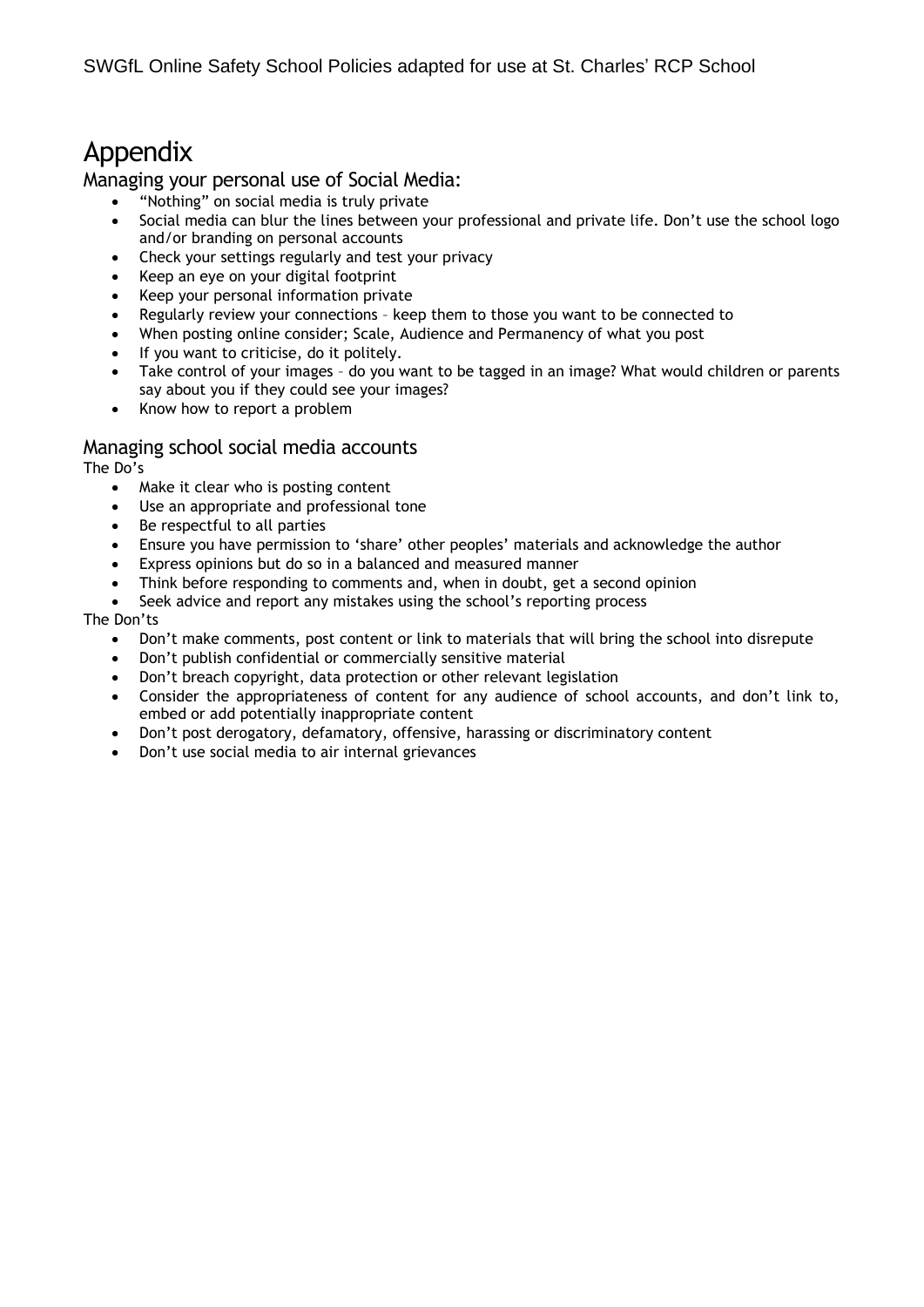## Links to other organisations or documents

The following links may help those who are developing or reviewing a school online safety policy: UK Safer Internet Centre Safer Internet Centre – <https://www.saferinternet.org.uk/> South West Grid for Learning - https://swgfl.org.uk/products-services/online-safety/ Childnet – <http://www.childnet-int.org/> Professionals Online Safety Helpline - <http://www.saferinternet.org.uk/about/helpline> Internet Watch Foundation - <https://www.iwf.org.uk/> **CEOP** CEOP - <http://ceop.police.uk/> [ThinkUKnow](http://www.thinkuknow.co.uk/) - <https://www.thinkuknow.co.uk/> **Others** LGfL – [Online Safety Resources](https://www.lgfl.net/online-safety/resource-centre?a=3) Kent – [Online Safety Resources page](http://www.kelsi.org.uk/child-protection-and-safeguarding/e-safety/e-safety-classroom-materials) INSAFE / Better Internet for Kids - <https://www.betterinternetforkids.eu/> UK Council for Child Internet Safety (UKCCIS) - [www.education.gov.uk/ukccis](http://www.education.gov.uk/ukccis) Netsmartz - <http://www.netsmartz.org/> Tools for Schools Online Safety BOOST – <https://boost.swgfl.org.uk/> 360 Degree Safe – Online Safety self-review tool – <https://360safe.org.uk/> 360Data – online data protection self review tool: [www.360data.org.uk](http://www.360data.org.uk/) Bullying / Online-bullying / Sexting / Sexual Harrassment Enable – European Anti Bullying programme and resources (UK coordination / participation through SWGfL & Diana Awards) - <http://enable.eun.org/> Scottish Anti-Bullying Service, Respectme - <http://www.respectme.org.uk/> Scottish Government - Better relationships, better learning, better behaviour <http://www.scotland.gov.uk/Publications/2013/03/7388> DfE - Cyberbullying guidance [https://www.gov.uk/government/uploads/system/uploads/attachment\\_data/file/374850/Cyberb](https://www.gov.uk/government/uploads/system/uploads/attachment_data/file/374850/Cyberbullying_Advice_for_Headteachers_and_School_Staff_121114.pdf) ullying Advice for Headteachers and School Staff 121114.pdf Childnet – Cyberbullying guidance and practical PSHE toolkit: <http://www.childnet.com/our-projects/cyberbullying-guidance-and-practical-toolkit> Childnet – Project deSHAME – [Online Sexual Harrassment](http://www.childnet.com/our-projects/project-deshame) UKSIC – [Sexting Resources](https://www.saferinternet.org.uk/advice-centre/teachers-and-professionals/teaching-resources/sexting-resources) Anti-Bullying Network – <http://www.antibullying.net/cyberbullying1.htm> Ditch the Label – [Online Bullying Charity](https://www.ditchthelabel.org/) Diana Award – [Anti-Bullying Campaign](http://www.antibullyingpro.com/) Social Networking Digizen – [Social Networking](http://digizen.org/socialnetworking/) UKSIC - [Safety Features on Social Networks](http://www.saferinternet.org.uk/advice-and-resources/teachers-and-professionals/safety-features) [Children's Commissioner, TES and Schillings –](https://www.tes.com/teaching-resources/digital-citizenship) Young peoples' rights on social media **Curriculum** [SWGfL Digital Literacy & Citizenship curriculum](http://www.swgfl.org.uk/digitalliteracy) UKCCIS – [Education for a connected world framework](https://www.gov.uk/government/groups/uk-council-for-child-internet-safety-ukccis) Teach Today – [www.teachtoday.eu/](http://www.teachtoday.de/en/) Insafe - [Education Resources](http://lreforschools.eun.org/web/guest/insafe) Mobile Devices / BYOD Cloudlearn Report [Effective practice for schools moving to end locking and blocking](http://www.360safe.org.uk/Files/Documents/Cloudlearn_Report-end-to-locking-and-blocking.aspx) NEN - [Guidance Note -](http://www.360safe.org.uk/Files/Documents/NEN_Guidance_Note_5_BYOD.aspx) BYOD Data Protection 360data - [free questionnaire and data protection self review tool](http://360data.org.uk/) [ICO Guide for Organisations \(general information about Data Protection\)](https://ico.org.uk/for-organisations/) [ICO Guides for Education \(wide range of sector specific guides\)](https://ico.org.uk/for-organisations/education/) [DfE advice on Cloud software services and the Data Protection Act](https://www.gov.uk/government/publications/cloud-software-services-and-the-data-protection-act)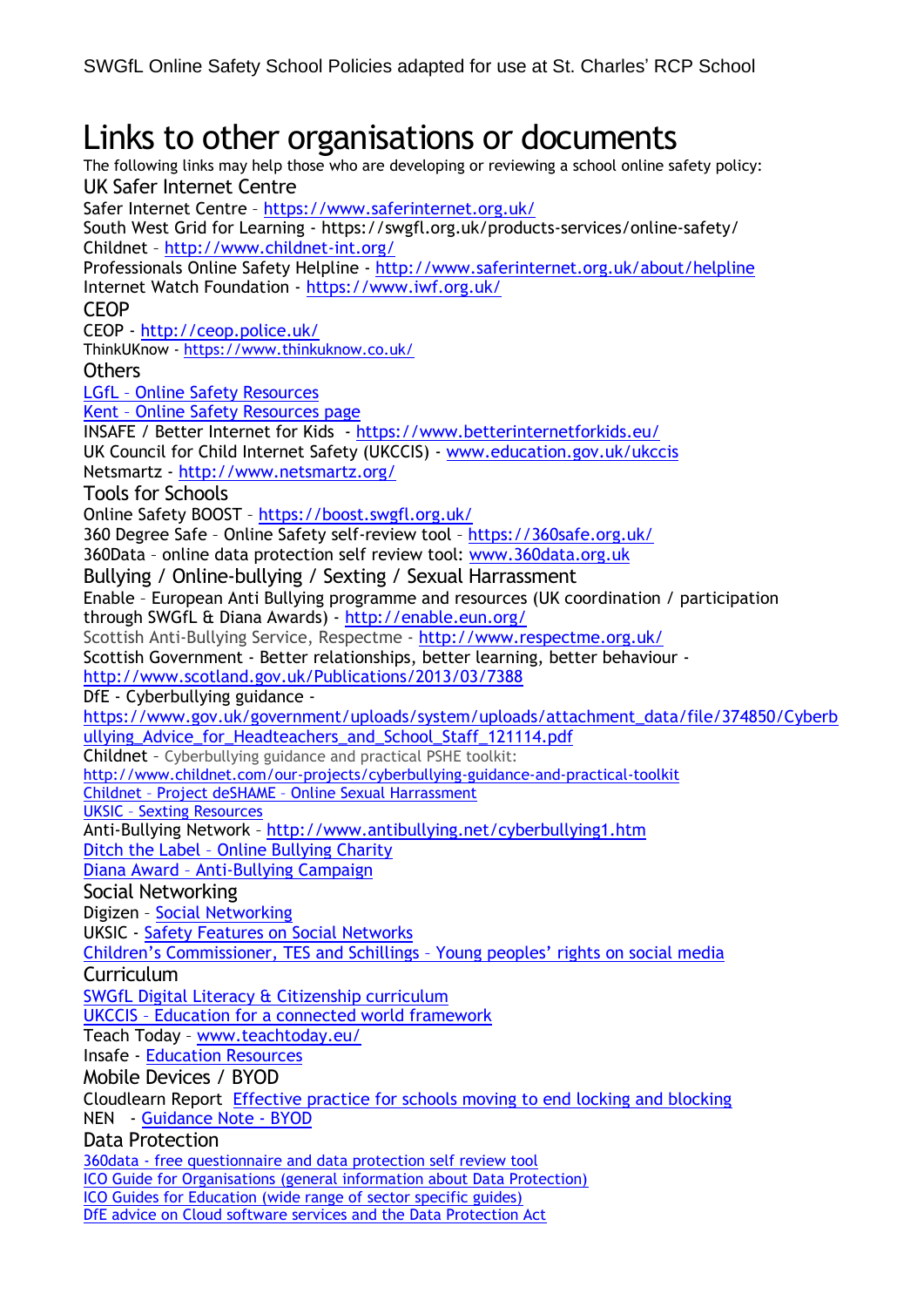[ICO Guidance on Bring Your Own Device](http://ico.org.uk/for_organisations/guidance_index/~/media/documents/library/Data_Protection/Practical_application/ico_bring_your_own_device_byod_guidance.ashx) [ICO Guidance on Cloud](http://ico.org.uk/for_organisations/data_protection/topic_guides/online/cloud_computing) [Computing](https://ico.org.uk/for-the-public/online/cloud-computing/) ICO - [Guidance we gave to schools -](https://360safe.org.uk/Files/Documents/ICO-guidance-for-schools-Sept-2012.aspx) September 2012 IRMS - [Records Management Toolkit for Schools](https://c.ymcdn.com/sites/irms.site-ym.com/resource/collection/8BCEF755-0353-4F66-9877-CCDA4BFEEAC4/2016_IRMS_Toolkit_for_Schools_v5_Master.pdf) NHS - [Caldicott Principles \(information that must be released\)](https://www.igt.hscic.gov.uk/Caldicott2Principles.aspx) [ICO Guidance on taking photos in schools](https://ico.org.uk/for-the-public/schools/photos/) Dotkumo - [Best practice guide to using photos](http://campuspr.co.uk/wp-content/uploads/2017/10/Commissioning-original-photography.pdf)

Professional Standards / Staff Training

DfE – [Keeping Children Safe in Education](https://www.gov.uk/government/publications/keeping-children-safe-in-education--2) DfE - Safer Working Practice for Adults [who Work with Children and Young People](http://www.safeguardinginschools.co.uk/wp-content/uploads/2015/10/Guidance-for-Safer-Working-Practices-2015-final1.pdf) Childnet – [School Pack for Online Safety Awareness](http://www.childnet.com/resources/school-pack-for-online-safety-awareness) [UK Safer Internet Centre Professionals Online Safety Helpline](http://www.saferinternet.org.uk/helpline) Infrastructure / Technical Support UKSIC – [Appropriate Filtering and Monitoring](https://www.saferinternet.org.uk/advice-centre/teachers-and-school-staff/appropriate-filtering-and-monitoring) Somerset - [Questions for Technical Support](https://360safe.org.uk/Files/Documents/Somerset-Questions-for-Technical-Support-v4.aspx)  NEN – [Advice and Guidance Notes](http://www.nen.gov.uk/advice/) Working with parents and carers [SWGfL Digital Literacy & Citizenship curriculum](http://www.swgfl.org.uk/digitalliteracy) [Online Safety BOOST Presentations -](http://www.swgfl.org.uk/boost) parent's presentation [Vodafone Digital Parents Magazine](http://www.vodafone.com/content/parents/digital-parenting.html) [Childnet Webpages for Parents & Carers](http://www.childnet.com/parents-and-carers) Get Safe Online - [resources for parents](http://www.getsafeonline.org/nqcontent.cfm?a_id=1182) Teach Today - resources for parents [workshops / education](http://www.teachtoday.de/en/) [The Digital Universe of Your Children -](http://www.saferinternet.org/digitaluniverse) animated videos for parents (Insafe) Cerebra - [Learning Disabilities, Autism and Internet Safety -](http://www.360safe.org.uk/Files/Documents/Learning-Disabilities,-Autism-and-Internet-Safety.aspx) a Parents' Guide Insafe - A guide for parents - [education and the new media](http://www.360safe.org.uk/Files/Documents/e-safety_booklet-a-Guide-for-Parents-INSAFE.aspx) Research

EU Kids on Line Report - ["Risks and Safety on the Internet" -](http://360safe.org.uk/Files/Documents/EU-Kids-on-Line-Executive_Summary_Full_Findings-Ja) January 2011 Futurelab - "Digital participation - [its not chalk and talk any more!"](http://360safe.org.uk/Files/Documents/FutureLab-Digital-participation--its-not-chalk-and) Ofcom –[Media Literacy Research](https://www.ofcom.org.uk/research-and-data/media-literacy-research)